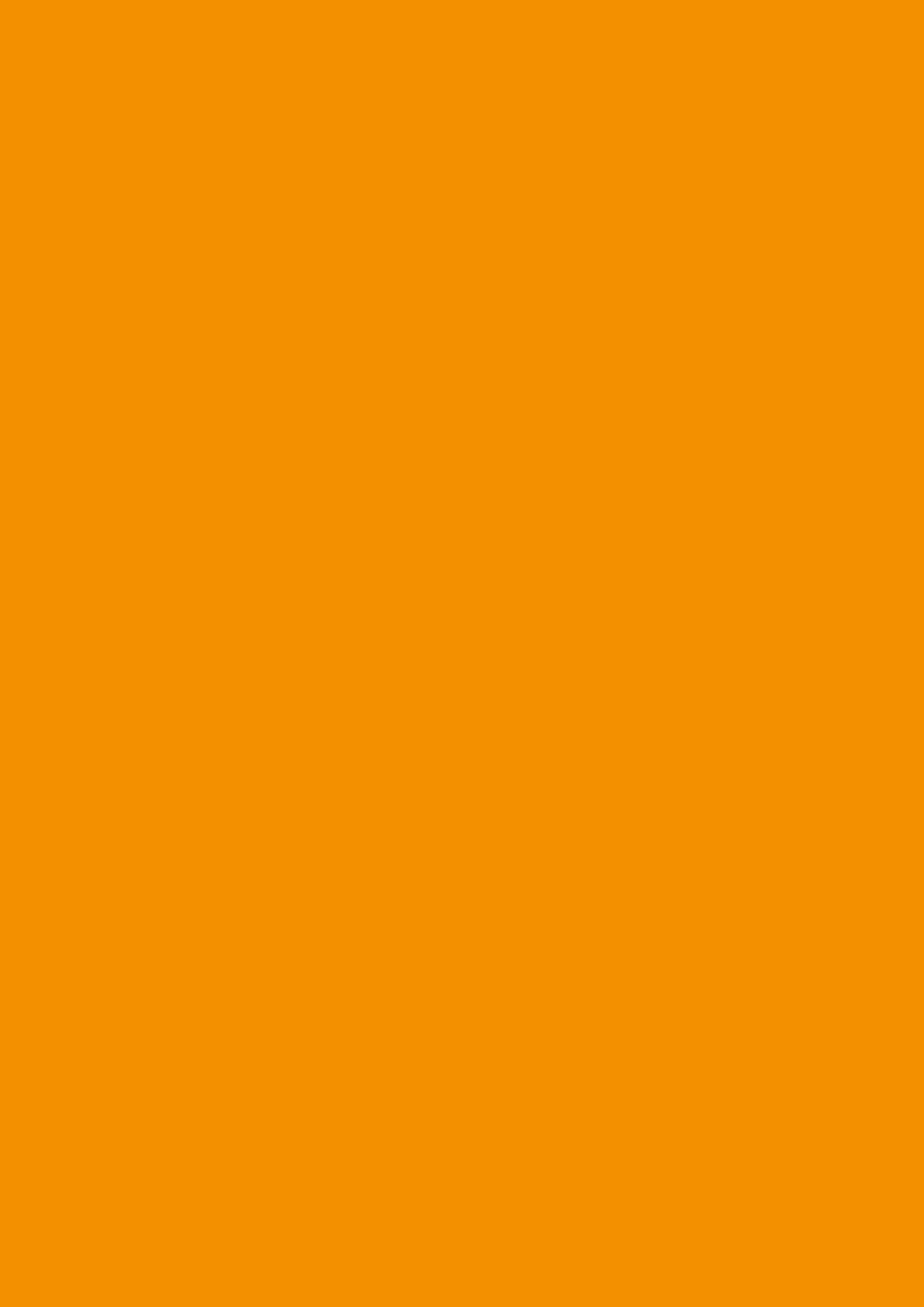## **Mental health research and evaluation in multicultural Australia: Developing a culture of inclusion**

**Harry Minas**1,2,3**, Ritsuko Kakuma**<sup>1</sup> **, Lay San Too**1,3**, Hamza Vayani**<sup>3</sup> **, Sharon Orapeleng3 , Rita Prasad-Ildes**3,4**, Greg Turner**3,4**, Nicholas Procter**3,5**, Daryl Oehm**2,3

- 1. Centre for International Mental Health, Melbourne School of Population and Global Health, The University of Melbourne
- 2. Victorian Transcultural Mental Health, St Vincent's Hospital Melbourne
- 3. Mental Health in Multicultural Australia
- 4. Queensland Transcultural Mental Health Centre, Metro South Hospital and Health Service
- 5. University of South Australia

*Mental Health in Multicultural Australia*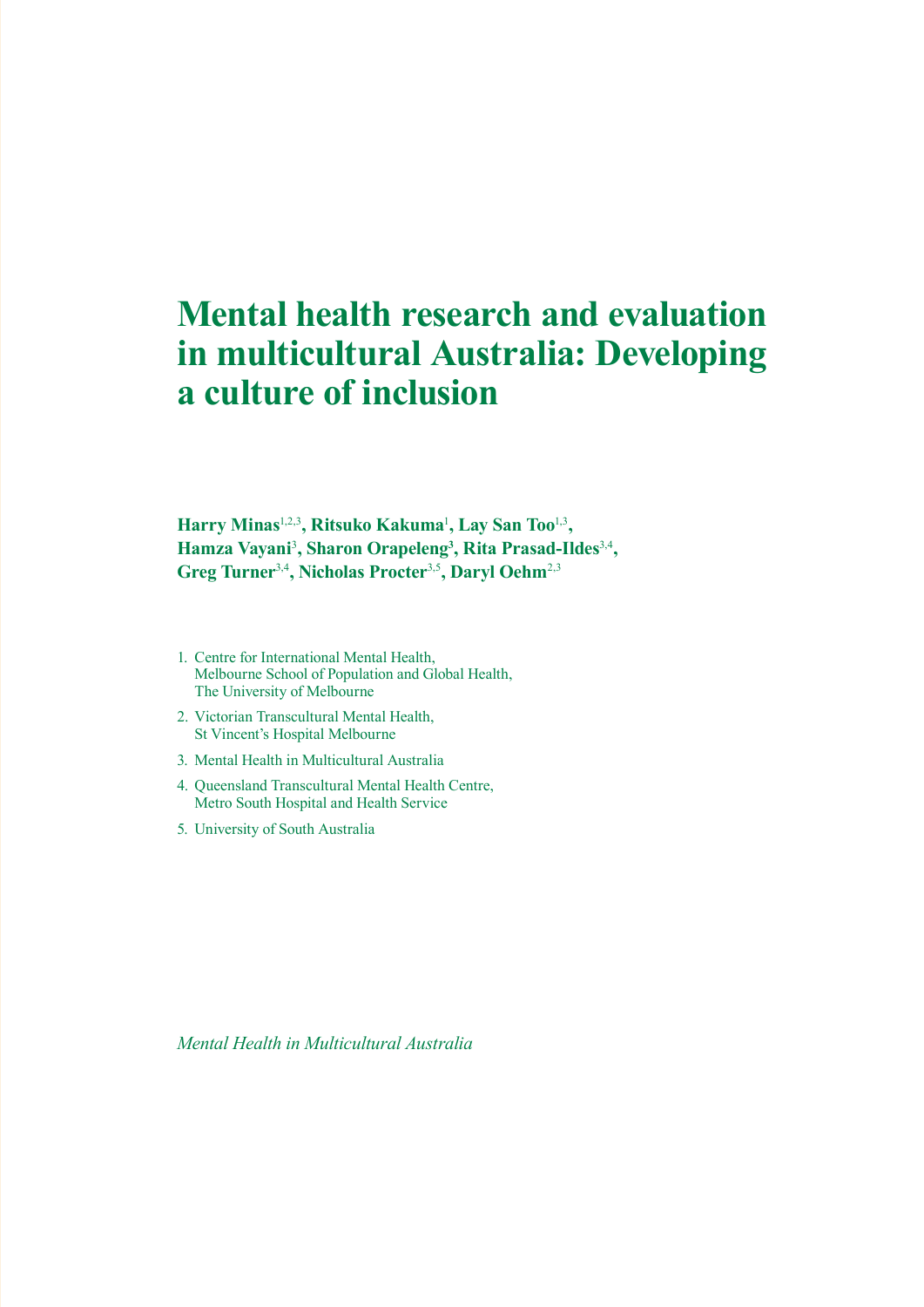

#### **Mental Health Research and Evaluation in Multicultural Australia: Developing a Culture of Inclusion**

Harry Minas, Ritsuko Kakuma, Lay San Too, Hamza Vayani, Sharon Orapeleng, Rita Prasad-Ildes, Greg Turner, Nicholas Procter, Daryl Oehm

ISBN-10: 0992354706

ISBN-13: 978-0-9923547-0-1

*© Mental Health in Multicultural Australia (MHiMA) 2013*

*Published by Mental Health in Multicultural Australia, September 2013.*

*Although this publication is protected by copyright MHiMA supports and encourages the dissemination and exchange of information. MHiMA gives permission for this publication to be reproduced, made available online or electronically, but only if the document remains unaltered.*

Copyright enquiries about this publication should be directed to MHiMA National Coordination Unit by email to: **info@mhima.org.au**

National Coordination Unit First floor 519 Kessels Road, MACGREGOR QLD 4109

PO Box 6623 UPPER MT GRAVATT QLD 4122

Tel: 1300 136 289 Email: info@mhima.org.au

**www.mhima.org.au**

### **Acknowledgements**

Mental Health in Multicultural Australia was commissioned by the National Mental Health Commission to carry out this study. We wish to express our gratitude to the Commission for providing funding to enable the study to be done.

We also wish to acknowledge the detailed and valuable reviews of earlier drafts of the report by the Australian Bureau of Statistics, the Australian Institute of Health and Welfare, the Commonwealth Department of Health and Ageing and the National Mental Health Commission. The report has benefited substantially from the comments made on earlier drafts by these organisations.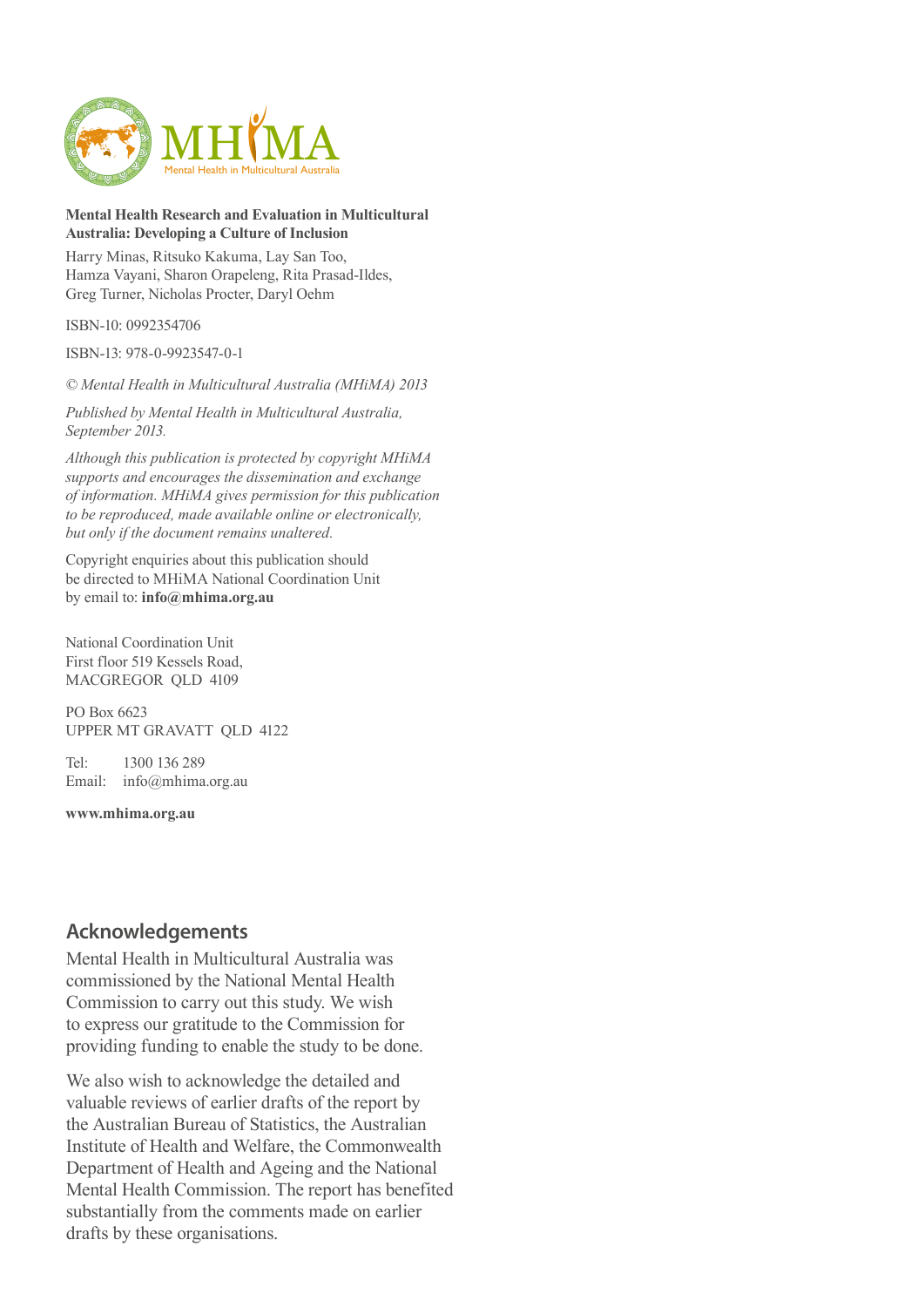## **Contents**

| Executive summary Executive summary                                                                                             | $\overline{2}$          |
|---------------------------------------------------------------------------------------------------------------------------------|-------------------------|
|                                                                                                                                 | 6                       |
| Cultural diversity in Australia                                                                                                 | $\overline{\mathbf{8}}$ |
|                                                                                                                                 |                         |
| Mental health of immigrant and refugee communities in Australia                                                                 | 12                      |
|                                                                                                                                 |                         |
|                                                                                                                                 |                         |
|                                                                                                                                 |                         |
| Mental health service utilisation Learning and the service utilisation                                                          | 15                      |
| Mental health outcomes 16                                                                                                       |                         |
| Mental health of caregivers from CALD background_________________________________                                               | 16                      |
| Investigator-initiated and strategic research 17                                                                                |                         |
|                                                                                                                                 | 18                      |
|                                                                                                                                 | 20                      |
| - Reliance on country of birth as sole indicator                                                                                | 20                      |
| - Aggregation into country of birth categories for data analysis                                                                | 20                      |
| - Insufficient CALD sample size in national surveys                                                                             | 21                      |
| - Exclusion of people with limited or no English proficiency from national surveys _____ 21                                     |                         |
| - Lack of confidence concerning quality CALD data                                                                               | 21                      |
| Representation of CALD participants in Australian mental health research                                                        | 22                      |
| Research inclusion strategies in Canada, UK and USA                                                                             | 24                      |
| Canada<br><u> 1989 - Johann Stein, marwolaeth a brening ar cyfan y gwyr ar y ganraig ar cynnwys ar cynnwys ar cynnwys ar cy</u> | 24                      |
|                                                                                                                                 | 25                      |
| United States of America                                                                                                        | 26                      |
|                                                                                                                                 | 27                      |
| Key findings and recommendations                                                                                                | 29                      |
| <b>References</b>                                                                                                               | 33                      |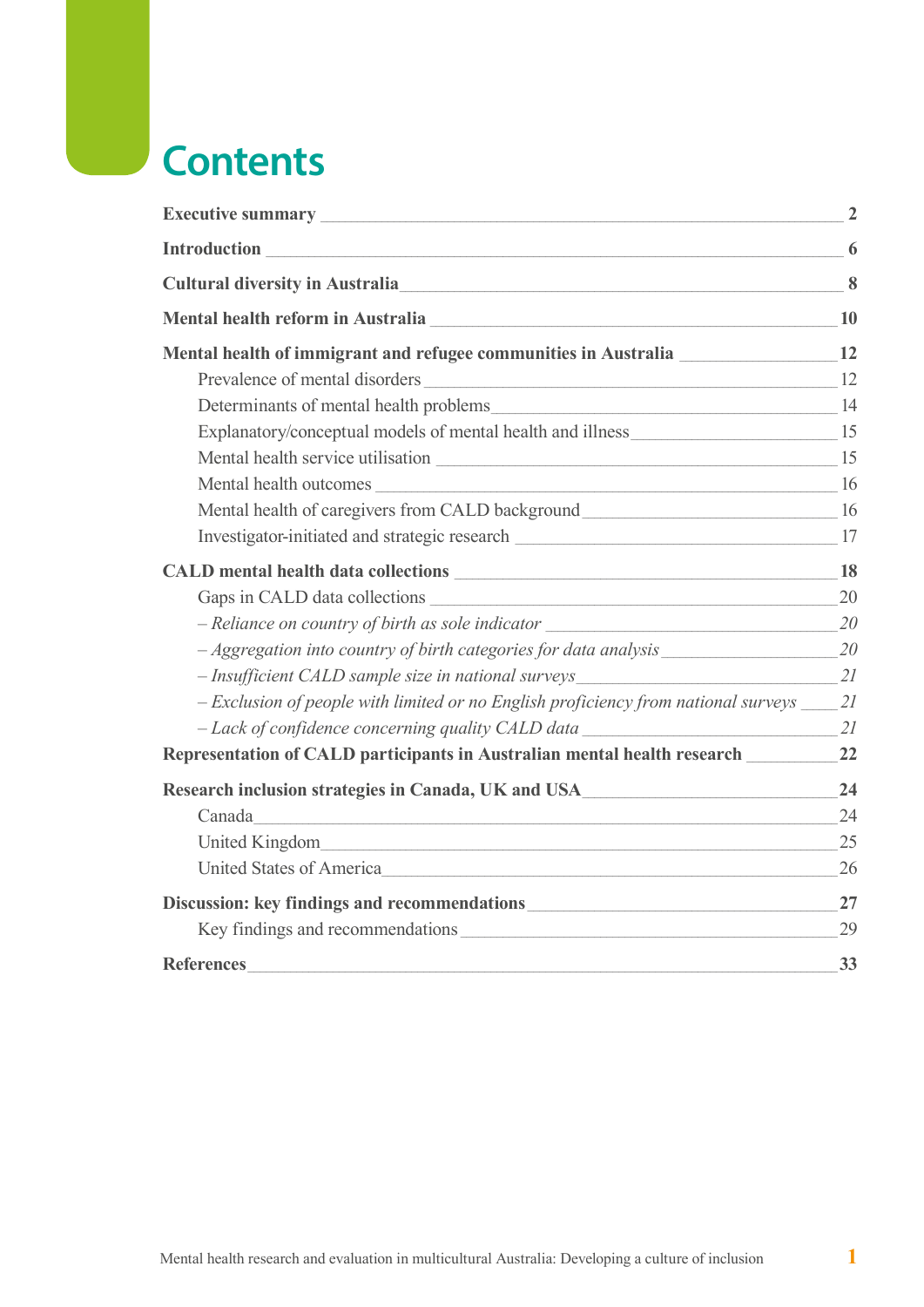## **Executive summary**

The purpose of this study is to examine:

- What is known about the mental health of immigrant and refugee communities in Australia;
- Whether Australian mental health research pays adequate attention to cultural and linguistic diversity (CALD) in the Australian population.
- Whether national mental health data collections support evidence-informed mental health policy and practice and mental health reform in multicultural Australia.

The recommendations, based on the main findings, are intended to contribute to the development of a culture of inclusion in Australian mental health research.

## **1. Population diversity**

Population projections are clear. Immigration, including a significantly increased humanitarian intake, will be a continuing major contributor to Australia's future and will continue to pose a significant challenge to the provision of all kinds of human services, including mental health services.

#### *Recommendation 1*

*Ensure that the increasing cultural and linguistic diversity of the Australian population is a core consideration in all mental health policy-making and funding for policy implementation of mental health service design, delivery and evaluation. This will require the full participation of representatives of immigrant and refugee communities and people with mental illness and their families and support persons in policy making and implementation processes.*

## **2. Implementation of policies**

Although attention to population diversity is a feature of most mental health policies; policy statements are not translated into implementation objectives, funding is not made available to support implementation, and there is no adequate reporting of progress against policy intent in relation to immigrant and refugee communities.

#### *Recommendation 2*

*Translate mental health policy statements that are relevant to CALD communities into explicit implementation objectives and identify funds and other resources that are needed to support implementation activities and programs that will achieve CALD mental health policy objectives, and report on progress on policy objectives in relation to immigrants and refugees.*

## **3. Availability of prevalence data**

Available research findings on prevalence of mental disorders in immigrant and refugee populations are incomplete and contradictory. There is no comprehensive Australian study of prevalence of mental disorders in immigrant and refugee populations that is adequate in scale and that enables valid disaggregation (e.g. by country of birth language or duration of residence groups) in the analysis of results.

The commonly reported observation that prevalence of mental disorders in refugee and asylum seeker communities is higher than that of the general Australian population is based on small-scale studies that often have methodological problems. Although there are many reasons to expect that prevalence in these groups will be higher more comprehensive and methodologically rigorous studies are required before there can be confidence in the accuracy of the findings of higher prevalence.

#### *Recommendation 3*

*Ensure that national surveys of mental health include representative samples of at least some non-English speaking background populations to improve population relevance of findings.*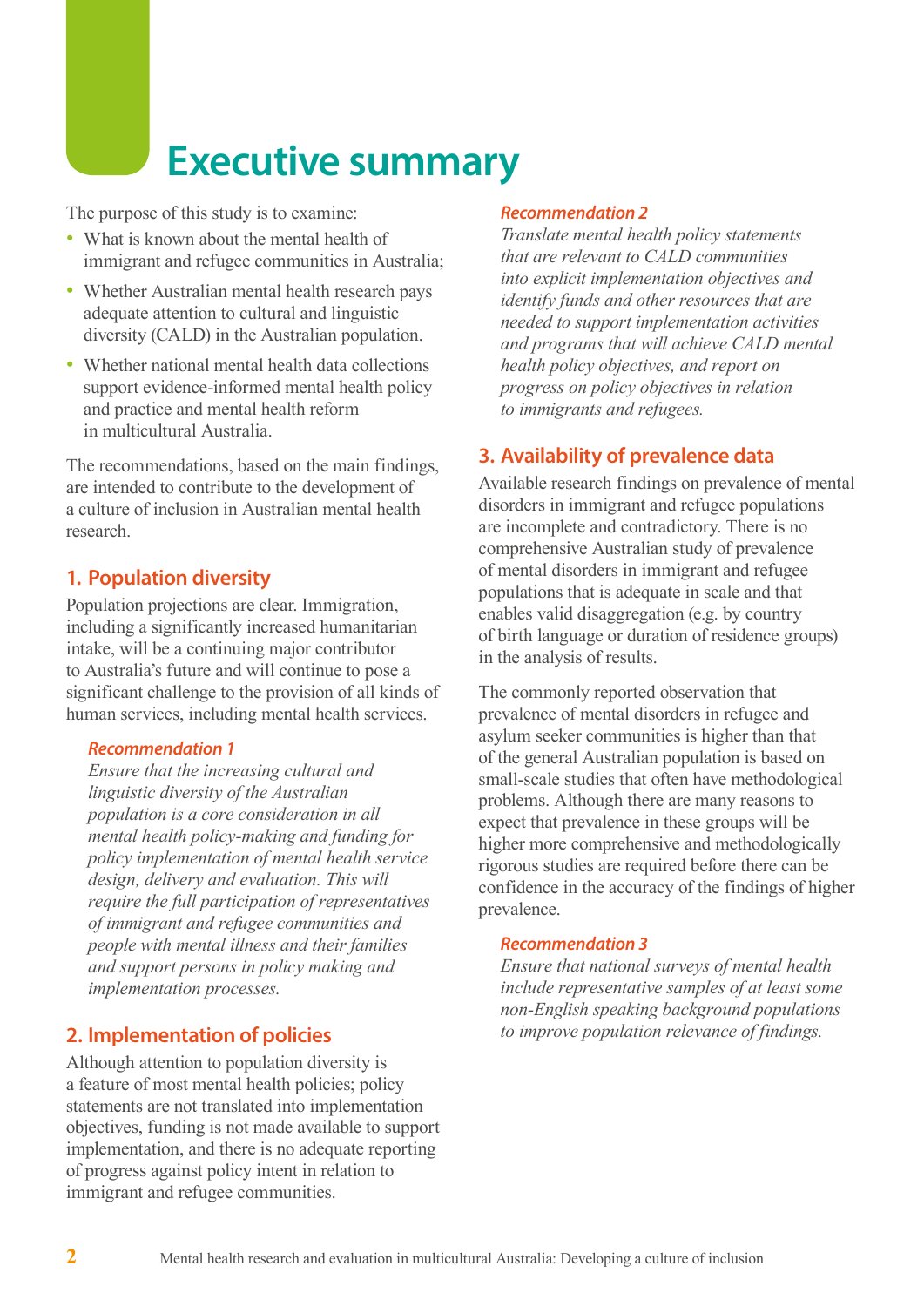#### **4. Determinants of mental health and illness**

The evidence on determinants, explanatory models of illness, attitudes and beliefs concerning helpseeking and mental health services, is sparse, fragmented and based on small-scale studies of very few immigrant and refugee communities. A better understanding of determinants of mental health and illness in CALD populations, and of explanatory models of illness, beliefs and attitudes towards mental disorders and mental health services that includes the perspectives of family members, carers and support workers is a precondition for development of effective policy and effective mental health promotion and prevention, and mental health service programs.

#### *Recommendation 4*

*Allocate high priority to research on the determinants of mental health and illness; explanatory models of mental illness; beliefs, knowledge and attitudes towards health services; and help-seeking among immigrant and refugee communities. This requires a particular focus on perspective and beliefs, and full involvement, of people with mental illness and their families and support persons in the investigation of the experience of members of CALD communities who have come into contact with mental health services.*

## **5. Mental health service utilisation**

There is good information on patterns of use of public specialist hospital and community mental health services. This research consistently shows that certain (particularly Asian) immigrant and refugee communities use mental health services at significantly lower rates than do the Australia-born. Although this is frequently reported as service 'underutilisation' this interpretation of the observed patterns of mental health service use is not justifiable in the absence of reliable prevalence estimates and need-forservice data. Such data are required before judgments about whether utilisation rates are consistent with service needs.

Although there is a great deal of comment on probable reasons for under-utilisation of mental health services by many immigrant and refugee communities there is very little research on the factors that influence patterns of services use. In particular there is little research on the influence of family and carer perspectives and beliefs, and prior experience of mental health services, on help-seeking and service access pathways.

There is virtually no data on immigrant and refugee community utilisation of mental health services provided through primary care, specialist private mental health services and psychiatric disability and rehabilitation support services.

#### *Recommendation 5*

*Ensure adequate reporting of patterns of use of mental health services, and the experience of mental health services, of immigrant and refugee communities as part of the national mental health policy reporting framework.*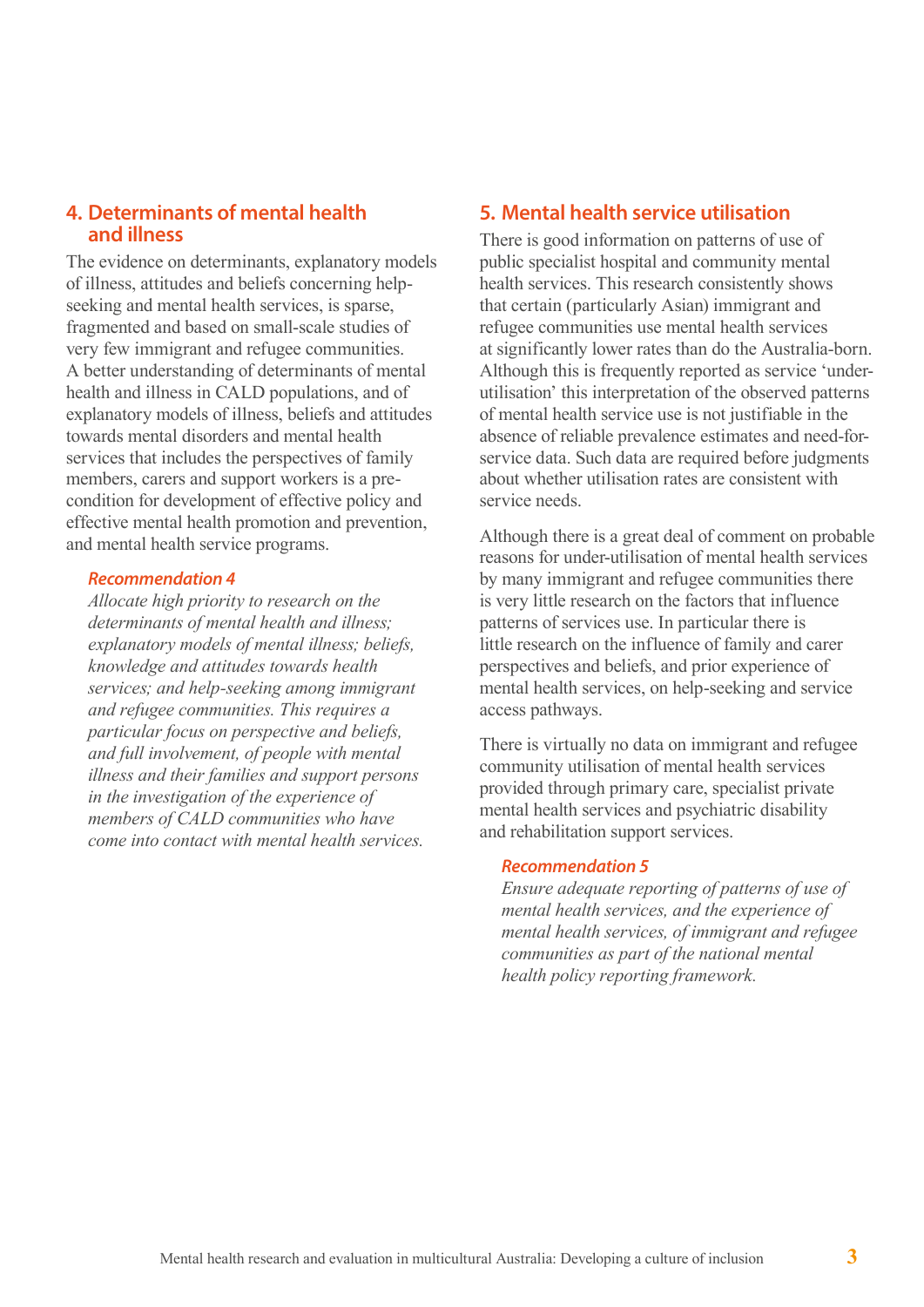### **6. Strategic research and evaluation**

While investigator-initiated research has provided valuable information on many aspects of the mental health of immigrant and refugee communities it has not provided answers to questions that are of most importance to policy-makers, service designers, managers, evaluators and practitioners. Although investigator-initiated research is an essential component of any research enterprise, and must continue to be encouraged and supported, it should be complemented by a program of strategic policy – and practice-relevant multicultural mental health research to deal with the fact that immigrant and refugee communities are effectively excluded from the national mental health research and evaluation enterprise. The impact of this exclusion is that there are large and persisting gaps in knowledge about mental health of immigrant and refugee communities. Closing these gaps will require a systematic and targeted approach.

#### *Recommendation 6*

*Develop a multicultural mental health research agenda that will serve as a guide to researchers, research students and research funders concerning high priority, policy – and practice-relevant research. Immigrant and refugee communities and people with mental illness and their families and support persons should be fully involved in the development of such a research agenda.*

## **7. Minimum CALD dataset**

The systematic absence of key CALD variables from virtually all Commonwealth, State and Territory funded data collections is a clear indication of the low national priority that is accorded to the mental health of Australia's immigrant and refugee communities. This exclusion of CALD variables ensures that what we increasingly know about the mental health and the effectiveness of mental health services for the general community is not known to the same extent in relation to immigrant and refugee communities, particularly those who do not speak fluent English. The failure to collect CALD-relevant data as part of the national program of outcomes data collection is one of the most important and glaring gaps in CALD mental health data collections. This makes it impossible to evaluate the effectiveness of mental health services received by immigrant and refugee communities, care utilisation and continuity of care.

#### *Recommendation 7*

*Ensure that mental health data collections include CALD-relevant variables and that these are analysed to inform our understanding of mental health in immigrant and refugee communities and the impact of mental health services and suicide prevention programs in meeting the needs of CALD populations. It is particularly important to include a comprehensive list of CALD variables in all outcome data collections, and include reporting of outcomes for immigrant and refugee clients of mental health services as part of national reporting of service outcomes.*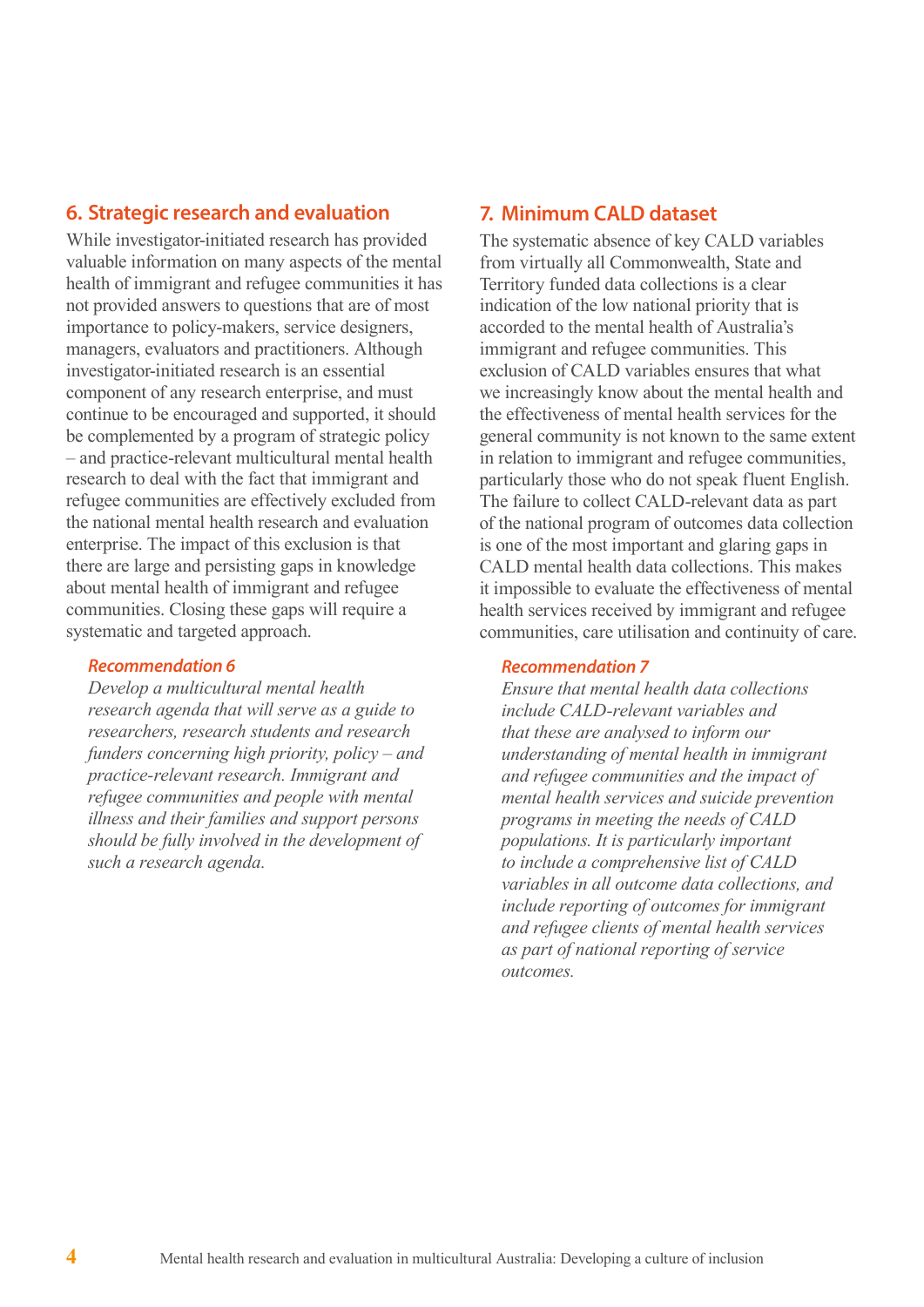### **8. Research funding**

Currently applications to major Australian research funding organisations for funding of clinical or population mental health research can be made without reference to the Australia's CALD populations in relation to research design. Potential immigrant and refugee participants, particularly those who do not speak fluent English, can be and often are excluded from the research on the basis that inclusion is technically difficult and increases the cost of research. This perpetuates a culture of exclusion of immigrant and refugee communities from the Australian mental health research enterprise.

#### *Recommendation 8*

*Engage major research funding organisations to develop consensus about the minimum CALD-relevant demographic variables that should be included in clinical and population mental health research studies and to develop strategies that will improve the level of inclusion of immigrant and refugee participants in Australian clinical and population mental health research.*

The collection and analysis of health status data is central to moving towards equity in mental health. The disturbing absence of population-based mental health data concerning immigrant and refugee communities is in itself a great inequity in mental health. The dearth of mental health information about large segments of the population renders their health status and the possible deficiencies in performance of the mental health system invisible. Such problems must be brought to light to enable the development of strategies to reduce inequities in mental health status and in provision of effective mental health services.

Currently, in Australia, there exist major deficiencies in data and information on mental health status, mental health determinants, mental health service provision, and quality of service outcomes for immigrant and refugee communities. As a result it is difficult to set equity-oriented objectives and targets and to monitor and evaluate policy and service initiatives, or to estimate the personal, social and economic costs of doing nothing to rectify this situation or of interventions that will achieve policy objectives.

Although proposed actions are framed as recommendations they are not directed at specific agencies. The intent of the recommendations that have been made is to suggest strategies that will contribute to the development of a culture of inclusion of all Australian residents in the national mental health research enterprise. Commonwealth, State and Territory governments and many agencies and individual researchers will need to act if we are to collectively develop a culture of inclusion to ensure that Australian mental health research reflects the great cultural and linguistic diversity of the Australian population.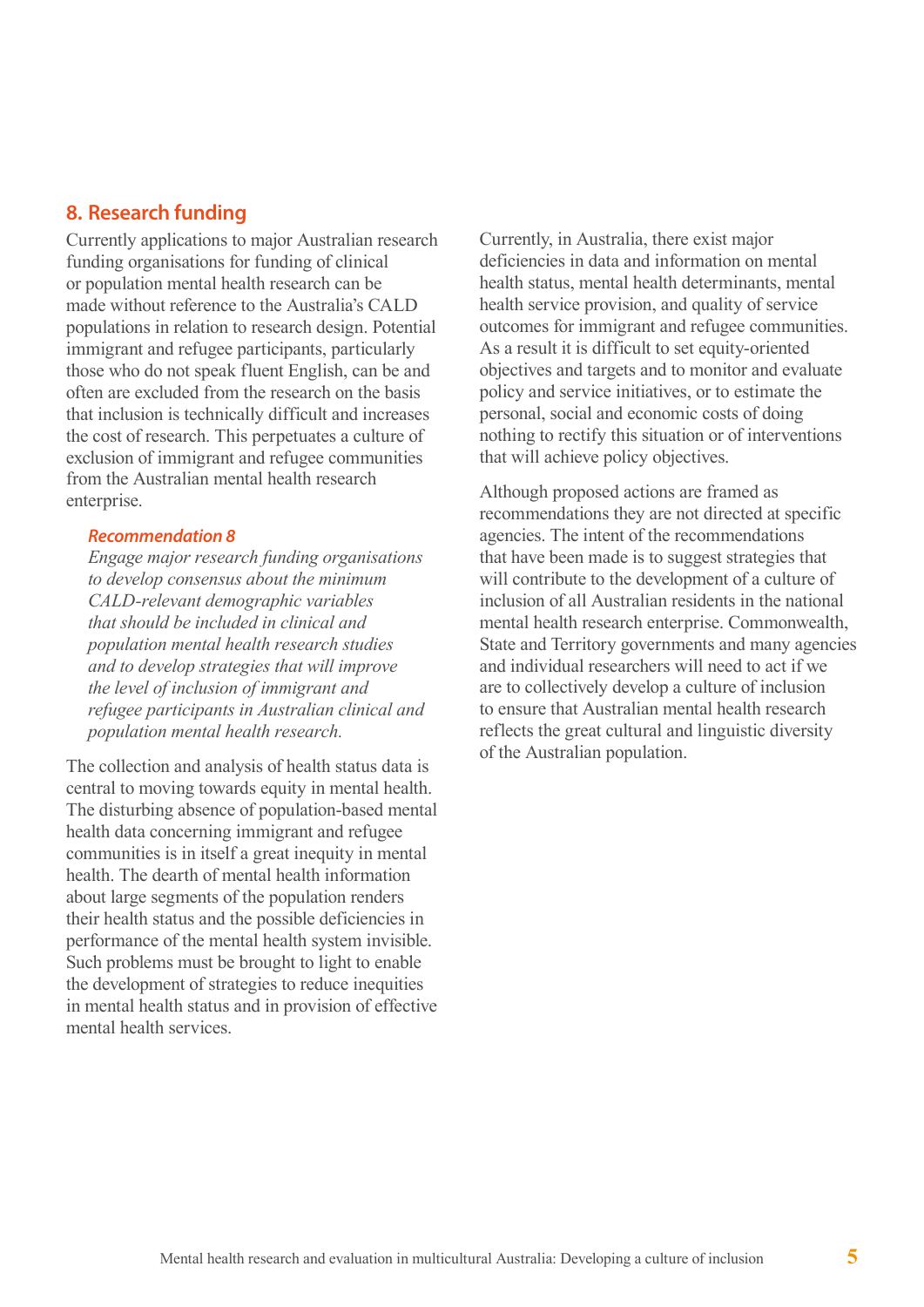## **Introduction**

*All people have certain fundamental human rights. Membership in our society confers on all Australian residents, including people with mental health problems or mental disorders, certain rights, roles and responsibilities. Australia is a diverse society comprising people from a wide variety of cultural and linguistic backgrounds. Every Australian needs to be encouraged to maintain his or her mental health and to work towards the prevention of mental health problems and mental disorders. Some may require assistance to do this. The Commonwealth, State and Territory Governments are now seeking to redress inequities in Australian society by way of social justice strategies.*<sup>1</sup>

Cultural and linguistic diversity is a core feature of the Australian population<sup>2</sup> and a valued element of national identity. If net overseas migration continues at the current rate the overseas-born component of the Australian population will increase from the current proportion of more than 25% to around 32% in 20503 . The existing cultural and linguistic diversity of the population, and the arrival of immigrants and refugees from a very wide range of source countries<sup>2</sup> will continue to present challenges for all forms of service delivery, including mental health services, into the foreseeable future.

The process of mental health system reform has been occurring in all States and Territories since the 1950s. The development of a National Mental Health Strategy in 1992<sup>4</sup>, endorsed by the Commonwealth and all State and Territory governments, has given considerable impetus to the reform process. There has been a major shift from hospital to community-based service delivery<sup>5</sup>, substantial increases in the mental health workforce, improved access to mental health services in primary care, improved mental health

literacy in the general population<sup>6</sup>, substantial increases in participation in decision-making by people with mental illness and their families and support persons<sup>7</sup>, and a continuing move from a focus on medical treatment to recovery-oriented mental health<sup>8, 9</sup> and psychosocial support services.

Key components of the national reform process have been a clear statement of rights and responsibilities<sup>1</sup>, the development of national standards for service delivery<sup>9</sup>, a commitment to evidence-informed policy development, service delivery and reporting of progress against policy intent<sup>7</sup>, and a focus on service outcomes<sup>10</sup>. In all relevant Commonwealth, State and Territory mental health policy documents culturally and linguistically diverse (CALD) populations have been identified as warranting particular attention in order to ensure equity $11$ .

However, it is not clear whether immigrant and refugee communities – particularly those who do not speak English, the most recently arrived and refugees, who are among the most vulnerable – have benefited from this process of major mental health system reform.

The collection and analysis of mental health data is central to moving toward equity in mental health. Without data on the population distribution of mental health and mental illness, the patterns of service use by different sections of the population, and the quality of outcomes of health service contact, unjust inequalities remain invisible. Mental health and mental health service inequities need to be made visible to enable evidence-informed policy development, mental health service design and delivery, and clinical and recovery practice. Comprehensive and reliable data are essential to evaluate the degree to which policies and programs enhance equity, provide direction for research into root causes, and guide new strategies for promoting  $health<sup>12</sup>$ .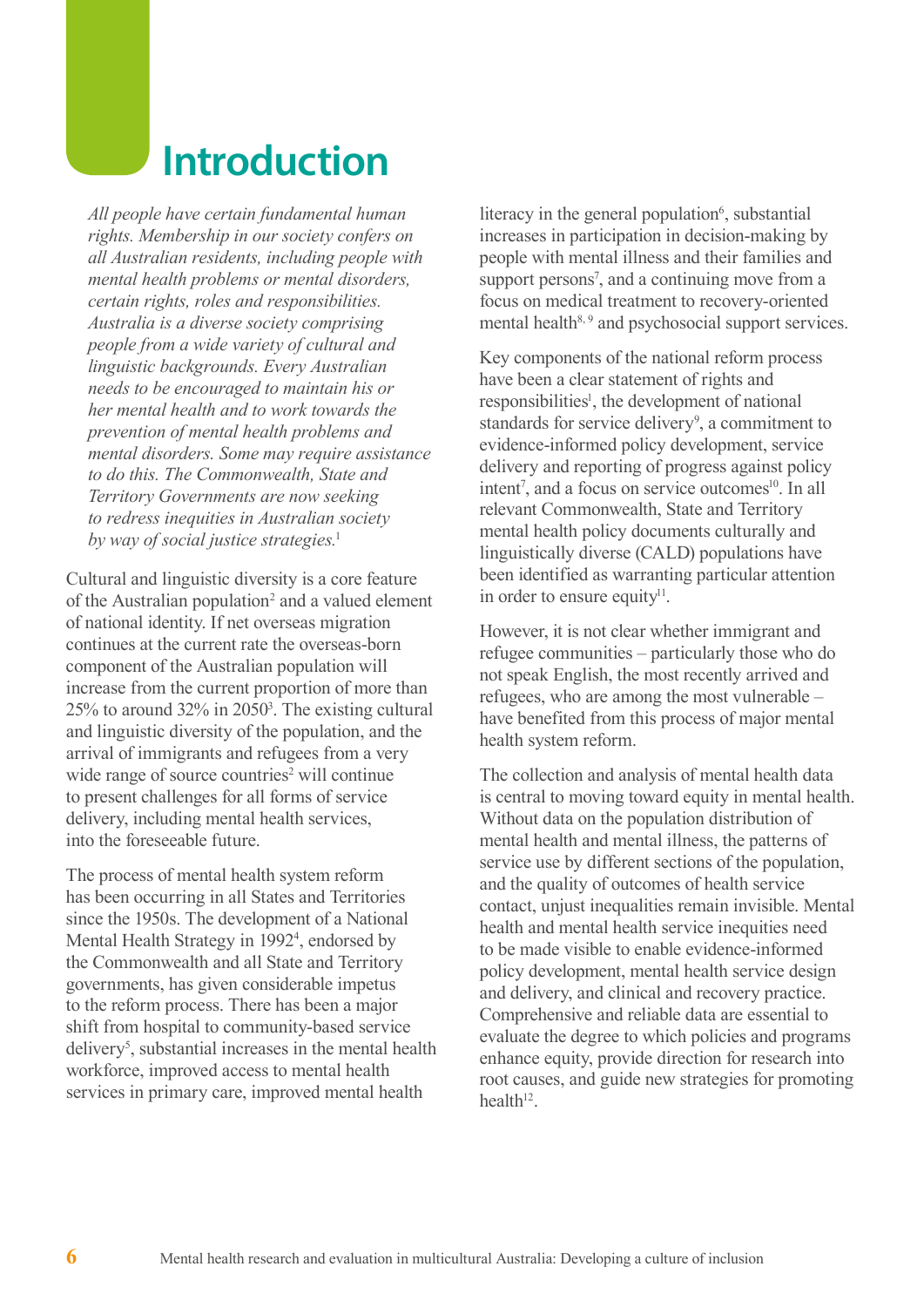The purpose of this study is to examine:

- What is known about the mental health of immigrant and refugee communities in Australia;
- Whether Australian mental health research pays adequate attention to the fact of cultural and linguistic diversity in the Australian population; and
- Whether national mental health data collections support evidence-informed mental health policy and practice and mental health reform in multicultural Australia.

The recommendations, based on the main findings, are intended to contribute to the development of a culture of inclusion of all Australians in the national mental health research enterprise.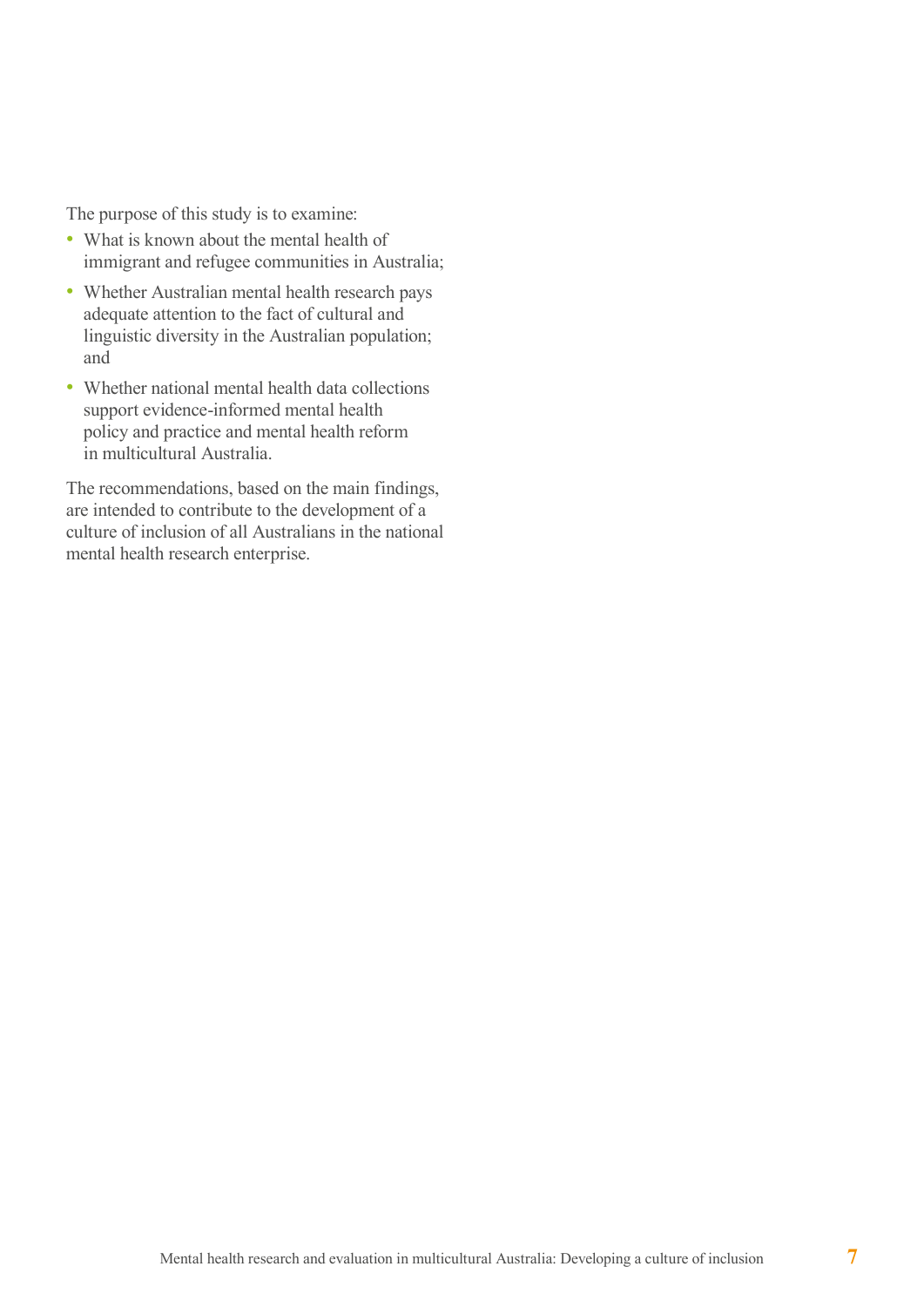# **Cultural diversity in Australia**

*"Whatever the future holds for Australia, history suggests it will be inextricably bound up with immigration."*<sup>13</sup>

The cultural and linguistic diversity of the Australian population has been shaped by Australia's unique history. At the end of World War II, the population was approximately seven million, of whom  $10\%$  were overseas-born $^{14}$ . Since the end of the Second World War the proportion of overseas-born has steadily increased *(see Figure 1)*. The first post-war wave of migration consisted predominantly of new arrivals from Europe<sup>14</sup>. In each of the subsequent decades, an additional one million immigrants arrived $14$ . By June 2011, the population was 22.3 million of whom 26% were born overseas and an additional 20% had at least one overseas-born parent<sup>2</sup>. Over the past ten years, the overseas-born population has increased by  $23.1\%^{15}$ .

In 2011 persons born in the United Kingdom continued to be the largest country-of-birth group (5.3% of the total population), followed by people born in New Zealand (2.5%), China (1.8%), India (1.5%), Vietnam (0.9%) and Italy (0.9%)<sup>2</sup>.

Migration source countries have continued to change, with a reduction in migration from the United Kingdom and significant increases in migration from New Zealand, China and India. The most rapid population growth between 2001 and 2011 was for persons born in Nepal (with an average annual increase of 27%), Sudan (17.6%), India (12.7%), Bangladesh (11.9%) and Pakistan  $(10.2\%)^{15}$ .



*Source: Cully &Pejoski, 2012. 3. NOM: Net Overseas Migration*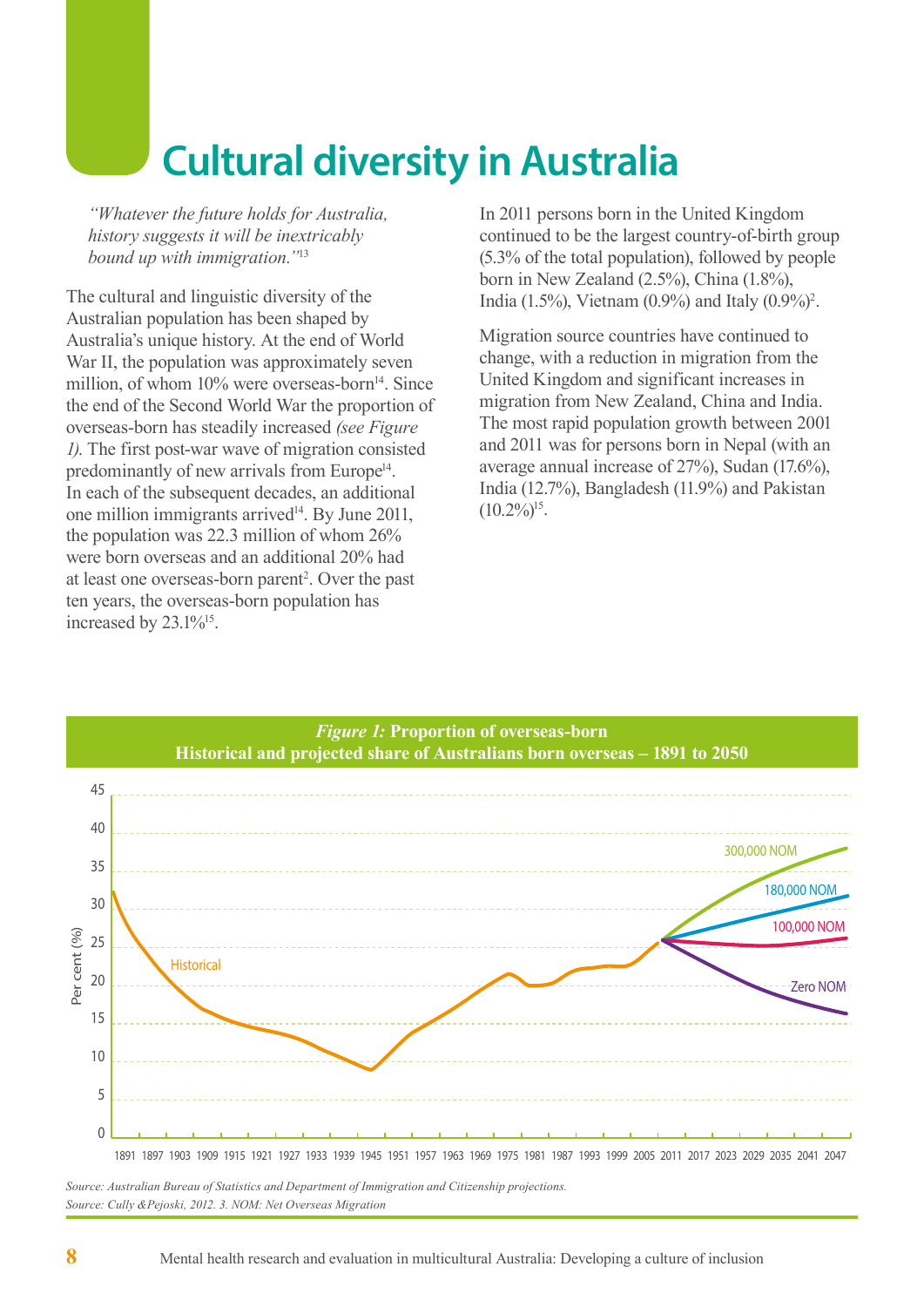Recent immigrants are younger than the general population *(see Figure 2)* while longer-standing immigrants are older than the general Australian population *(see Figure 3)*<sup>2</sup> . The relative youth of recent arrivals is important for mental health. Adolescence and young adulthood is the peak period of onset of most mental disorders. This is also a period for many immigrants when they are dealing with the many stresses associated with migration and settlement. For longer-settled immigrants the key issue is the mental disorders of old age. Disorders associated with cognitive impairment are a substantial challenge for families and for the mental health system, particularly when they include deterioration in the person's capacity to communicate in English. The majority of recent immigrants (67%) and almost half (49%) of the longer-standing immigrants speak a language other than English at home2 . For longer-settled immigrants, Mandarin (4.3%), Cantonese (4.2%), Italian (3.7%) and Vietnamese (3.2%) were the most common languages spoken at home other than English, while for recent immigrants, Mandarin (10.8 %), Punjabi (3.7%), Hindi (3.3%) and Arabic (3.0%) were the languages other than English most frequently spoken at home<sup>2</sup>.

Approximately half (51%) of the longer-settled immigrants reported that they could speak English very well, while only 2.6% reported that they could not speak English at all. Among recent arrivals (past 10 years) 43% reported that they speak English very well, while 3.1% reported not speaking English at all<sup>2</sup>. There is, as expected, wide variation in level of English fluency among country-of-birth groups.

While cultural and linguistic diversity represents a significant challenge, the development of mental health services that are responsive, accessible, culturally appropriate and effective in meeting the needs of people with mental illness and their families and support persons is not a distraction from the 'core business' of mental health services. Working through the process of reforming services so that they are capable of meeting the needs of a culturally diverse society will have the direct benefit of making those services more flexible and responsive to the needs of all members of the Australian community.



#### *Figure 3:* **2011 Census age and sex distribution: longer-standing immigrants and Australian-born.**



*Source: Australia Bureau of Statistics, 2012.2*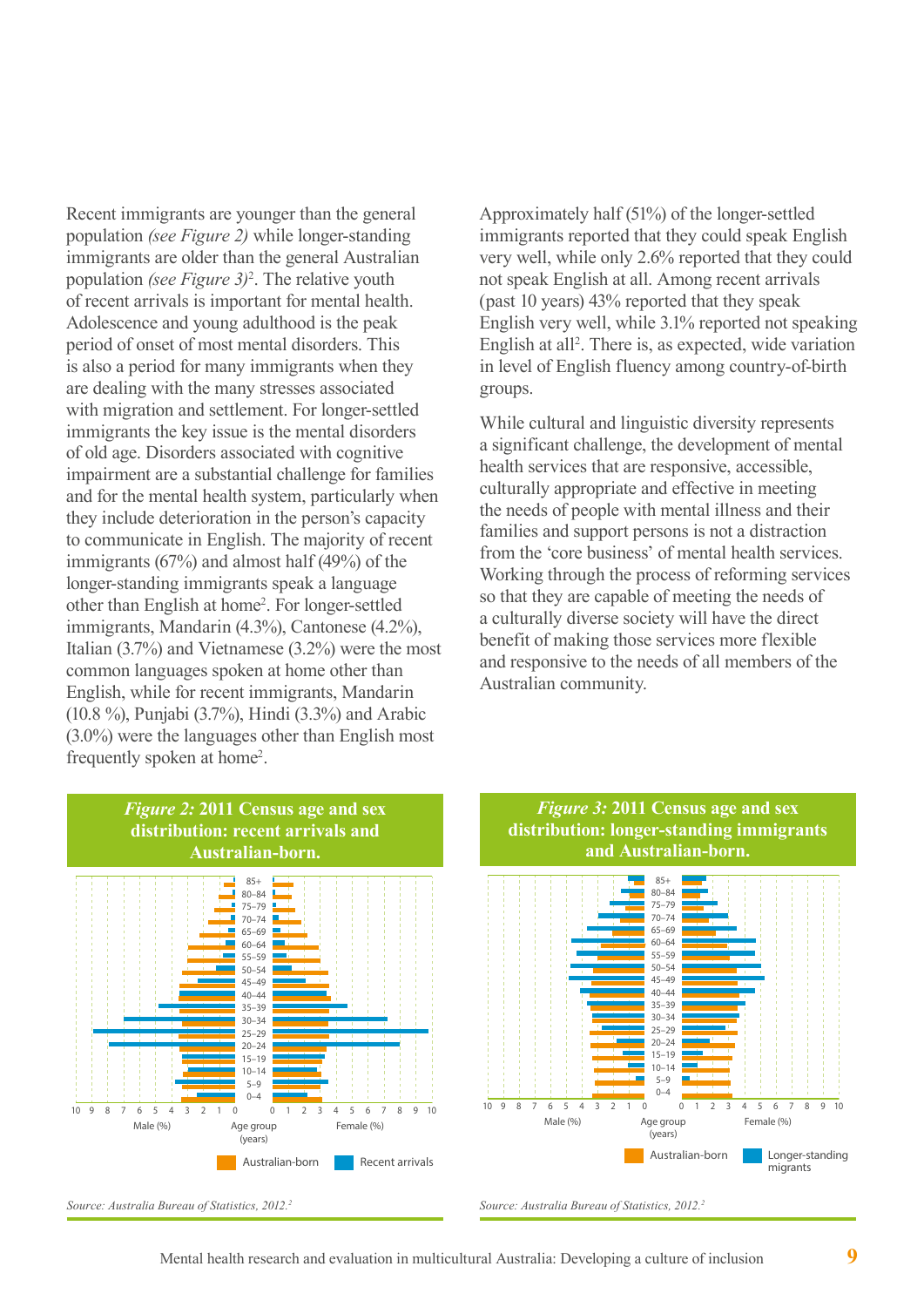# **Mental health reform in Australia**

*Our community is rich in diversity. It embraces cultural and religious differences. This brings many strengths and opportunities, but we also need to recognise the challenges faced at times by some within our community. There should be demonstrated cultural competency in the planning and delivery of responsive mental health services.*<sup>16</sup>

An analysis of Commonwealth, State and Territory mental health policies, and of specific transcultural mental health policies developed in New South Wales, Queensland, Victoria, and Western Australia, revealed that statements such as the above are common<sup>11</sup>. Commonwealth, State and Territory mental health policies were examined for their relevance to mental health system responses to depression in immigrant and refugee communities. Specialised State 'transcultural mental health' policies provided comprehensive policy coverage of issues relevant to mental health and immigrant and refugee communities.

Key topics were identified from these transcultural mental health policies and used to analyse each of the general Commonwealth, and State and Territory mental health policies. There was a highly variable degree of attention to issues relevant to immigrant and refugee communities. Commonwealth policies contained a relatively comprehensive coverage of issues. Areas that were unrepresented or underrepresented included: providing information which supports access; interpreters/language services; coordination of care; support for ethnic community workers; data collection; and service utilisation.

More recent policies tended to include a clearer focus on immigrant and refugee communities and highlighted the need for improvement in the evidence base for all forms of mental health activity in relation to immigrant and refugee communities. Policies developed have tended to repeat the same aspirations concerning immigrant and refugee communities, as illustrated by the quote above from the 4th National Mental Health Plan<sup>16</sup>.

While such statements of policy intent are a welcome acknowledgement of the need to focus on cultural and linguistic diversity, two key questions remain. To what extent are such statements of policy intent included in policy implementation plans or used to establish funded programs? Do Commonwealth, State and Territory governments and mental health service agencies report progress against such statements of policy intent?

A survey seeking information on whether services were addressing depression in immigrant and refugee communities was sent to 1,480 organisations in capital cities and major regional towns across Australia11. The organisations surveyed included mental and general health service providers, Divisions of General Practice, public health units, Local Governments, Migrant Resource Centres, transcultural mental health services, refugee services and ethnic community organisations. Relevant programs were analysed in relation to reported strategies and activities, barriers, supports, perceived role in relation to depression in immigrant communities, partnerships, and program involvement of immigrant communities, people with mental illness and their families and support persons.

From the 1,480 organisations to which questionnaires were sent 422 organisations (28%) responded to the survey. A total of 46 programs were identified that specifically addressed mental health in immigrant and refugee communities and a further eight programs reported that they were mainstream mental health programs that had made some adaptation to be more responsive to the needs of immigrant and refugee communities.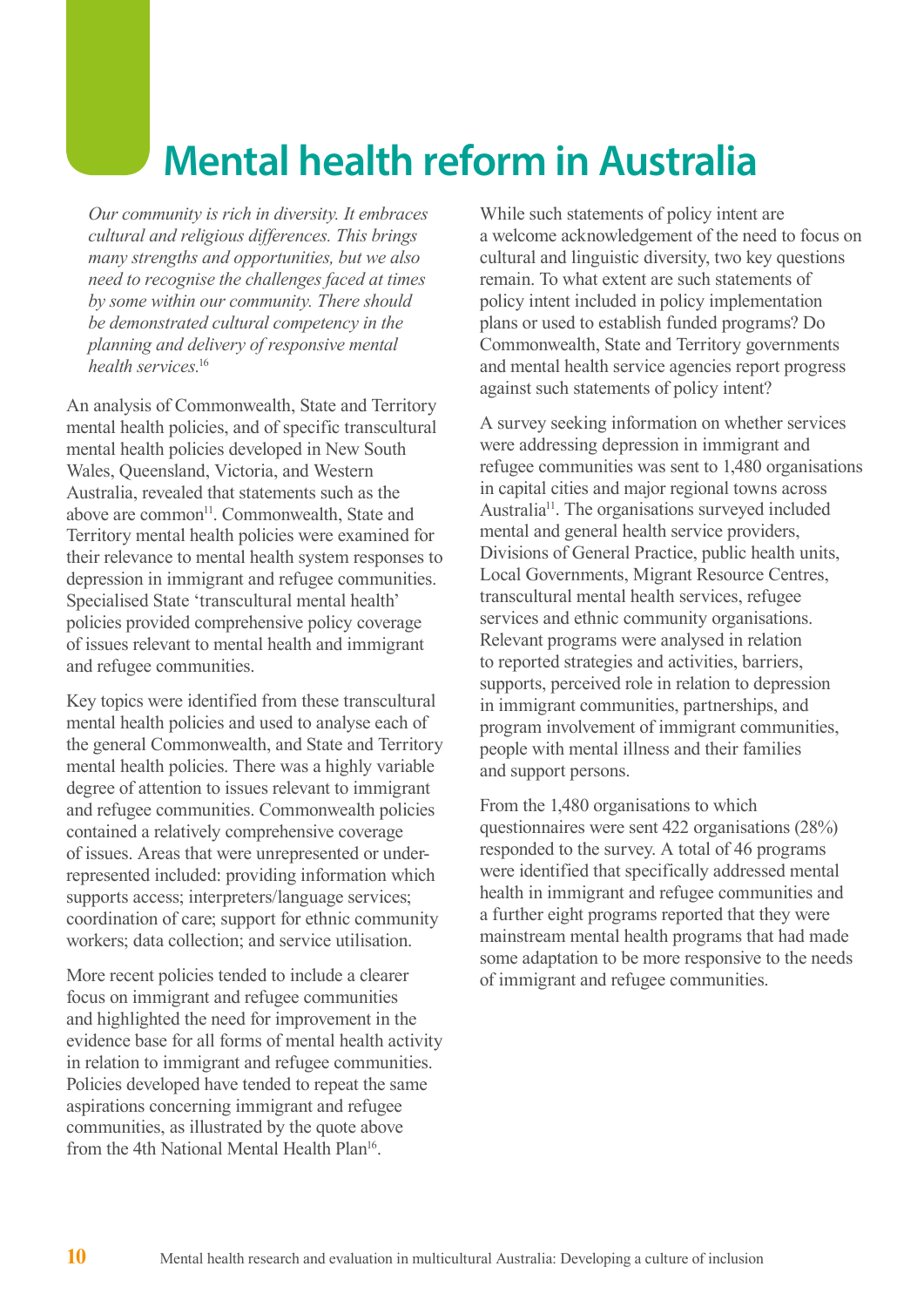*"Direct clinical services, such as counselling, psychotherapy, psychiatric case management, psychological rehabilitation, day activity programs, self-help and mutual support groups for those with mental disorders, were all reported by mainstream mental health organisations. These were regarded as available to the whole of the community with no particular adaptations of programs to accommodate the varied needs of ethnic minority communities"*<sup>11</sup>*.*

The continuing process of mental health system reform in Australia, particularly over the past two decades, has resulted in major changes in the ways in which professionals and communities think about mental health and illness, in the ways in which mental health services are designed and delivered, and in the level of priority accorded to mental health by Commonwealth, State and Territory governments. The general population is more knowledgeable about mental health and illness<sup>6</sup> and more likely to seek mental health treatment and care<sup>5</sup>, services are much more community-focused, the importance of primary care in service delivery has been recognised and supported, participation of people with mental illness and their families and support persons in decision-making has been considerably strengthened, and there has been a strong and deliberate move to recovery-oriented service delivery. While these achievements have led to Australia being regarded as a world leader in mental health system reform, it is recognised that there is still much to be done<sup>17</sup>

It is clear that policy-makers are aware of the relevance of cultural and linguistic diversity and of the need to take such diversity into account when framing mental health policy, and when designing mental health services. However, there is very little implementation of those components of mental health policies that relate to the particular needs of immigrant and refugee communities.

Lack of implementation is all but invisible because reports of progress in implementation of Commonwealth, State and Territory mental health policies generally say nothing about immigrant and refugee communities. A recent and important example is the National Mental Health Report 20107 . The report "summarises the progress of mental health reform undertaken over the fifteen years of the National Mental Health Strategy, and provides a view of trends and performance at the national and State and Territory levels over the period spanning the First, Second and Third Mental Health Plans from 1993 to 2008." This *Summary of 15 Years of reform in Australia's Mental Health Services under the National Mental Health Strategy 1993–2008*, like the ten National Mental Health Reports that preceded it, has nothing to say about immigrant and refugee communities.

As a result of such neglect, and exclusion from implementation and reporting processes, there may well be persistent disparities in availability of and access to mental health services, quality of care, and mental health outcomes for people from immigrant and refugee backgrounds $18-22$ . The lack of comprehensive and reliable data on mental health of immigrant and refugee communities means that disparities and inequities that do exist are all but invisible.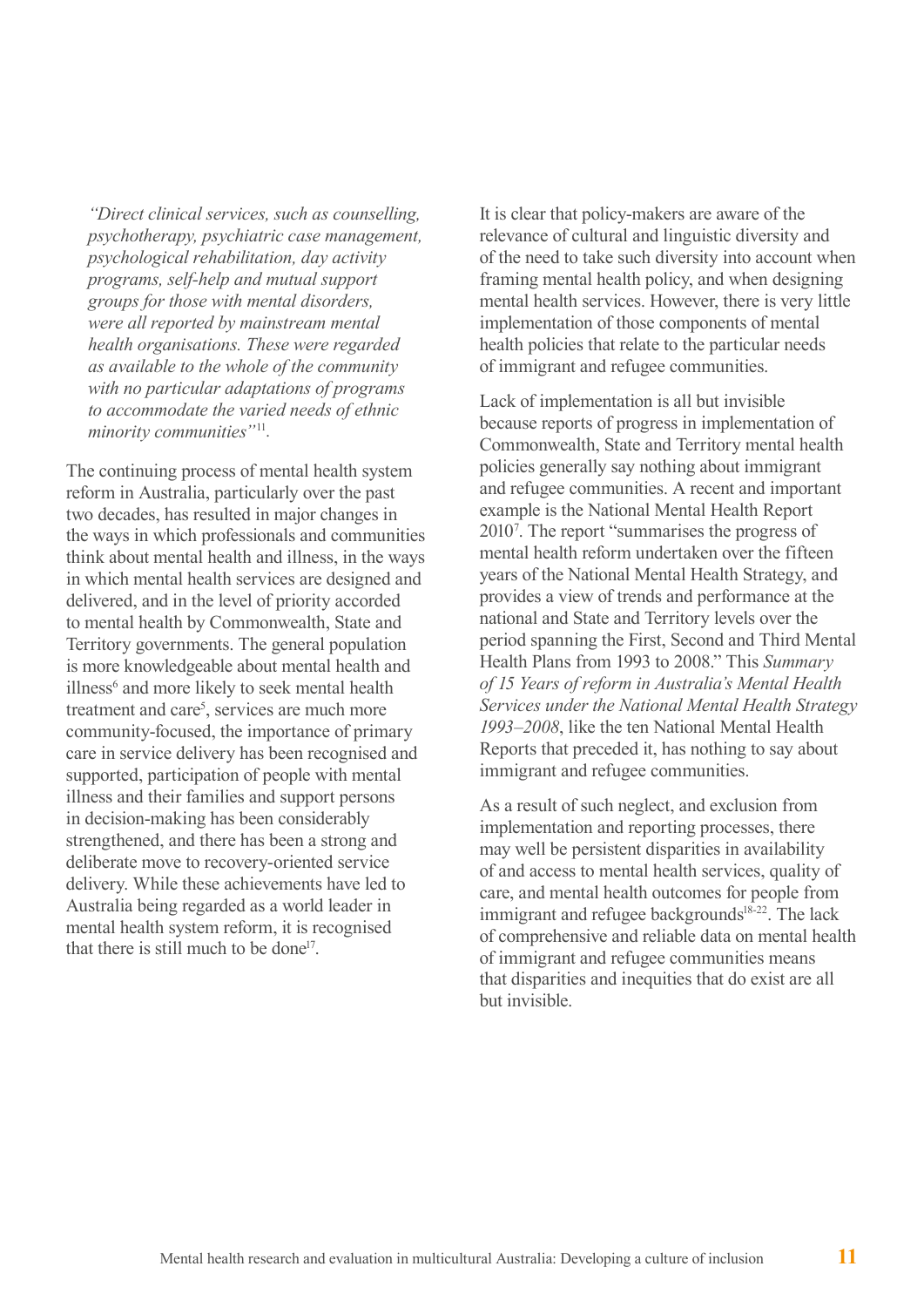## **Mental health of immigrant and refugee communities in Australia**

*"As a group, people born overseas have health characteristics that are different from the rest of the population. The mortality and morbidity patterns of migrants can be influenced by both their country of origin and where they currently live, and by the process of migration itself."* <sup>23</sup>

What is known about mental health of immigrant and refugee communities in Australia and what are the major gaps in our knowledge? To answer this question a search of publications reporting mental health research carried out in Australia between 1963 and August 2012 was carried out to identify studies that included immigrant or refugee communities and that focused on immigrant and refugee mental health issues. The search yielded 214 original research articles reporting findings on mental health issues from samples of participants from immigrant and refugee background. The findings below are from this review.

## **Prevalence of mental disorders**

Knowledge of prevalence of mental disorders is essential for several reasons. Without reliable estimates of prevalence of different types of mental disorders in CALD communities it is impossible to say anything about the scale of mental health problems in different populations. It difficult to evaluate whether attempts to improve population mental health are effective and are a good investment. It is also difficult to determine whether differences in rates of service utilisation by those sub-groups are due to differences in prevalence or due to other factors, such as obstacles to service access. Reliable prevalence estimates are important to inform mental health policy and service design and delivery.

The National Survey of Mental Health and Wellbeing conducted by the Australian Bureau of Statistics<sup>5</sup> provides the best available estimate of the prevalence of mental disorders across Australia. Information from the survey is very important in formulating government mental health policies and decisions about mental health services.

The 2007 National Survey of Mental Health and Wellbeing collected information from 8,841 Australians aged 16–85 years. The survey provides information on the prevalence of selected mental disorders (Anxiety, Affective, and Substance Use disorders), sex and age distributions, co-morbidity, and the extent of impairment of core activities and health service utilisation.

Demographic characteristics relevant to people from immigrant and refugee backgrounds included: Country of Birth, Year of Arrival, Country of birth of mother or father, and Proficiency in spoken English. The classification of countries used is the Standard Australian Classification of Countries (SACC).

While the Australian Bureau of Statistics provides an overview of the findings from the survey<sup>5</sup> most of the detailed analyses that are available have been carried out by researchers with access to the survey dataset<sup>2, 10, 19, 21, 24-39</sup>. None of these studies has analysed findings relevant to immigrant and refugee participants in the survey. (There was one study examining access to mental health care by people from non-English-speaking background using data from the first, 1997, National Survey of Mental Health and Wellbeing<sup>40</sup>).

The results relevant to immigrant and refugee participants reported from the 2007 national survey are prevalence rates by country of birth (Australia or Overseas) and year of arrival of immigrants. Respondents born outside Australia were found to have lower prevalence of anxiety, affective, substance use disorder, and of any 12-month mental disorder *(see Table 1)*. Those most recently arrived (in the decade prior to the survey) have the lowest rates of disorder.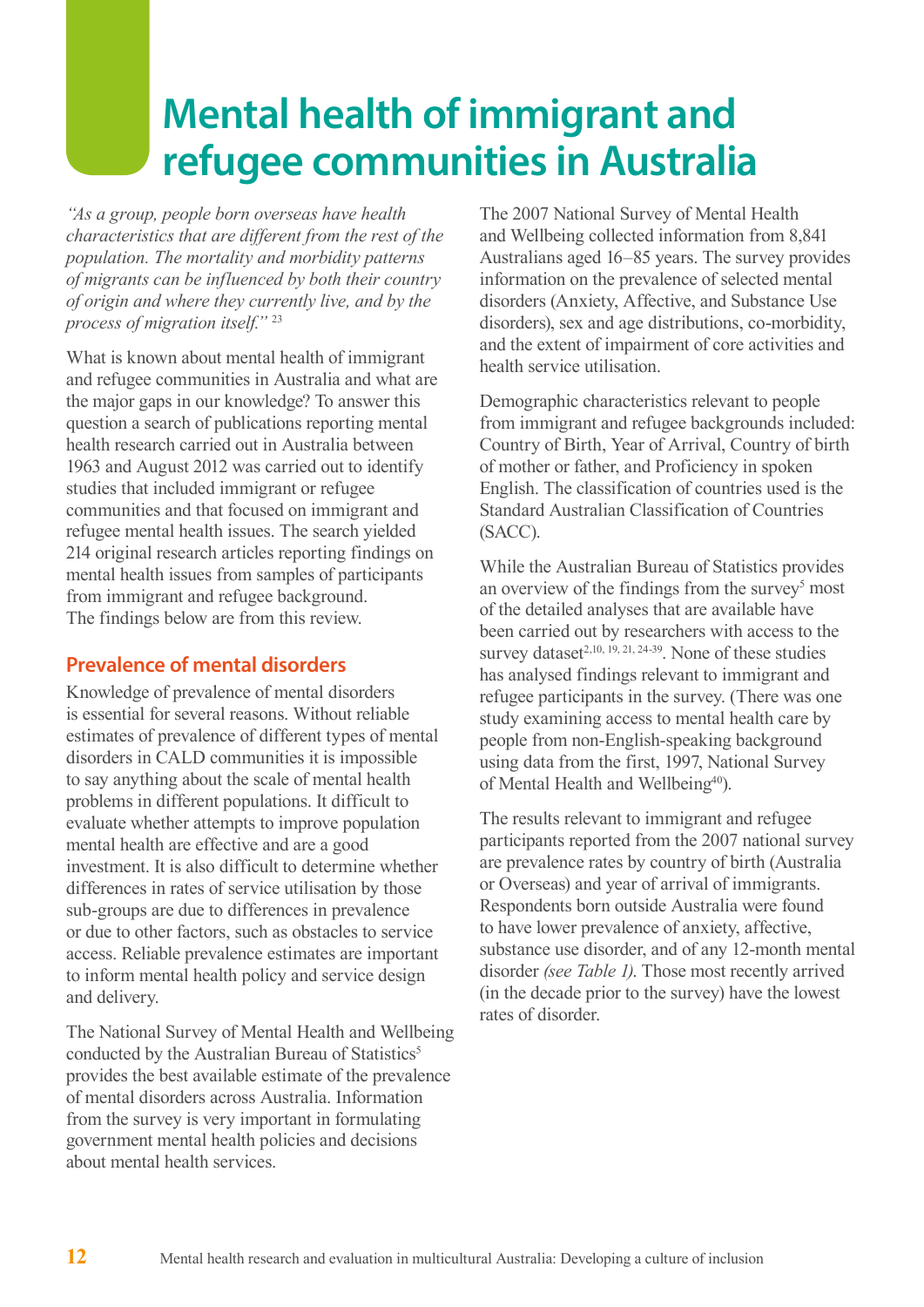| <b>National Survey of Mental Health and Wellbeing</b> |                         |                         |                               |                         |                         |  |
|-------------------------------------------------------|-------------------------|-------------------------|-------------------------------|-------------------------|-------------------------|--|
|                                                       | Country of birth        |                         | Year of Arrival to Australia  |                         |                         |  |
|                                                       | Born<br>in Australia    | Total born<br>overseas  | <i>Arrived</i><br>before 1986 | Arrived<br>1986-1995    | Arrived<br>1996-2007    |  |
|                                                       | $%$ of sample $\degree$ | $%$ of sample $\degree$ | $%$ of sample $\hat{ }$       | $%$ of sample $\degree$ | $%$ of sample $\degree$ |  |
| <b>Anxiety Disorders</b>                              | $15.4\%$                | $11.6\%$                | $13.4\%$                      | $11.3\%$                | $8.7\%$                 |  |
| Affective Disorders                                   | 6.6%                    | $5.1\%$                 | 5.4%                          | $4.4\%$                 | $5\%$                   |  |
| <b>Substance Use Disorders</b>                        | $6.0\%$                 | $2.8\%$                 | $*1.6\%$                      | $*5.7\%$                | $*3.0\%$                |  |
| Any 12-month Mental Disorder                          | 21.8%                   | $15.1\%$                | 15.8%                         | $17.5\%$                | 12.5%                   |  |
| No 12-month Mental Disorder                           | 78.2%                   | 84.9%                   | 84.2%                         | 82.5%                   | $87.5\%$                |  |

### *Table 1:* **Prevalence by Country of Birth and Year of Arrival, 2007 National Survey of Mental Health and Wellbeing**

*Source: Australian Bureau of Statistics, 2008.5 \* Estimate has a relative standard error of 25% to 50% and should be used with caution. ^ Sample includes only persons aged 16–85 years.*

The ABS reports that only 2.2% of the potential sample could not participate in the 2007 Survey of Mental Health and Wellbeing due to language difficulties, which includes people with language barriers such as deafness or disability. Given the level of English fluency that would be required to respond to the survey, this is difficult to reconcile with 2011 Census of Population and Housing<sup>2</sup> figures that only 51% of longer-settled immigrants and 43% of recent arrivals reported that they could speak English 'very well', while 2.6% and 3.1% reported that they could not speak English at all.

Although there have been varied findings on whether the prevalence of common mental disorders in immigrant and refugee populations are the same, lower or higher than in the Australianborn population  $18, 31, 37-39, 41, 42$  the weight of evidence from studies in other countries and Australian studies suggests that prevalence of mental illness in immigrant communities is similar to that in host populations, and that prevalence across particular country of birth groups is highly variable.

The results of prevalence studies vary widely according to the disorder being studied, particular ethnic or country of birth groups, and the location of the study. It is possible to find reports of higher<sup>42</sup> and lower<sup>37, 43-45</sup> prevalence of various disorders in various groups, and numerous studies where no difference has been found between immigrant groups and host populations<sup>18, 46-58</sup>.

For young immigrants, evidence showed that fewer mental health problems were reported by immigrant adolescents compared to nonimmigrant adolescents<sup>59</sup>; nevertheless, children of immigrants were found to be similar with children of Australian-born in terms of their mental health problems<sup>60-62</sup>.

The rates of depression, anxiety and posttraumatic stress disorder were between three and four times higher among Tamil asylum seekers in Australia than the rates of these problems among immigrants $63,64$ , and Ziaian and colleagues found that young refugees had increased risk of depressive symptoms<sup>65</sup>. Substantial proportions of Burmese refugees in Australia experienced mental health problems including depression, anxiety and post-traumatic stress disorder (PTSD)<sup>66</sup>, while Vietnamese refugees had lower prevalence of mental disorders than the Australian-born sample. Similar prevalence of PTSD was found in these two groups. PTSD was diagnosed in 50% of Vietnamese refugees and 19% of Australians with any mental disorders<sup>44</sup>. Additionally, refugees and asylum seekers are particularly vulnerable to self-harm and suicidal behaviours. In Australia the prevalence of self-harm among detained asylum seekers was reported to be higher than in the general population and among prisoners<sup>67</sup>.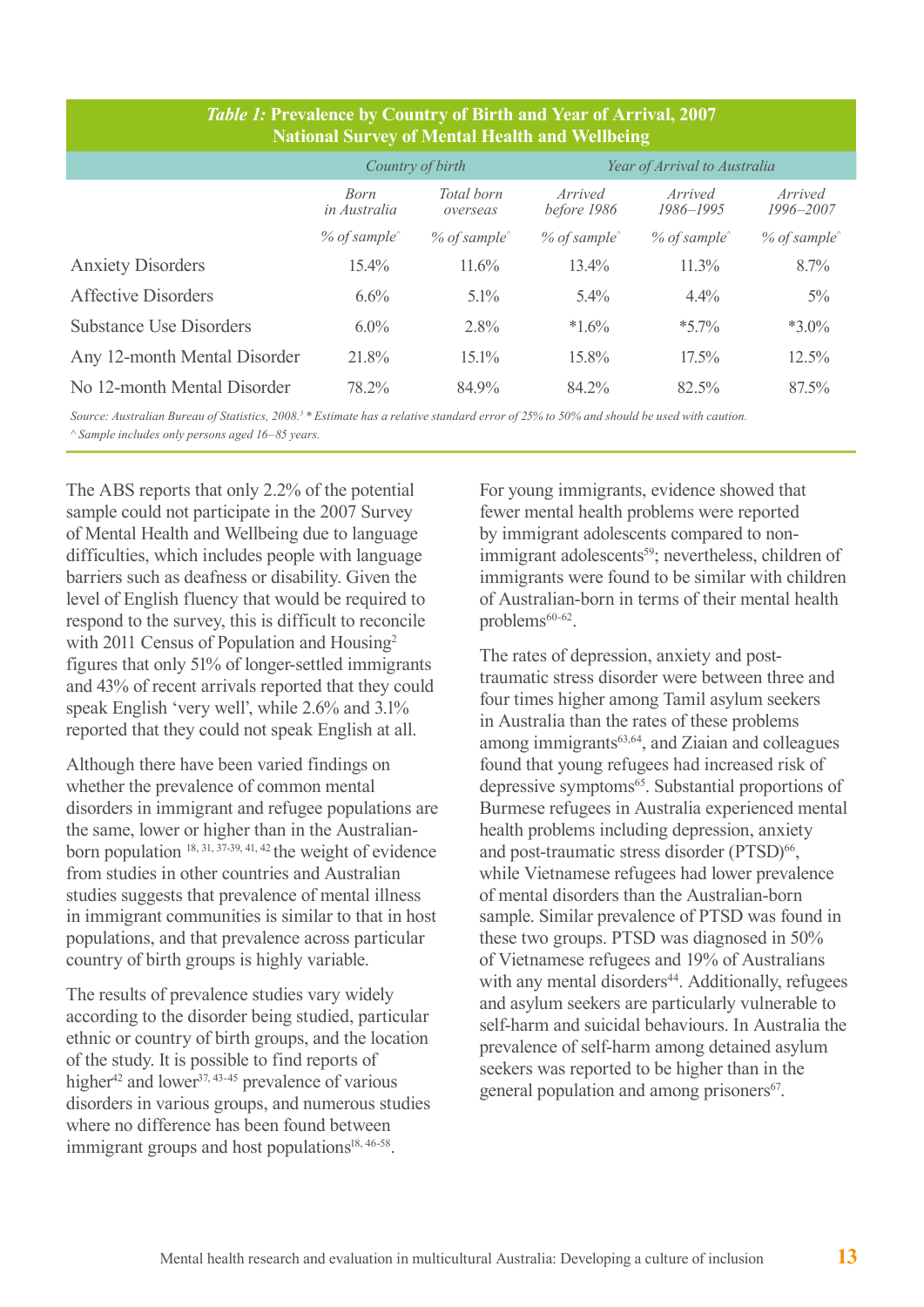Consistent with studies from other countries, Australian studies have shown that immigrant suicide rates tend to reflect the rates of their country of birth, an association that is particularly evident in males<sup>68</sup>. In general, suicide rates are higher among immigrants born in countries that have higher suicide rates such as Western, Northern, and Eastern European countries, while rates are lower in immigrant groups from countries with lower suicide rates including those in Southern Europe, the Middle East, and South-East Asia<sup>69-71</sup>.

## **Determinants of mental health problems**

A key goal of mental health research is to understand the determinants of mental health and illness – both risk and protective factors – and to develop effective health promotion, illness prevention and early intervention, and effective treatment and psychosocial support service programs<sup>72</sup>. A number of factors have been identified as potentially important risk or protective factors for mental illness among immigrant groups in Australia. The extent to which these factors are important across all immigrant groups is not known because findings are based on a very small number of studies with only very few immigrant groups.

Several factors have been found to be associated with increased risk of mental disorder among immigrants. They include limited English proficiency<sup>73</sup>, separated cultural identity<sup>74</sup>, loss of close family ties75, lack of opportunity to make effective use of occupational skills<sup>76</sup>, trauma exposure prior to migration, and the many stresses associated with migration and adjustment to a new country<sup>77</sup>.

Protective factors include religious belief and observance, younger age at migration, better English proficiency, a higher sense of personal control, stronger social support and higher selfefficacy78, 79. A survey of 1,139 immigrant and refugee people in two rural and two metropolitan areas in Victoria focused on their experiences of racism and its association with psychological distress<sup>80</sup>. Approximately two-thirds of participants had experienced racism in the previous 12 months

and reported that this had adversely affected their mental health. The extent of experiences of racism was positively correlated with level of psychological distress.

Risk of suicidal behaviour among immigrants is influenced by factors including living circumstances in the host country $69, 71$ , experiences in the country of origin<sup> $71$ </sup> and low socio-economic status<sup>70</sup>. Strong family ties, religious adherence and maintenance of traditional values may lead to lower suicide rates in immigrants $81$ .

The mental health of refugees and asylum seekers is negatively affected by pre-migration trauma<sup>82, 83</sup>, long-term detention<sup>82, 84-86</sup>, temporary protection<sup>82, 94</sup>  $87, 88$ , restriction of access to services $89$ , human rights violations<sup>89, 90</sup>, exposure to threats of different  $kinds<sup>90</sup>$  and fear for family remaining in the country of origin<sup>91</sup>.

A sense of belonging to family and community and perceived social support are positively associated with better mental health among refugees $92, 93$ . Exposure to violence and threats to their parents are important risk factors for child refugees, whereas stable settlement and social support have a positive effect on psychological functioning.  $94, 95$ 

Pre-migration trauma and longer periods of detention 82, 96, 97 are associated with increased risk of suicidal behaviours among refugees. The experience of detention increased the likelihood of mental health problems such as anxiety, depression, and PTSD, as well as self-harm behaviours and suicidal ideation<sup>96</sup>.

Although there are more studies of refugees and asylum seekers than of most other immigrant sub-groups in Australia samples are generally very small and not all studies use rigorous methods. This is particularly true for studies of people who are in or have been in immigration detention. Conclusions drawn from such studies need to be treated with caution.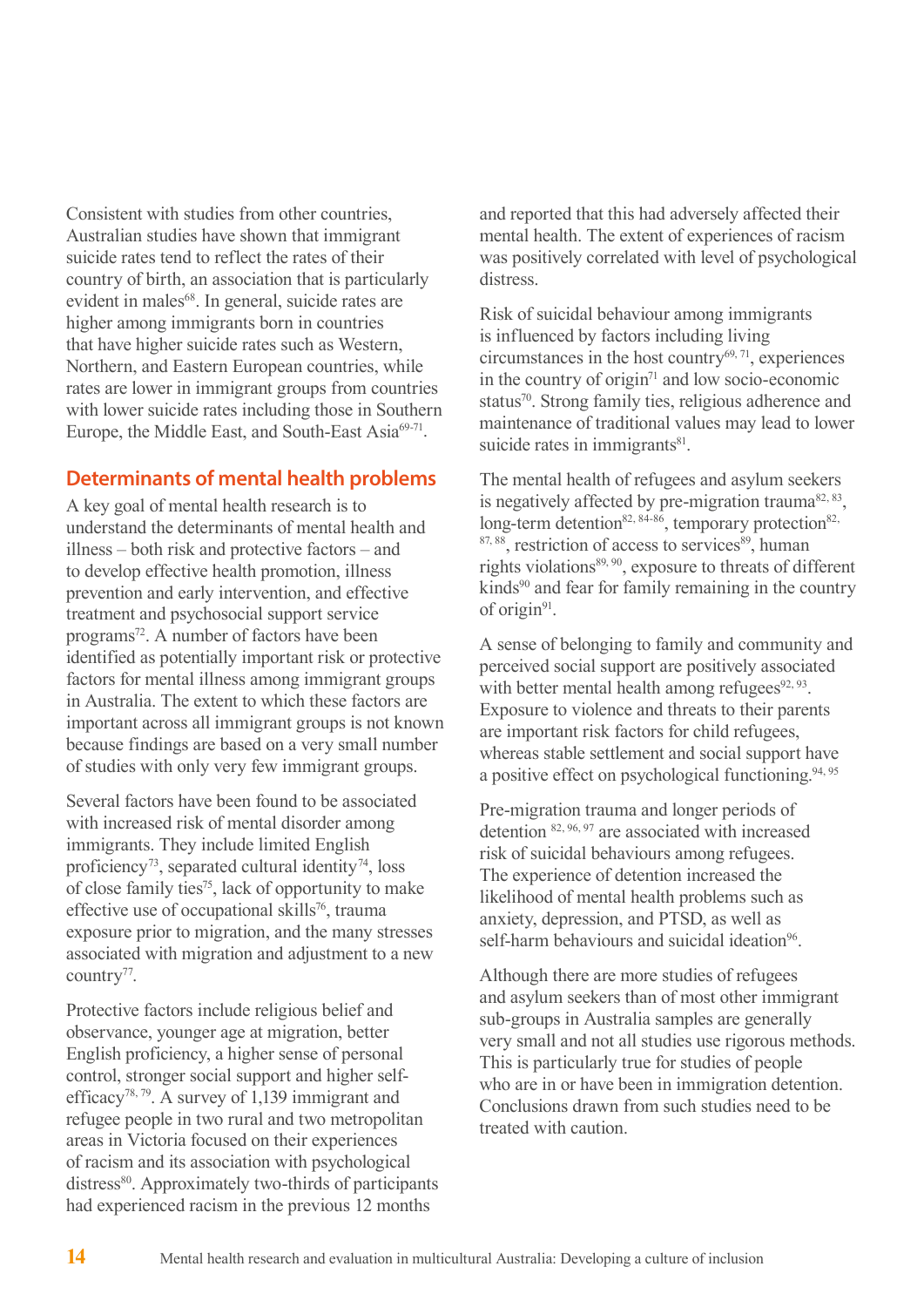### **Explanatory/conceptual models of mental health and illness**

A number of studies have explored explanatory models of mental health and illness in individual immigrant and refugee groups in Australia<sup>98-106</sup>. The objectives and design of these studies have been variable. Although the findings of these studies are of considerable theoretical value there has been no systematic attempt to explore the practical significance of the findings – to inform clinical practice, community engagement, and use of health services, mental health service design or mental health policy. A comprehensive program of research that examines the relationship between explanatory models of mental health and illness, conceptions of appropriate mental health service response, and service design and delivery issues is needed to inform the development of culturally appropriate and effective mental health services.

### **Mental health service utilisation**

*This statement recognises that people with mental health problems or mental disorders should have access to services and opportunities available in Australian society for people of a similar age with equity and justice. Access to, and availability of, appropriate services requires consideration of specific needs and ideally is not limited by cultural and ethnic barriers, or by communication capacities and skills including language*<sup>1</sup> *.*

In an analysis of the 1997 National Survey of Mental Health and Wellbeing<sup>40</sup> people from English-speaking and Non-English Speaking Backgrounds (NESB) were equally likely to experience anxiety disorders and affective disorders, but the latter were less likely to experience substance-use disorders and any mental disorder. People from non-English speaking and English-speaking backgrounds were equally likely to use services for mental health problems and there was no difference between birthplace groups in terms of their likelihood of reporting that their needs were fully met (perceived need

for care). Country of birth data for immigrants were aggregated to the level of born in an Englishspeaking country and born in a non-English speaking country so that no conclusions could be drawn about specific country of birth groups.

In studies of particular country of birth groups the likelihood of receiving treatment for mental disorder is influenced by immigrants' country of birth<sup>18, 107</sup>. For example, migrants from Greece diagnosed with mental disorder were more likely to receive treatment than Australians; however, the opposite was found in immigrants from UK or Ireland or South East Asia<sup>18</sup>. Nevertheless, in general, immigrants are under-represented in the populations who utilise mental health service in Australia<sup>108-110</sup>. The key barriers identified are stigma and shame attached with mental illnesses<sup>111-113</sup>. Other hindrances including limited access to mental healthcare, the quality of care received, limited knowledge of services, communication difficulties, confidentiality concerns, lack of trust in service providers, service constraints and discrimination<sup>112, 114</sup>.

Refugees and asylum seekers in Australia have low hospital admission rates for treatment of mental disorder and low access to mental health care services $65$ ,  $115$ . This was due to the presence of a range of impediments including Medicare ineligibility, unaffordable health care costs and the impacts of social, financial and psychological difficulties<sup>116, 117</sup>. Shame or fear of being judged by others and treatment provider, and fear of hospitalisation have been reported as barriers to access to health care services among refugees<sup>111</sup>.

These barriers were found to be greater in refugees from higher education background and longer residency in Australia<sup>111</sup>. Young refugees have been reported to be more likely to seek helps from friends than from professional sources<sup>118</sup>. The reasons for not turning to professional help included low concern about mental health, poor knowledge of mental health and service, distrust of services, stigma associated with mental health problems and other social and cultural factors<sup>118</sup>.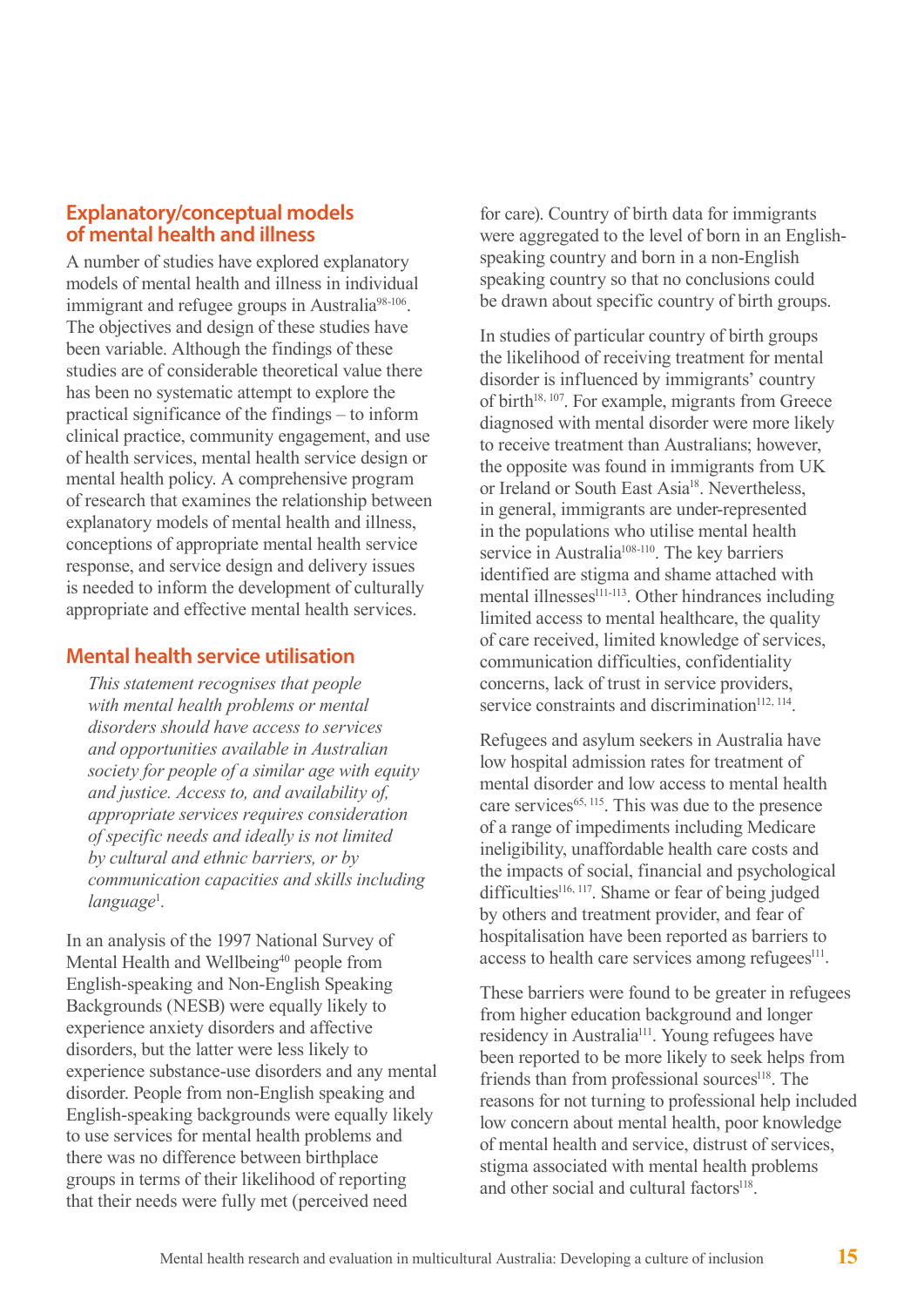In Victoria, relative to the Australian-born, immigrant and refugee communities have consistently been found to have lower rates of access to public community and inpatient mental health services $19, 20$ , a higher proportion of involuntary admissions, and higher proportions who are diagnosed with a psychosis.<sup>19-21</sup> Similar findings have been reported from New South Wales<sup>57</sup>, Oueensland and Western Australia<sup>119</sup>.

The low rates of access by immigrant and refugee communities may be due to lower prevalence of mental illness in immigrant and refugee communities than in the Australianborn population. This is not consistent, however, with research showing that overall community prevalence of mental illness in immigrant samples is similar to that of Australian-born samples<sup>18, 42</sup>, or that levels of mental illness may be higher in refugee communities<sup>120</sup> than in host communities.

A pattern of under-utilisation of mental health services by particular groups may point to systematic inadequacies in service systems, raise important questions concerning the need for service reform, community attitudes towards and beliefs about mental illness and psychiatric treatment, barriers to service access, difficulties in diagnosis, and racism.

#### **Mental health outcomes**

*The consumer has the right to have services subjected to quality assurance to identify inadequacies and to ensure standards are met. Additional indicators of quality may also need to be developed to reflect specific issues such as the cultural respectfulness of services*<sup>1</sup> *.*

Australia's National Mental Health Strategy has emphasised the quality, effectiveness and efficiency of services, and has promoted the collection of outcomes data as a means of monitoring these. All public sector mental health services across Australia now routinely report outcomes. Since late 2003, the Australian Mental Health Outcomes and Classification Network has received, processed,

analysed and reported on outcome data at a national level, and played a training and service development role.10 Australian governments have invested a great deal of money and effort in developing a national approach to evaluating mental health service outcomes. Despite this massive effort nothing can be said about outcomes for immigrant and refugee clients of mental health services since CALD variables are not part of the national outcomes data collection process.

### **Mental health of caregivers from CALD background**

Among CALD communities families are generally required to take the primary role of care giving fora relative with mental illness<sup>121</sup>. However, despite the demanding nature of the care giving role for CALD caregivers, there is scarce evidence on the mental wellbeing of these caregivers in Australia. A study examined the health and social experiences of Greek families with care giving responsibilities for their co-resident family member who had physical and/or mental disorder in Melbourne<sup>122</sup>. The majority of caregivers reported their psychological wellbeing as being worse than that of other people, and also worse than their physical health. This was attributed to the burden of care giving, which overwhelmed their ability to cope. They also reported persistent worries about their current caring role and the prospect and resources for continuing care in the future. Furthermore, caregivers of mentally ill family members revealed that they had limited knowledge about the disorders of care recipients and the type of assistance they should provide. Such lack of knowledge resulted in substantial stress and anxiety. Another study 121 explored care giving experiences for a relative with mental illness among Egyptian families living in Australia. It showed that the care giving experience in the Egyptian families was influenced by their own cultural and religious traditions. The families had a high sense of obligation and duty to provide care although they felt powerless, isolated, stigmatised, and embarrassed, and with limited support. They also had poor understanding of mental illness and had limited access to necessary information due to the language barrier. There was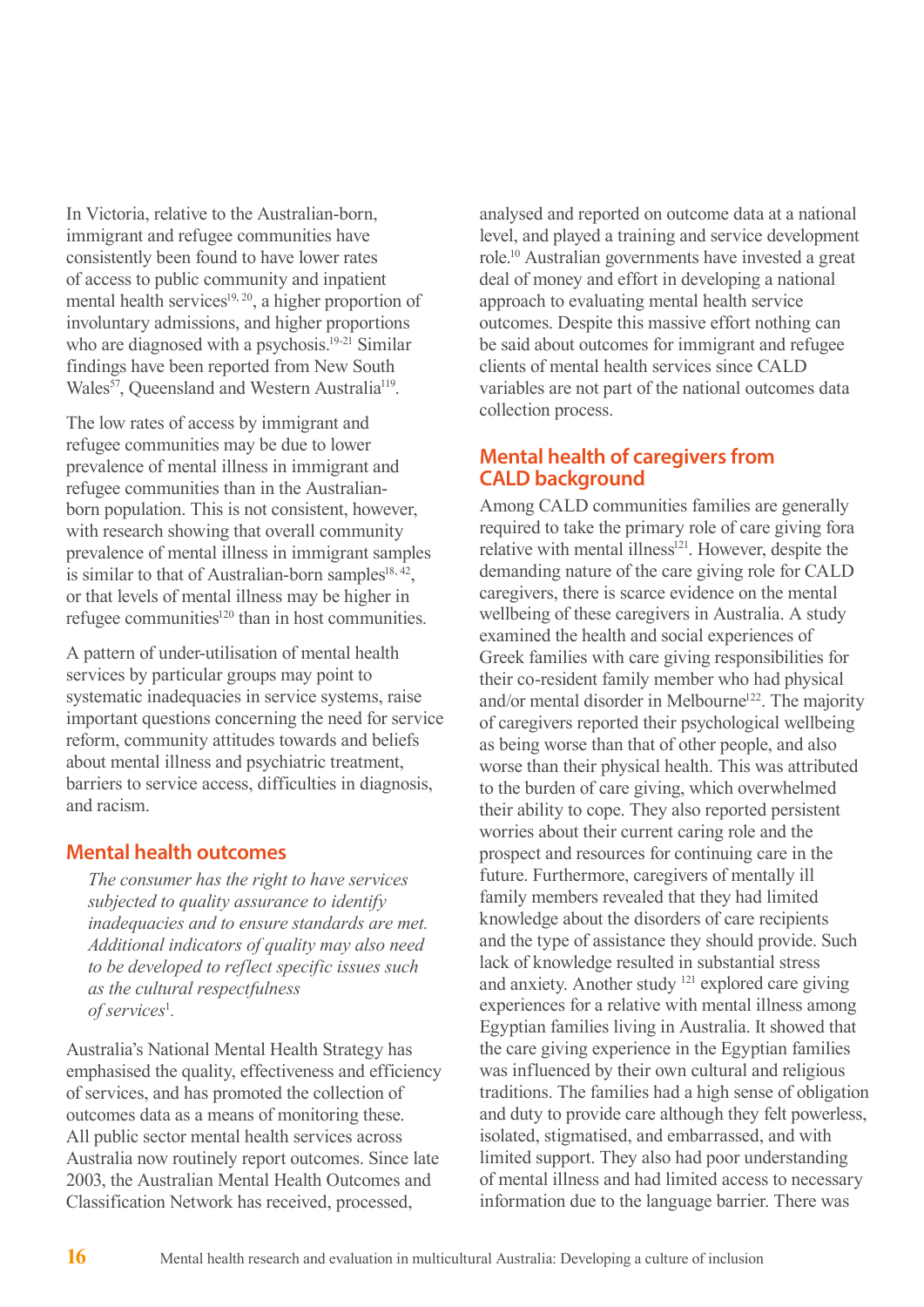increased experience of depression, anxiety, and suicidal thoughts in these families.

There are very few studies of the effect of caring for people with mental illness on families from CALD background. This is a largely neglected area of research in Australia, despite the importance of understanding the perspective, beliefs and practices of immigrant and refugee carers.

## **Investigator-initiated and strategic research**

The research reported above is almost entirely investigator-initiated research. This is research that is conceived, designed and carried out on the initiative of individual investigators who have an interest in a particular research question, design a study that will answer the question and secure the necessary financial and other supports required to carry out the research. Such research is extremely important in all fields and is the source of innovation and scientific progress. It should continue to be encouraged and supported.

However it is clear from the above brief review that the body of research produced in this way is fragmented, partial and somewhat disconnected from the concerns of policy makers and practitioners. Investigator-initiated multicultural mental health research needs to be supplemented with strategic research that will answer questions that are important to policy makers, service designers and evaluators and practitioners.

There is a need to develop a strategic multicultural mental health research agenda. Among the questions that may be of high priority in such an agenda are the following:

- What is the prevalence of mental disorders (and of specific disorders) in the immigrant and refugee population (and in specific immigrant and refugee sub-groups)?
- What are the patterns of mental health service use in different segments of the mental health system (e.g. hospitals, community mental health, primary care, forensic, child and adolescent mental health services)?
- Which immigrant and refugee sub-groups are particularly at risk of developing mental disorders and likely to require particular attention from mental health promotion, illness prevention and mental health service programs?
- Which are the most important social determinants of mental health and illness in immigrant and refugee populations, and which of these are amenable to social policy interventions?
- Do specific immigrant and refugee populations under-use available mental health services?
- What are the determinants of patterns of mental health service use?
- What are the outcomes of contact with mental health services in meeting the needs of people with mental illness and their families and support persons, in particular for people from non-English speaking backgrounds?

A mental health research agenda has been developed for young refugees 123 by a consortium of agencies including the Centre for International Mental Health, University of Melbourne, the Victorian Foundation for Survivors of Torture, the Royal Children's Hospital Melbourne and the Centre for Multicultural Youth. Consensus has been elicited on high priority research questions in each of nine research domains:

- 1. Epidemiology/prevalence of mental health problems
- 2. Understanding determinants of mental health (e.g. what are the key risk and protective factors)
- 3. Assessment of mental health problems
- 4. Conceptualisation of "mental health/illness" and help-seeking strategies
- 5. Mental health service models/systems
- 6. Mental health services utilisation
- 7. Treatment methods and interventions' evaluation
- 8. Mental health promotion
- 9. Research methodology.

This can be used as a basis for developing a broadly relevant multicultural mental health research agenda.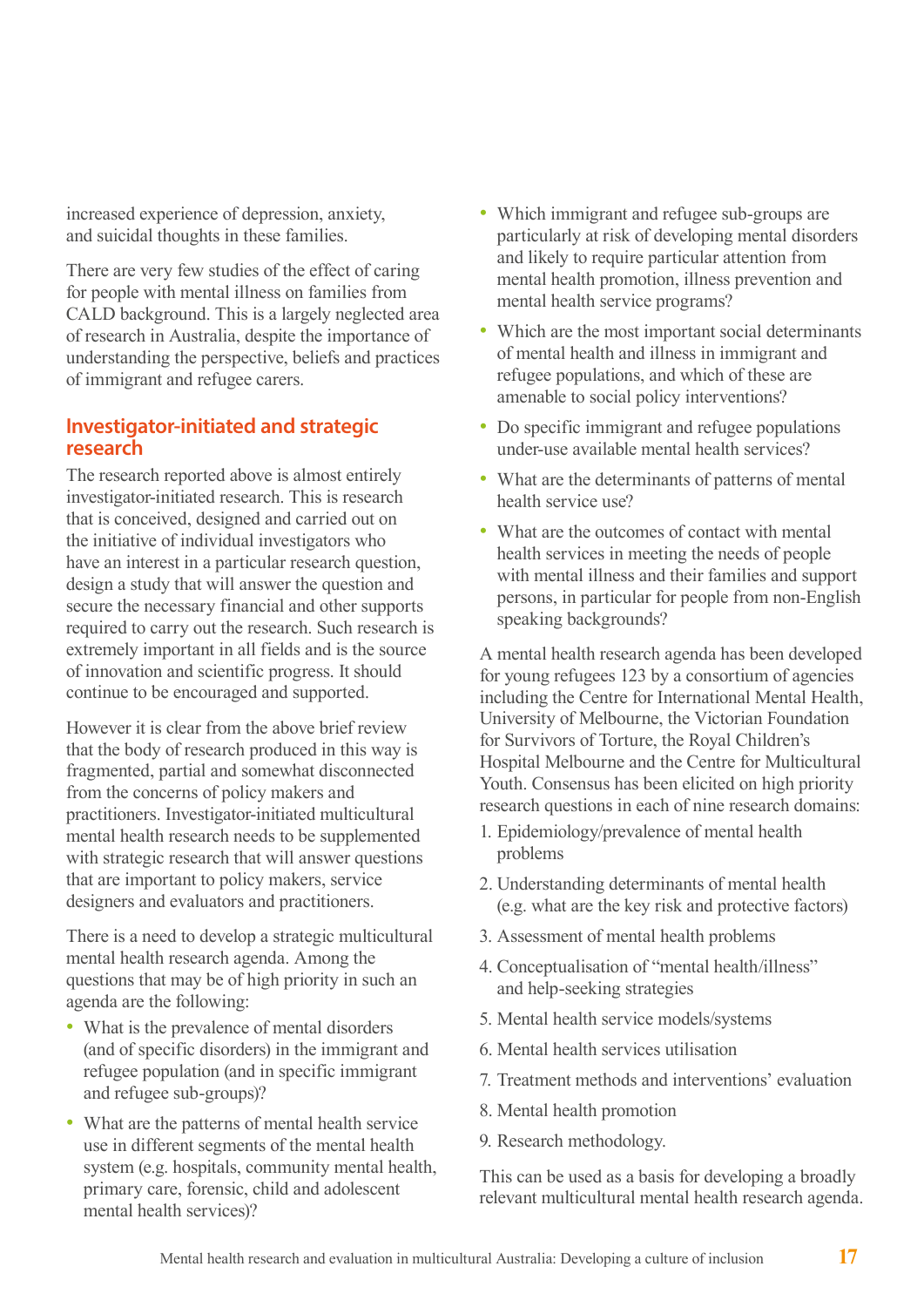# **CALD mental health data collections**

*The Mental Health Service delivers services that take into account the cultural and social diversity of its consumers and meets their needs and those of their carers and community throughout all phases of care. Standard 4, National Standards for Mental Health Services 2010.*<sup>9</sup>

The implementation guidelines for Standard 4 (Diversity Responsiveness) of the National Standards for Mental Health Services 20109 include the following: "The MHS whenever possible utilises available and reliable data on identified diverse groups to document and regularly review the needs of its community and communicates this information to staff." This section will examine whether national data collections support this aspect of Standard 4.

In 1999 the Australian Bureau of Statistics published the Standards for Statistics on Cultural and Language Diversity to identify, define, classify and particular attributes that relate to cultural and linguistic background.124 The Standards were intended as a replacement for the designation 'non-English speaking background' (NESB), which was previously used as a broad descriptive measure.

The full set of recommended CALD variables is:

- 1. Indigenous status
- 2. Country of birth
- 3. Country of birth of father
- 4. Country of birth of mother
- 5. Ancestry
- 6. Religious affiliation
- 7. Year of arrival in Australia
- 8. Proficiency in spoken English
- 9. First language spoken
- 10. Main language spoken at home
- 11. Main language other than English spoken at home
- 12. Languages spoken at home.

The minimum data set recommends four variables to capture cultural and linguistic diversity:

- 1. Country of birth
- 2. Main language other than English spoken at home
- 3. Proficiency in spoken English
- 4. Indigenous status.

The Standards observe that "to use a single standard variable, such as country of birth, or a non-standard composite concept, such as NESB, is inadequate."

We identified government and non-government agencies that collect mental health data at national or State and Territory levels and surveys that collect data relevant for mental health of immigrant and refugee populations to examine which CALD variables are included in the data collections to capture cultural diversity in Australia.

A list of agencies and surveys that collected CALD mental health data, and the variables used to capture cultural diversity, are shown in Table 2 (see pages 19).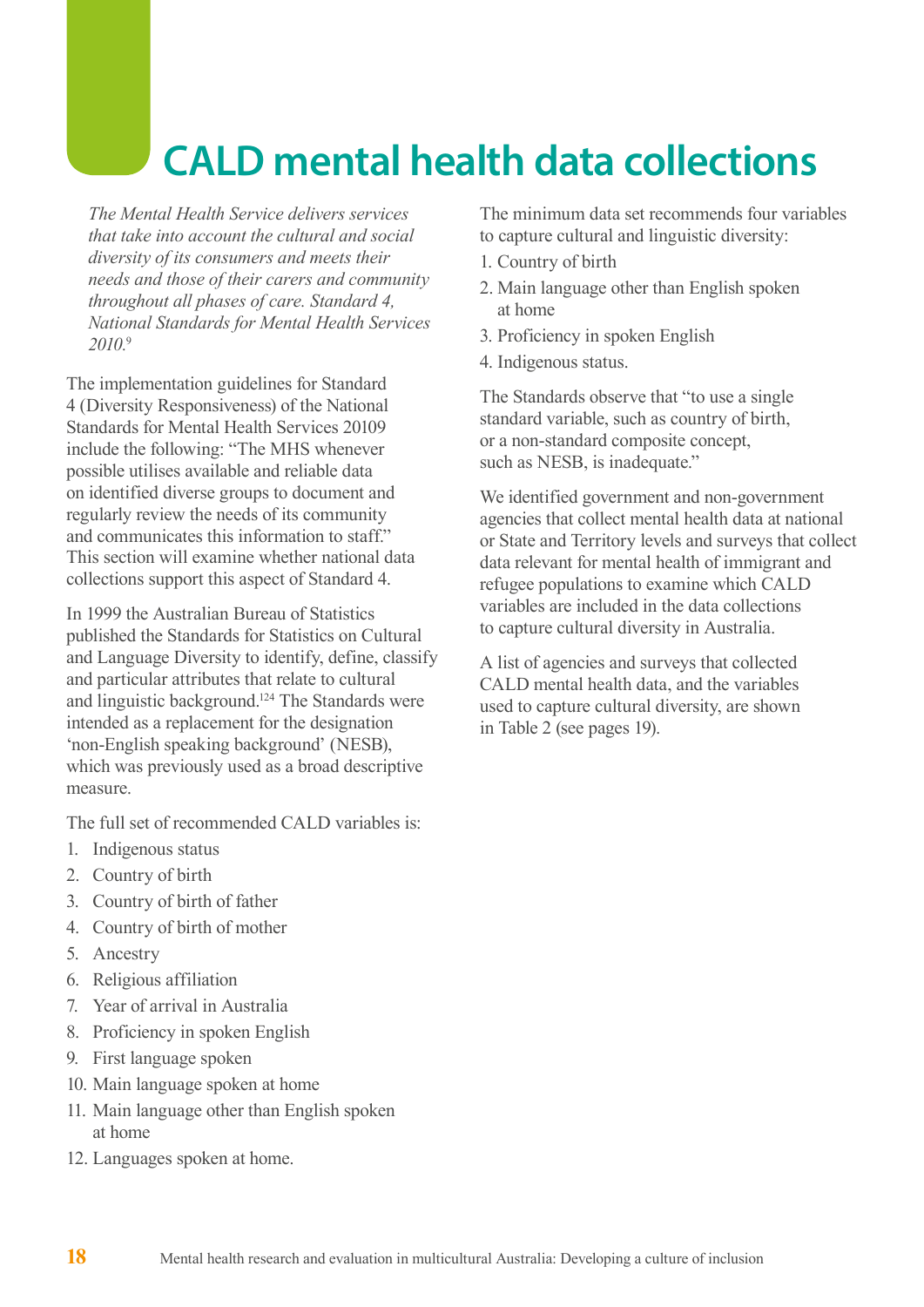| Table 2: Data elements relating to cultural and linguistic diversity                                                                                  |                                                                                                                                                                 |                  |                       |                              |                                                    |                                             |                    |                                  |                                       |                             |
|-------------------------------------------------------------------------------------------------------------------------------------------------------|-----------------------------------------------------------------------------------------------------------------------------------------------------------------|------------------|-----------------------|------------------------------|----------------------------------------------------|---------------------------------------------|--------------------|----------------------------------|---------------------------------------|-----------------------------|
| Agency/Organisation                                                                                                                                   | Data Collections/Surveys                                                                                                                                        |                  |                       |                              |                                                    | <b>CALD</b> variables                       |                    |                                  |                                       |                             |
|                                                                                                                                                       |                                                                                                                                                                 | Country of birth | First language spoken | Interpreter service required | Main language other than<br>English spoken at home | Period of residence<br>in Australia (years) | Preferred language | Proficiency in spoken<br>English | Year of first arrival<br>in Australia | Country of birth of parents |
|                                                                                                                                                       | Causes of Death collection <sup>b</sup>                                                                                                                         | $\checkmark$     |                       |                              |                                                    |                                             |                    |                                  |                                       |                             |
|                                                                                                                                                       | General Social Survey <sup>c</sup>                                                                                                                              | V                |                       |                              | V                                                  |                                             |                    |                                  | V                                     |                             |
| Australian Bureau<br>of Statistics                                                                                                                    | Australian Health Survey <sup>b</sup>                                                                                                                           | V                |                       |                              | V                                                  |                                             |                    |                                  |                                       |                             |
|                                                                                                                                                       | National Survey of Mental Health and Well-being(2007) <sup>d</sup>                                                                                              | V                |                       |                              | V                                                  |                                             |                    |                                  | V                                     |                             |
|                                                                                                                                                       | Survey of Disability, Ageing and Carers (SDAC) <sup>e</sup>                                                                                                     | V                |                       |                              | V                                                  |                                             |                    |                                  | V                                     |                             |
| Australian Institute<br>of Family Studies <sup>b</sup>                                                                                                | Growing up in Australia: The longitudinal study of<br>Australian children (*Ethnicity data collected for study<br>child and all other members of the household) | V                |                       |                              | V                                                  |                                             |                    |                                  | V                                     |                             |
|                                                                                                                                                       | Alcohol and Other Drug Treatment NMDS <sup>a</sup>                                                                                                              | V                |                       |                              |                                                    |                                             | $\mathbf v$        |                                  |                                       |                             |
| Australian Institute<br>of Health and Welfare                                                                                                         | Community Mental Health Care NMDS and Residential<br>Mental Health Care NMDS <sup>a</sup>                                                                       | V                |                       |                              |                                                    |                                             |                    |                                  |                                       |                             |
|                                                                                                                                                       | Computer Assisted Telephone Interview demographic<br>module DSS <sup>a</sup>                                                                                    | V                |                       |                              |                                                    |                                             |                    |                                  | V                                     |                             |
|                                                                                                                                                       | National Drug Strategy Household Survey <sup>b</sup>                                                                                                            | V                |                       |                              | $\mathbf v$                                        |                                             |                    |                                  | V                                     |                             |
|                                                                                                                                                       | National Hospital Morbidity Database <sup>b</sup>                                                                                                               | V                |                       |                              |                                                    |                                             |                    |                                  |                                       |                             |
|                                                                                                                                                       | National Mortality Database <sup>b</sup>                                                                                                                        | V                |                       |                              |                                                    | V                                           |                    |                                  |                                       |                             |
|                                                                                                                                                       | Non-admitted patient emergency department care NMDS <sup>a</sup>                                                                                                | V                |                       |                              |                                                    |                                             |                    |                                  |                                       |                             |
|                                                                                                                                                       | Perinatal NMDS <sup>a</sup>                                                                                                                                     | V                |                       |                              |                                                    |                                             |                    |                                  |                                       |                             |
|                                                                                                                                                       | National Dental Telephone Interview Survey <sup>b</sup>                                                                                                         | V                |                       |                              |                                                    |                                             |                    |                                  |                                       |                             |
| Family Medicine Research<br>Centre, University of Sydney                                                                                              | Bettering the Evaluation and Care of Health (BEACH) <sup>b</sup>                                                                                                |                  |                       |                              |                                                    |                                             |                    |                                  |                                       |                             |
| Centre for Behavioural Research<br>in Cancer, The Cancer Council<br>Victoria                                                                          | Australian Secondary Students Alcohol and Drug Survey <sup>b</sup>                                                                                              |                  |                       |                              | V                                                  |                                             |                    |                                  |                                       |                             |
| Australian Institute of Health<br>and Welfare - General Practice<br>Statistics and Classification Unit,<br>University of Sydneyb                      | National Coroners Information System                                                                                                                            | V                |                       |                              |                                                    | V                                           |                    |                                  |                                       |                             |
| The Kirby Institute,<br>University of New South Wales <sup>b</sup>                                                                                    | Australian Needle and Syringe Program Survey                                                                                                                    | V                |                       |                              | V                                                  |                                             |                    |                                  |                                       |                             |
| The Kirby Institute,<br>University of New South Wales <sup>b</sup>                                                                                    | National HIV Registry                                                                                                                                           | V                |                       |                              |                                                    |                                             |                    |                                  |                                       |                             |
| National Drug and Alcohol<br>Research Centre, University<br>of New South Walesb                                                                       | National Clients of Treatment Service Agencies census                                                                                                           | V                |                       |                              | V                                                  |                                             |                    |                                  |                                       |                             |
| AIHW National Epidemiology<br>and Statistics Unit, The Perinatal<br>and Reproductive Epidemiology<br>Research Unit, University of New<br>South Walesb | Perinatal Data Collection, Australia                                                                                                                            | V                |                       |                              |                                                    |                                             |                    |                                  |                                       |                             |
| Women's Health Australiab                                                                                                                             | The Australian Longitudinal Study on Women's Health                                                                                                             |                  |                       |                              |                                                    |                                             |                    |                                  |                                       |                             |

L

*Source: AIHW (2012); b Source: Blignault and Haghshenas (2005).125; c Source: ABS (2011).126,the survey also includes 33 questions on visa category (e.g. type of visa for people who are not an Australian citizen, type of first visa, whether the person was a temporary resident before becoming an Australian citizen or permanent resident and so forth); d Source: ABS (2009). 127; e Source: ABS (2010)128.*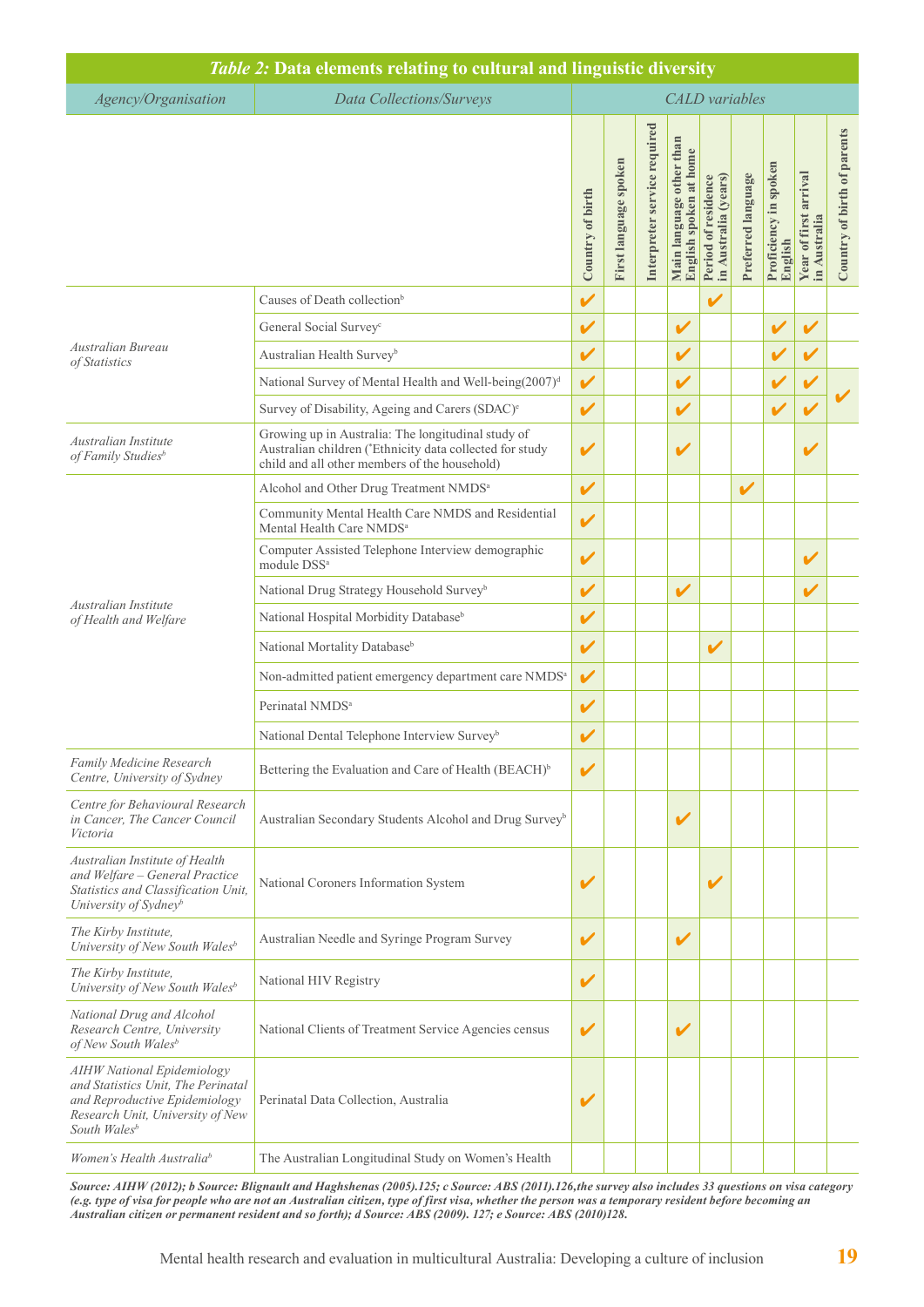## **Gaps in CALD data collections**

Current data collections by Commonwealth, State and Territory agencies and other relevant national agencies do not include most of the variables that are recommended by the Australian Bureau of Statistics Standards. This results in multiple data deficiencies.

#### *Reliance on country of birth as sole indicator*

As seen in Table 2 most Australian surveys and other relevant data collections, and reports based on these data collections, only make reference to 'country of birth'. Further, country of birth is very frequently aggregated into 'region of birth'. If language data is collected and reported, it is generally only reported as 'English' or 'non-English'.129

In the health sector data collections the Standards are poorly implemented. A review of national surveys $125$  found that:

- Seven surveys used ABS standards and classifications. Only one included all the minimum dataset variables for CALD.
- Of 17 national datasets reviewed, 12 included country of birth, three also included language but none included all three variables.

Clearly, the standards have not been implemented as intended, and 'country of birth' is used in isolation, without the other minimum data set variable.

The use of 'country of birth' as a classification of CALD populations is problematic as it is only one of several factors that may influence culture, language and ethnicity.<sup>130, 131</sup>

This is a major problem in regard to child and youth services where the identified client, i.e. the child, has 'Australia' recorded as Country of Birth, while her/his overseas-born parents may not speak English. In child and youth services the family is often as involved in the receipt of services as the identified client, however the relevant cultural and language data is not captured and therefore not considered.

#### *Aggregation into country of birth categories for data analysis*

Many surveys, such as the Australian Health Survey, aggregate overseas born people into categories, for example by region of birth and by whether they speak 'English' or 'Languages Other Than English'. Commonly used aggregate categories are listed in Table 3.

| <i>Table 3:</i> Commonly used aggregate<br>country of birth categories |                                                                                                                                         |  |  |  |  |
|------------------------------------------------------------------------|-----------------------------------------------------------------------------------------------------------------------------------------|--|--|--|--|
| Country of<br><i>hirth</i>                                             | Australia<br>Other Oceania<br>United Kingdom                                                                                            |  |  |  |  |
|                                                                        | <b>Other North-West Europe</b><br>Southern and Eastern Europe<br>North Africa and Middle East<br>South-East Asia<br>All other countries |  |  |  |  |
| Year of<br>arrival                                                     | Arrived before 1996<br>Arrived 1996 – present                                                                                           |  |  |  |  |
| Main language<br>spoken at home                                        | English<br>Language other than English                                                                                                  |  |  |  |  |

There are problems with this approach. Aggregating people into categories can average out differences and hide the most vulnerable populations.132 For example, one British study that explored this tendency to aggregate found that the self-reported smoking prevalence for both South Asians and Europeans was 33%133. It appeared that there was no difference between the two groups. However, when the 'South Asian' category was disaggregated, it was found that the rate among Indians was 14%, among Pakistanis it was 32%, and among Bangladeshi males the rate was 57%. This illustrates how the practice of aggregating population groups can give a 'misleading average'134 and obscure differences of considerable importance. The data may appear accurate but masks an important inequality<sup>133</sup>. A necessary targeted response is made impossible.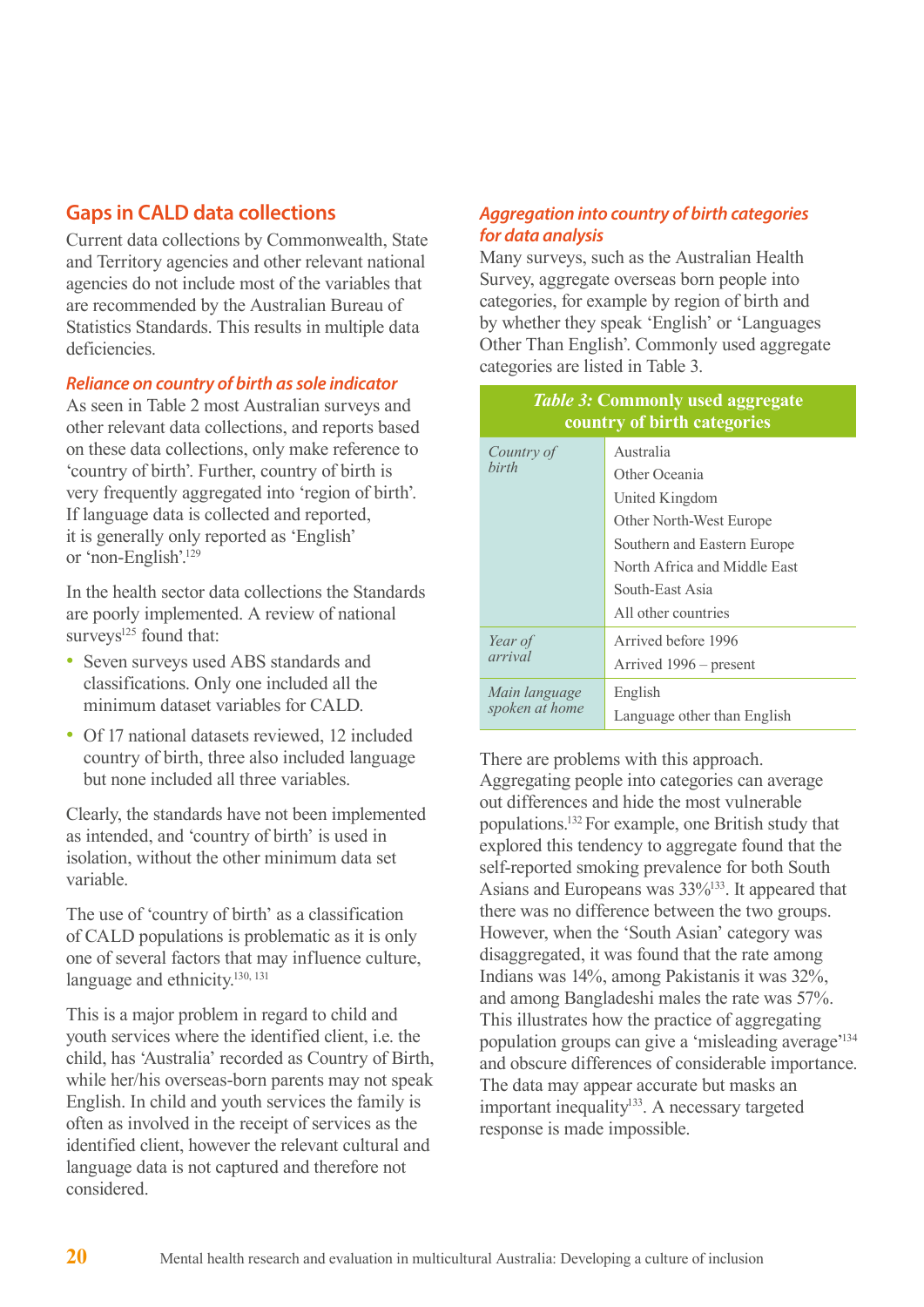Aggregation can also mask differences between CALD men and women. For example, in New South Wales, the smoking prevalence among Vietnamese-born people is 16.3%. When this figure is disaggregated, it is 30% for men and  $2.2\%$  for women<sup>135</sup>. In Victoria, the gender impact assessment process recommends that to understand the impact of diabetes, gender sensitive or disaggregated data and reporting is required<sup>136</sup>.

Aggregation into regions is not a useful tool for policy makers or practitioners as it does not identify which populations are at increased health risk. For example, if people born in North Africa and the Middle East are hospitalised more for a certain condition, a more in-depth mixed methods analysis is needed to identify the specific community to develop appropriate intervention strategies.

Clearly, the aggregation of data in the ways in which this is routinely done in relation to CALD populations severely limits the usefulness of the data collection and reporting. It may obscure important inequities and fail to identify important needs.

#### *Insufficient CALD sample size in national surveys*

One of the key reasons for aggregating country of birth groups into regional groups is the small sample sizes of the individual country of birth group that constitute the overall sample. The relatively small CALD sample size, even in larger surveys, limits the degree to which data can be disaggregated by subgroup. It is difficult, if not impossible, in general surveys to achieve an adequate sample size for individual country of birth groups if this is not addressed as part of the study design. A strategy that has frequently been recommended<sup>40</sup> to address this problem is to select CALD sub-groups that are of particular practical or theoretical interest in relation to the study and to over-sample from those groups in order to ensure that there are adequate numbers to enable meaningful, disaggregated data analysis.

#### *Exclusion of people with limited or no English proficiency from National surveys*

A review of Australian national data sets and surveys found that all, except for the national Census, have limited CALD sample sizes and that people with limited English proficiency are frequently explicitly excluded<sup>125</sup>. The additional cost associated with translation and the employment of bilingual interviewers, and the frequent unavailability of translated and validated instruments, are often given as reasons for excluding people with limited English proficiency. This exclusion is a particular concern given the association between lack of English proficiency and socioeconomic disadvantage<sup>125</sup>. The frequent exclusion of a particular population group limits the generalisability of study findings. Data on regional country of birth groupings reported in national surveys are based on responses from participants who are proficient in English and who may therefore not be representative of the immigrant and refugee population of which they are part.

#### *Lack of confidence concerning quality CALD data*

It is difficult to find an acknowledgement in Australian research reports that there may be legitimate questions about the quality of data derived from immigrant and refugee participants. Quality issues are only highlighted in the few studies that have been conducted specifically on the issue of CALD data coverage and quality $125, 137, 138$ .

In Australia's Health 2010 report, the description of the health of Aboriginal and Torres Strait Islander peoples includes an acknowledgement that a number of data quality issues remain unaddressed. These are described as 'logistical, analytical and conceptual challenges'.139 All of these issues apply equally to immigrant and refugee participants in health studies. The Australia's Health 2010 report does not comment on this issue in the 'overseasborn' section of the report.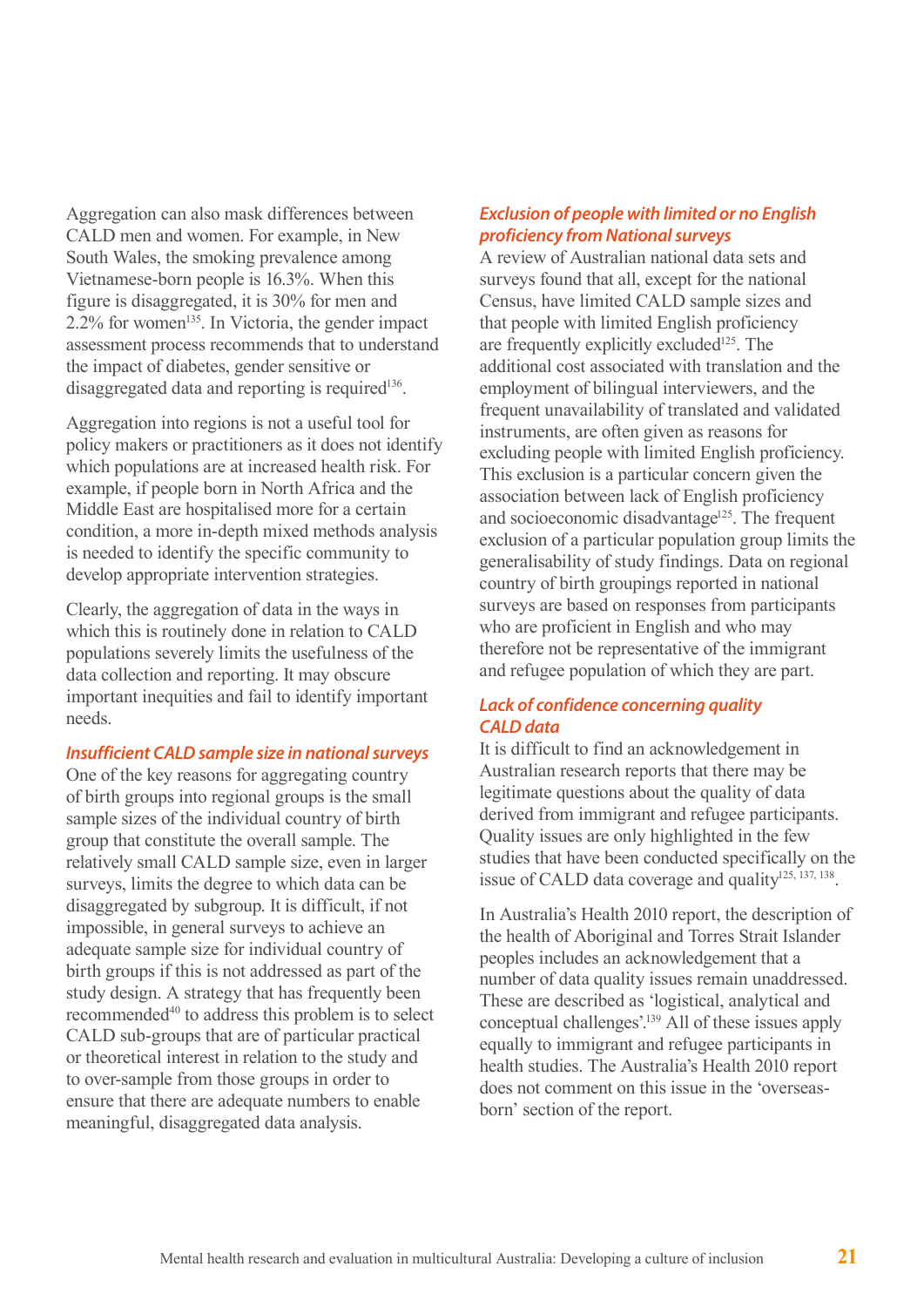## **Representation of CALD participants in Australian mental health research**

A comprehensive examination of research on depression in immigrant and refugee communities was carried out in 2002<sup>11</sup>. The search for relevant research was systematic and extensive. It included a systematic search for relevant Australian studies published between 1990 and 2002, a search for higher degree theses deposited in 30 Australian University libraries,and a survey of 277 relevant university departments and research organisations to identify research under way. The search for publications yielded only 30 relevant publications, ten focusing on refugees and asylum seekers, six focusing on depression in the post-partum period, six studies of suicide rates in different immigrant and refugee communities and eight on various mental health problems in various immigrant and refugee communities. Of the 228 higher degree theses that dealt with depression only five (2.2%) addressed issues relevant to immigrant and refugee communities. Of the 277 university departments and research institutions surveyed 91 (33%) responded. Only nine relevant projects were identified. The study concludes that "the body of research published and the work currently conducted is very limited in scale and scope. Little is known about the prevalence of depression, risk factors and protective factors, cultural concepts of depression and attitudes to depression, pathways to care, and uptake and effectiveness of existing interventions in relation to CALD communities. For depression in CALD communities there is effectively no evidence base to support mental health policy development and service design, and there is virtually no evidence concerning effectiveness of services currently provided or regarding particular treatment approaches and models of service"<sup>11</sup>.

In 2010 a systematic literature review 39 of the representation and coverage of non-Englishspeaking immigrants and multicultural issues in *The Medical Journal of Australia, The Australian Health Review* and *The Australian and New Zealand Journal of Public Health* found that

of more than 4,000 publications over a 12 year period only 90 (2.2%) were articles primarily focused on multicultural health issues. A further 62 articles contained a major or a moderate level of consideration of multicultural issues, and 107 had a minor mention. The authors concluded that "the quantum and range of multicultural health research and evidence required for equity in policy, services, interventions and implementation is limited and uneven. Most of the original multicultural health research articles focused on newly arrived refugees, asylum seekers, Vietnamese or South East Asian communities. While there is some seminal research in respect of these represented groups, there are other communities and health issues that are essentially invisible or unrepresented in research. The limited coverage and representation of multicultural populations in research studies has implications for evidence-based health and human services policy."

These studies by Minas et al<sup>11</sup> and Garrett et al<sup>39</sup> indicate that research that is relevant to CALD communities constitutes an extremely small component of Australian mental health and general health research.

In order to examine the issue of representation of CALD communities in Australian mental health research we conducted a systematic review of Australian studies published between 1992 (the commencement of the National Mental Health Strategy) and 2012 in four key Australian journals, the *Australian and New Zealand Journal of Psychiatry, Australasian Psychiatry, Australian Psychologist* and the *Medical Journal of Australia*. The purpose of the review was to explore the extent of representation of immigrant and refugee communities in Australian mental health research and to specifically explore the frequency with which people who are not proficient in English are excluded from Australian mental health research studies.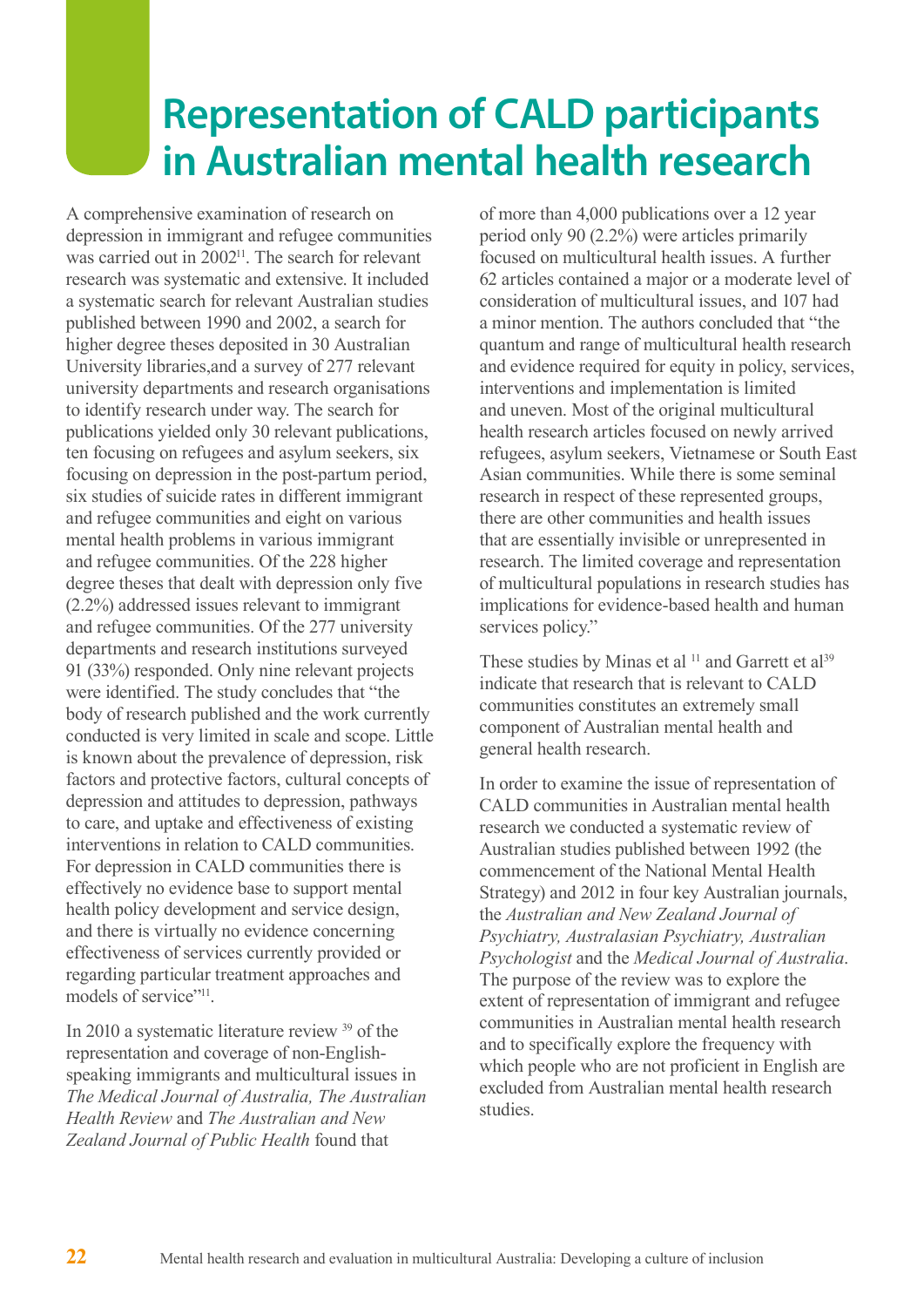The optimisation strategy developed by Wilczynski, Haynes and Hedges 140 was used to locate mental health research published in the selected journals in searches of the following databases: Medline (Ovid), PsycINFO (Proquest) and CINAHL (EBSCO). Studies that focused on mental health and were carried out in Australia were classified into six categories:

- 1. Non-English speakers excluded: when the exclusion criteria clearly excluded potential subjects who were not proficient in English from the sample;
- 2. General mention: when the immigrant or refugee populations are mentioned descriptively but were not part of the design or analysis;
- 3. Cross-national study: when the study made comparisons between samples from more than one country;
- 4. Part of the study: when studies specifically examined immigrant or refugee samples or issues as part of the design and analysis of the study;
- 5. No mention immigrant or refugee communities: when immigrant or refugee populations were not mentioned in the study;
- 6. Indigenous: when the studies examined issues in Aboriginal/ Torres Strait Islander people.

Of the initial 5,545 papers identified in the search, 963 duplicates were excluded, a further 3,265 were excluded because the paper was not a report of original research, was not mental health relevant or was not an Australia-based study. A total of 1,317 papers remained and were analysed.

The proportions of papers in each of the six categories are shown in Figure 4.

#### *Figure 4:* **Inclusion/exclusion of NESB/CALD samples in Australian mental health studies**



The great majority of papers made no mention of cultural and linguistic diversity of the populations that were being sampled and studied. In 2.9% of studies there was some general mention, but no specific analysis, of CALD issues or populations, and in 9.7% of studies there was specific consideration of CALD issues or inclusion of CALD samples. In 9.1% of studies the exclusion criteria for sampling and participation included insufficient proficiency in English.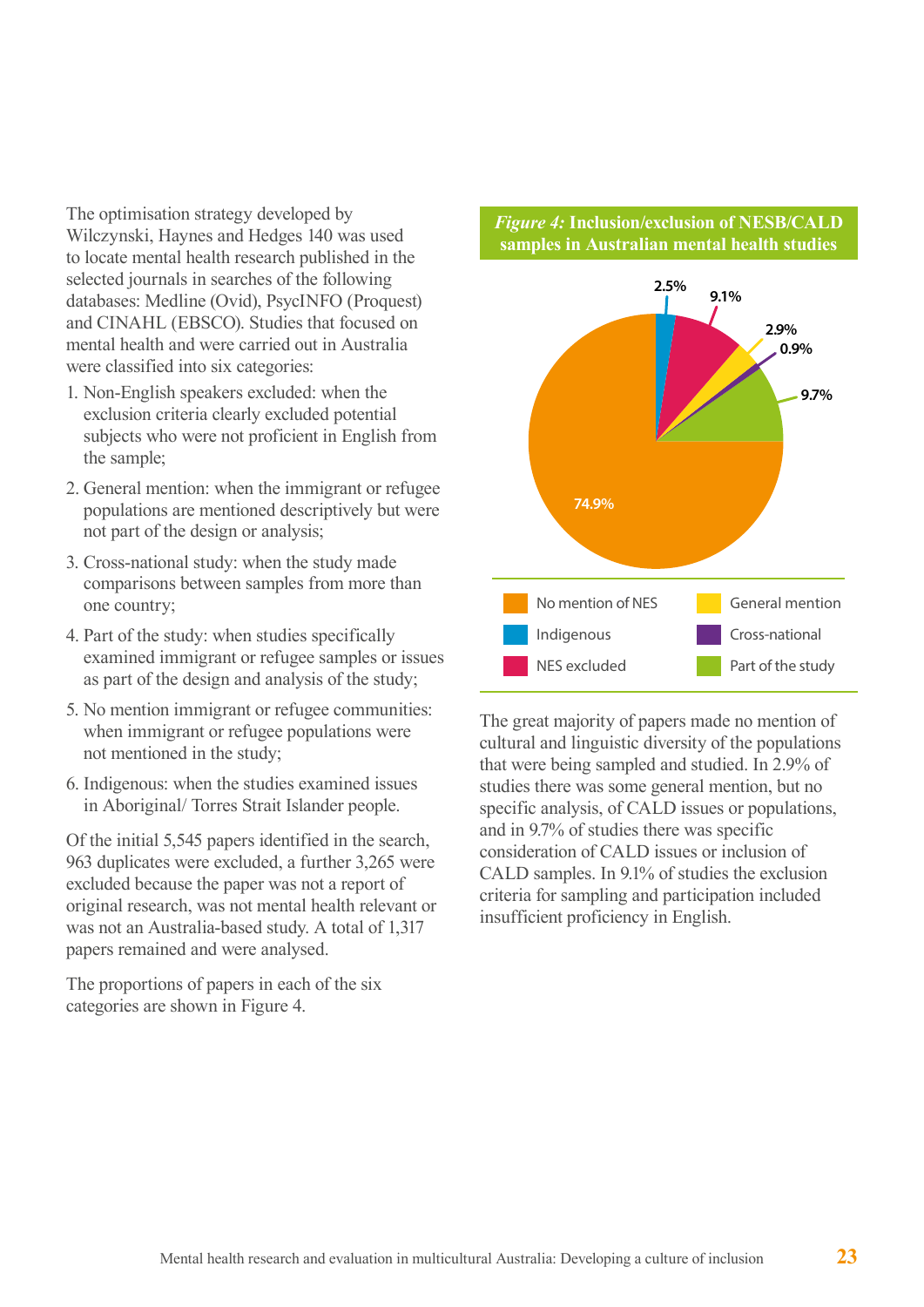## **Research inclusion strategies in Canada, UK and USA**

*Gathering evidence… requires that greater priority be given to innovative mental health research in a range of fields, including the biomedical, psychological and social sciences, program evaluation and health economics. At present, there is limited evidence as to how best to tailor assessment and treatment for specific populations, including Aboriginal and Torres Strait Islander peoples and people from culturally diverse backgrounds.1*

In this section we briefly examine approaches taken by three countries – Canada, UK and USA – to ensure inclusion of minorities in their respective national research efforts. The historical and cultural similarities of these countries to Australia are self-evident. They are all countries with formal and long-term immigration programs, have multicultural and multilingual populations and face similar challenges in provision of effective and appropriate health and mental health services to CALD populations.

It is clear that other similar countries with multicultural populations have developed disparate strategies that aim to ensure that minority populations are included as much as possible in clinical and population mental health research. Several of the strategies, with appropriate modification, may be applicable in Australia.

## **Canada**

Federal agencies are required to take positive measures to ensure the support and recognition of minority language communities in Canada which, for the Canadian Institutes of Health Research (CIHR), means an obligation to promote health research that includes these communities<sup>141</sup>. In 2003 the House of Commons Standing Committee reported the difficulties that Official Language Minority Communities (OLMCs) experienced in accessing health services in their language of choice, and that the insufficient empirical evidence on the challenges faced by both French-speaking and English-speaking minority communities was a main barrier to the development of strategies for improving access to health services in both official languages. This led to processes designed to identify the needs for and gaps in research on the health of OLMCs and strategies for increasing the number of researchers in the field.

The outcome was a CIHR Strategic Research Initiative on OLMCs. The initiative aimed to: (1) promote the study of health determinants and specific needs of the French and English-speaking minority communities; (2) increase the number of researchers taking an interest in these issues; and (3) ensure that newly created knowledge is transmitted to researchers, clinicians and other stakeholders, with the view of improving the health of Canadian populations<sup>142</sup>.

In Canada, a longitudinal National Population Health Survey (NPHS) household component was created to gather information about the health of general population 143 and is conducted every two years, in one of a choice of 23 languages. This survey started in 1994 (cycle 1). The most recent cycle (cycle 9) was performed in 2011. In each cycle, a common set of health questions is asked to the respondents. It includes questions about mental health and wellbeing, disease and health status, nutrition, health care utilisation, as well as lifestyle and socio-economic conditions. Based on the most recent questionnaire 144, respondents were able to complete the survey interview – either by telephone or face-to-face – in one of the 23 main languages spoken in Canada.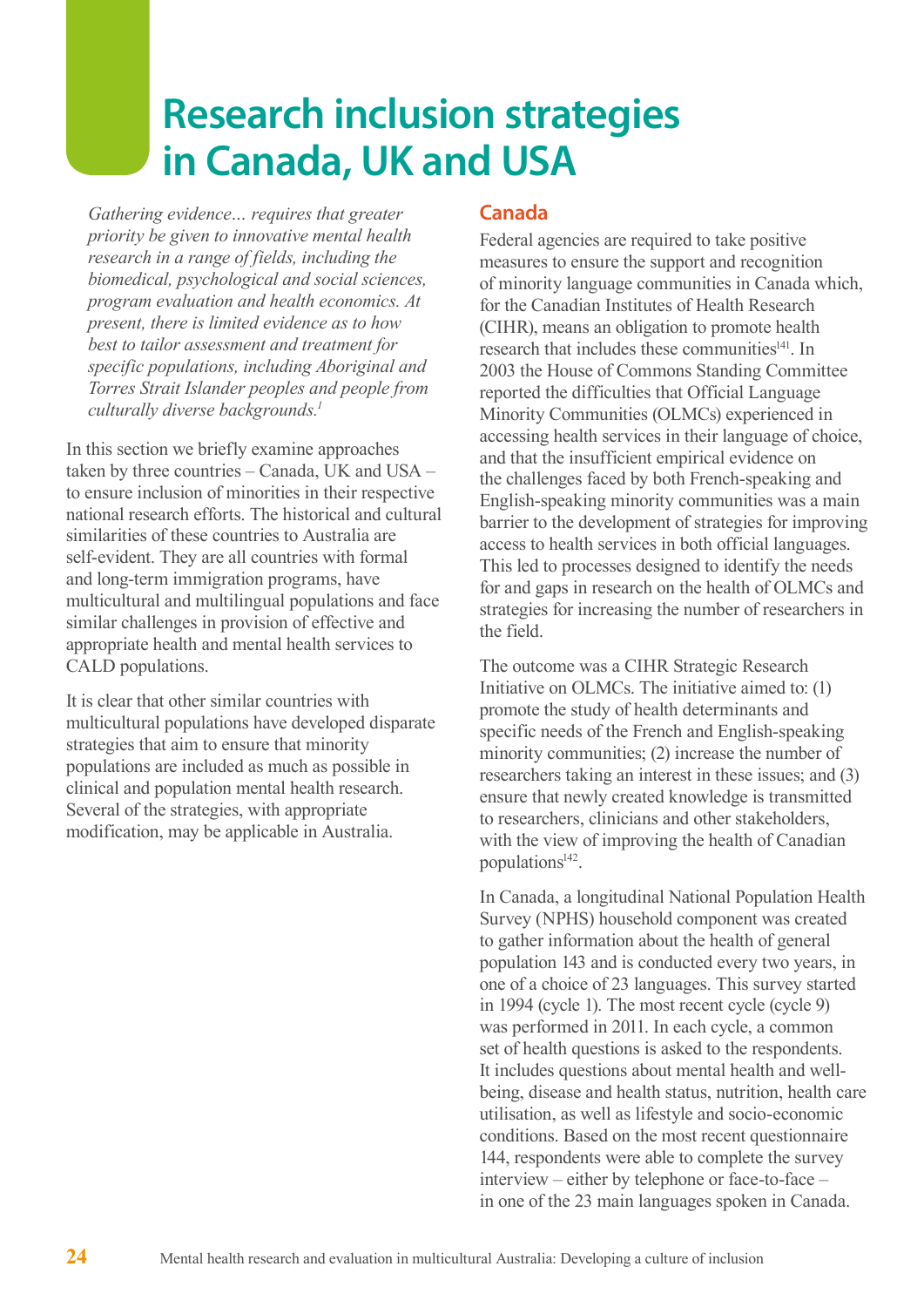#### **United Kingdom**

In the United Kingdom, the anti-discrimination Equality Act of 2010 serves to protect the rights of all individuals in Britain and has a clear list of "protected characteristics" such as age, disability, gender reassignment, marriage and civil partnership, pregnancy and maternity, race, religion and belief, sex and sexual orientation $145$ . Although it is not an explicit directive for inclusion of minorities in research the Act does apply to a number of regulatory bodies which may engage in research activities including government departments, service providers, employers and education providers.

The National Health Service in the UK has acknowledged the importance of inclusion of "black and minority ethnic" (BME) communities $146$ . It is recognised that these communities have poorer health outcomes, a shorter life expectancy and difficulty in obtaining access to health care with mental health being of particular concern<sup>147</sup>. A five-year action plan called the Delivering Race Equality in Mental Health (DRE) was established in 2005 with the goal of reducing inequalities for BME communities particularly in relation to their experience of and interaction with mental health services<sup>148</sup>. A review of the DRE identified a significant increase in the commissioning of research in these communities. According to the DRE their research has "helped us to improve ethnic monitoring, identify good practice and provide better information to patients"148.

The Research Governance Framework for Health and Social Care<sup>149</sup> outlines the overarching principles of good research governance. Specifically the framework applies to research applicable to health and social care (i.e., including research

relating to public health, research undertaken by the Department of Health, clinical and non-clinical research, the National Health Service (NHS) and other research bodies within the health and social care systems). According to the Framework<sup>149</sup>: 'Research, and those pursuing it, should respect the diversity of human society and conditions and the multicultural nature of society. Whenever relevant, it should take account of age, disability, gender, sexual orientation, race, culture and religion in its design, undertaking, and reporting. The body of research evidence available to policy makers should reflect the diversity of the population.'

The UK has a mental health minimum dataset (MHMDS)150 that is an approved National Health Service information standard. It was designed to deliver comprehensive, nationally consistent and comparable person-based information on people in contact with specialist secondary mental health services. It covers services provided in hospitals, outpatient clinics and in the community. The minimum dataset includes indicators of patients' ethnicity. According to the fifth NHS Information Centre for Health and Social Care report<sup>150</sup> "Information on the ethnicity of people using services is now almost complete for people who spend time in hospital (97.4 per cent) and 89.5 per cent complete for people who did not spend time in hospital. This means that analysis by ethnic group is considered quite reliable".

A national census of the ethnicity of inpatients in NHS and independent mental health and learning disability services in England and Wales has been conducted since 2005. The fifth report showed that information about ethnicity was available for 98% of all patients<sup>151</sup>.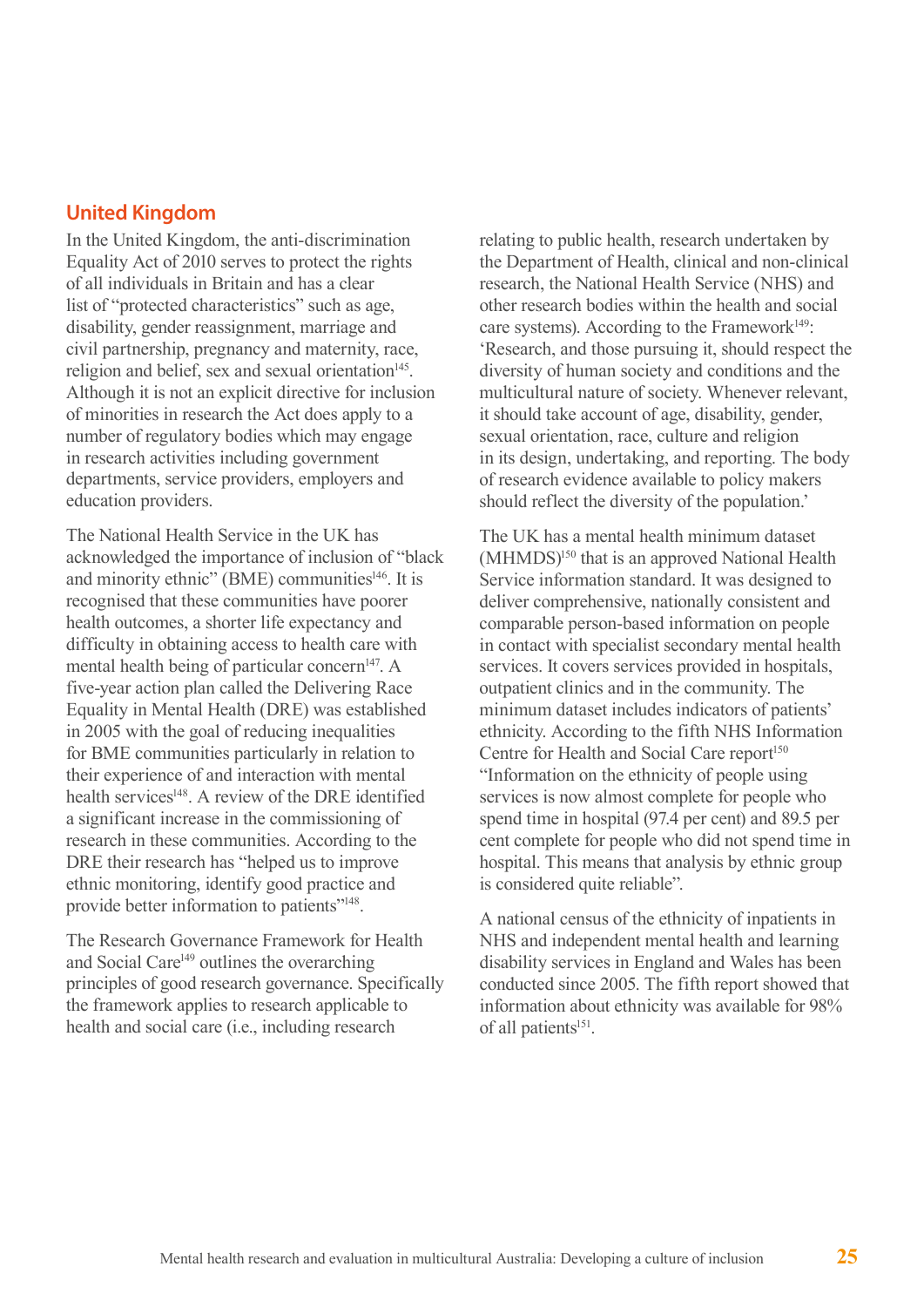### **United States of America**

In the United States of America the National Institutes of Health (NIH) are mandated by law to ensure the inclusion of minority groups in clinical research. The inclusion of these minority groups in clinical research must be in a manner that is appropriate to the scientific question under study<sup>152</sup>. Minorities must be included in all clinical research studies, particularly in Phase III clinical trials, and the trials must be designed to allow valid analysis. The law explicitly states that cost is not acceptable as a reason for exclusion of minority populations. Clinical research applications that fail to include minorities without providing a valid reason may be returned without review.

Women and minorities may only be excluded if inclusion in a clinical research study is:

- inappropriate with respect to the health of the subjects;
- inappropriate with respect to the purpose of the research;
- inappropriate under such other circumstances as the Director of NIH may designate; or
- the guidelines may provide that inclusion in a trial is not required if there is substantial scientific data demonstrating that there is no significant difference between (a) the effects that the variables to be studied in the trial have on women or members of minority groups, respectively and (b) the effects that the variables have on the individuals who would serve as subjects in the trial in the event that such inclusion is not required<sup>153</sup>.

Since 1994 NIH has continuously monitored aggregate inclusion data for study populations through a tracking system to ensure compliance with the inclusion policy. In 2002 NIH changed the format of data reporting from combined race and ethnicity format to collecting and reporting information on race and ethnicity separately<sup>154</sup>. This provided minimum standards for maintaining, collecting and reporting data on race and ethnicity.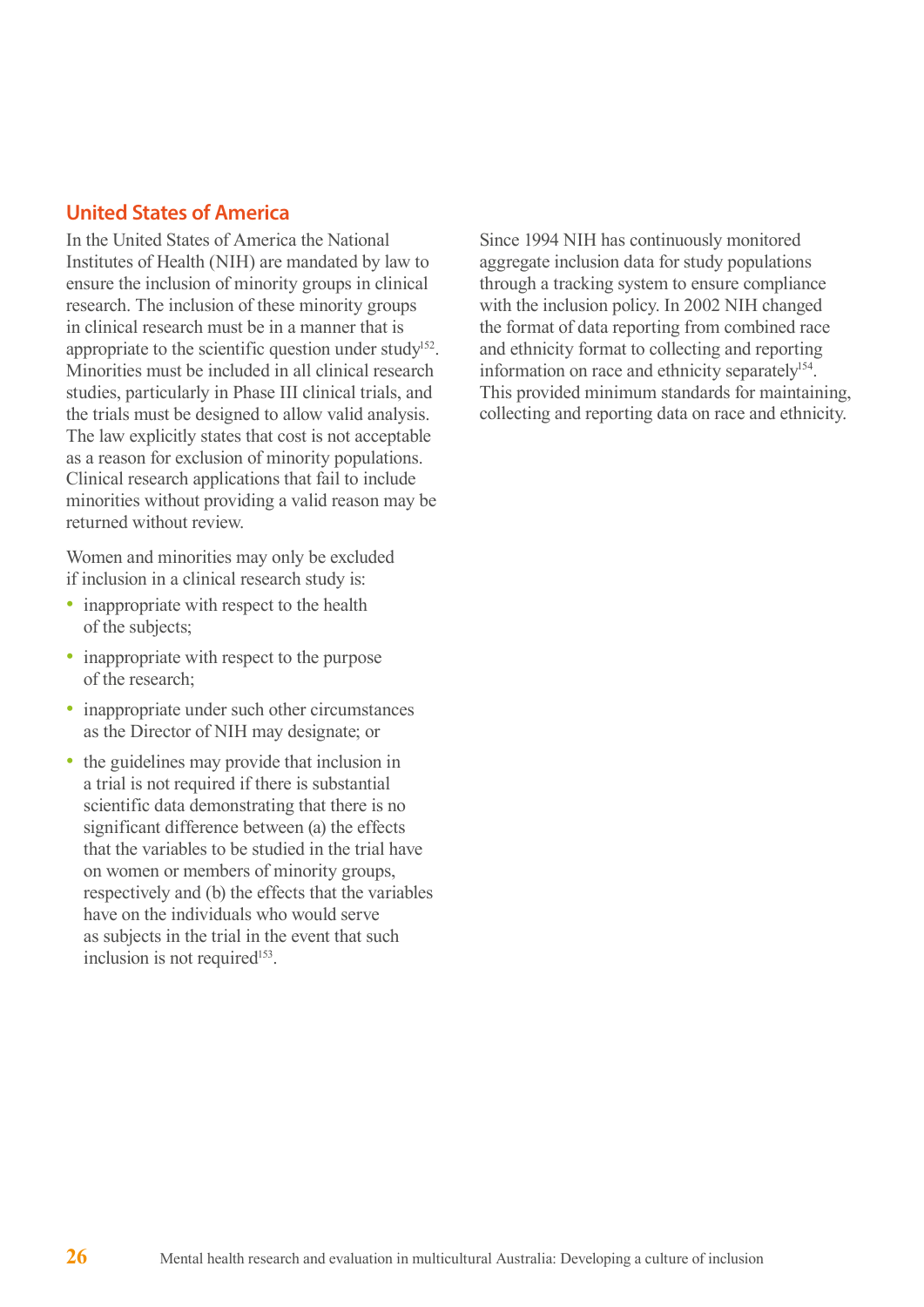## **Discussion: Key findings and recommendations**

*The consumer has the right to have services subjected to quality assurance to identify inadequacies and to ensure standards are met1 .*

*Improvement of national data collections… will be critical to the design and refinement of services and supports, and to the identification of service gaps.155*

There are many positive statements of policy intent in relation to immigrant and refugee communities in national mental health policies and strategies – in the Statement of Rights and Responsibilities, in the National Mental Health Standards, in multiple State and Territory policies and mental health plans, and recently in the COAG Roadmap for National Mental Health Reform.

However, there is virtually no reporting by Commonwealth or State and Territory governments concerning implementation of policy intent in relation to immigrant and refugee communities or evaluation of implementation. It is not possible to determine whether there has been any improvement in immigrant and refugee community mental health, access to mental health services or outcomes of contact with mental health services.

Investigator-initiated research on mental health of immigrant and refugee communities has yielded important insights into the mental health of particular immigrant and refugee communities, determinants of mental health and illness and patterns of use of mental health services. However this research is limited and does not provide a coherent account of the mental health of Australia's CALD population. Nor does it answer critically important policy – and practice-relevant questions. An issue of particular importance in relation to CALD communities is the lack of systematic investigation and understanding of the perspectives and beliefs of families and carers concerning mental health and illness and mental health services, and the experience of members of CLD communities who come into contact with mental health services.

The most striking observation is the wide variation in findings across different immigrant and refugee communities. This variation represents a valuable and unrealised opportunity to systematically study population risk and protective factors for mental health and illness that would be of enormous theoretical and practical importance for the whole Australian population.

The majority of Australian mental health research does not adequately include immigrant and refugee samples. The number of studies that have specifically included adequate representative samples of immigrant and refugee populations or that have explicitly investigated multicultural mental health issues is very small. What we increasingly know about the mental health of the Australian-born population we do not know about immigrant and refugee communities.

The available evidence suggests that in, Australia, adult immigrants appear to have lower prevalence of mental illness than do the Australian-born. There is generally no difference reported in prevalence of mental disorders between immigrant and Australian-born children. It is not clear whether there is in fact a lower prevalence of mental disorders in immigrant and refugee communities or whether this conclusion is an artefact of the research methods used. Conclusions about the average prevalence of mental illness in overseasborn Australians may well be accurate, but the available data allows no conclusions to be drawn about prevalence in even the largest immigrant communities. The exclusion of immigrant and refugee participants, particularly non-English speaking persons, from national surveys and from individual epidemiological research projects does not allow any confident statement about prevalence of mental disorders in specific immigrant and refugee communities.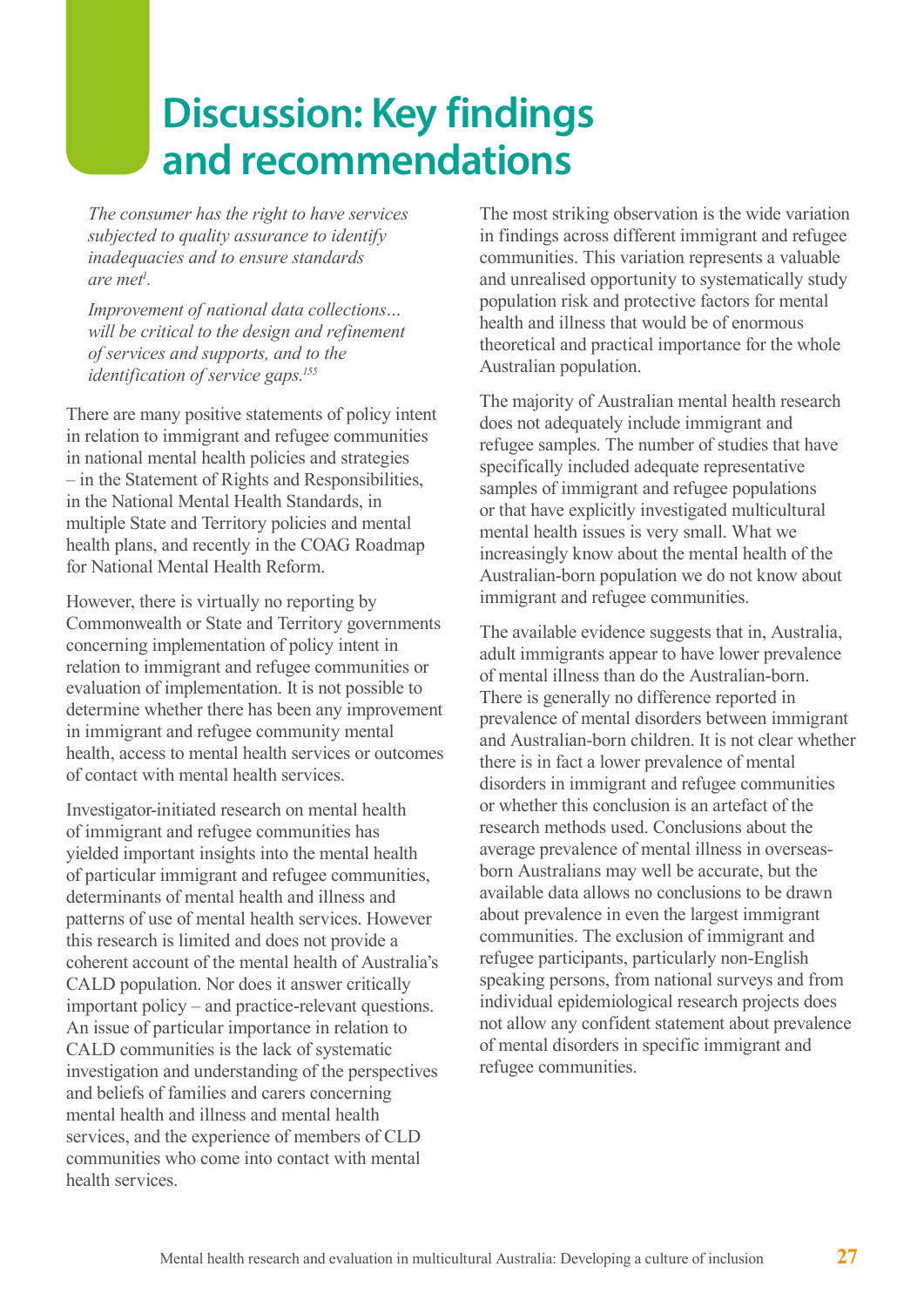Factors contributing to increased risk of mental health problems in CALD populations include low proficiency in English, separate cultural identity, loss of close family bond, stresses of migration and adjustment to the new country, limited knowledge of the health system, trauma exposure before migration, and limited opportunity to appropriately use occupational skills. Factors that appear to be protective of mental health include religion, strong social support and better English proficiency. Studies that provide information about determinants have not been systematically examined to draw reliable conclusions concerning risk and protective factors for mental health and illness or about patterns of mental health service use.

Suicide rates in CALD populations generally reflect the rates in the country of birth. Suicidal behaviours in immigrants are associated with the problematic living experiences in the host country and in the country of origin. Strong family bonds, religion and traditional values were associated with lower suicide risk. The wide variations in suicide rates across immigrant and refugee communities represents a valuable and unrealised opportunity to systematically study population risk and protective factors that may find wide application in the development of more effective suicide prevention strategies for the Australian population.

Refugees and asylum seekers are at greater risk of developing mental health problems and suicidal behaviours than is the general Australian population. Prolonged detention has been found to be associated with poorer mental health in refugees and asylum seekers, particularly among children. Other factors influencing mental health of refugees and asylum seekers include experience of human rights violations, exposure to violence and threats, on-going temporary protection visas and experience of premigration trauma.

Generally, immigrants, refugees and asylum seekers have lower rates of mental health service utilisation than the Australian-born. The key barriers to access to mental health services in immigrants and refugees include greater stigma attached to mental illness and limited knowledge of mental health and services

relative to Australian born. There is a general and persistent pattern of low rates of use by immigrant and refugee communities of specialist mental health services. Anecdotal evidence suggests that this is also the case in psychiatric disability and disability support services provided by mental health NGOs. In the absence of reliable prevalence data for CALD populations this observation is uninterpretable. It is not known whether the low utilisation rates are due to lower prevalence of mental disorders or whether system or community-level barriers to mental health service access can explain them. This makes it impossible to determine whether the repeatedly stated policy intent of national, State and Territory mental health policies and plans concerning access to services and equity of service provision has been achieved.

The Council of Australian Governments (COAG) has acknowledged the general weakness of evidence for mental health system reform<sup>155</sup>. "There is a need to continue research and data development to improve our collective knowledge and understanding of mental health and wellbeing, the many factors contributing to it, their interaction, and effective ways to improve and maintain mental health for people across the population. For example, current Australian mental health and broader health data collections are inadequate in their description of the mental health and social and emotional wellbeing of Aboriginal and Torres Strait Islander people." Despite the identification throughout the Roadmap of the need for specific strategies to respond to the needs of people from culturally and linguistically backgrounds there is no similar acknowledgment of the deficiencies in data concerning immigrant and refugee populations. 155 Under the section title Monitoring the Journey the Roadmap states that "*Where data is available*, (emphasis added) they will consider outcomes and progress for different parts of the community, particularly Aboriginal and Torres Strait Islander people, as well as by factors such as age group, gender, language and cultural background, socioeconomic status and location (e.g. urban or remote areas)." The key finding of this paper is that in relation to immigrant and refugee communities the necessary data are not available.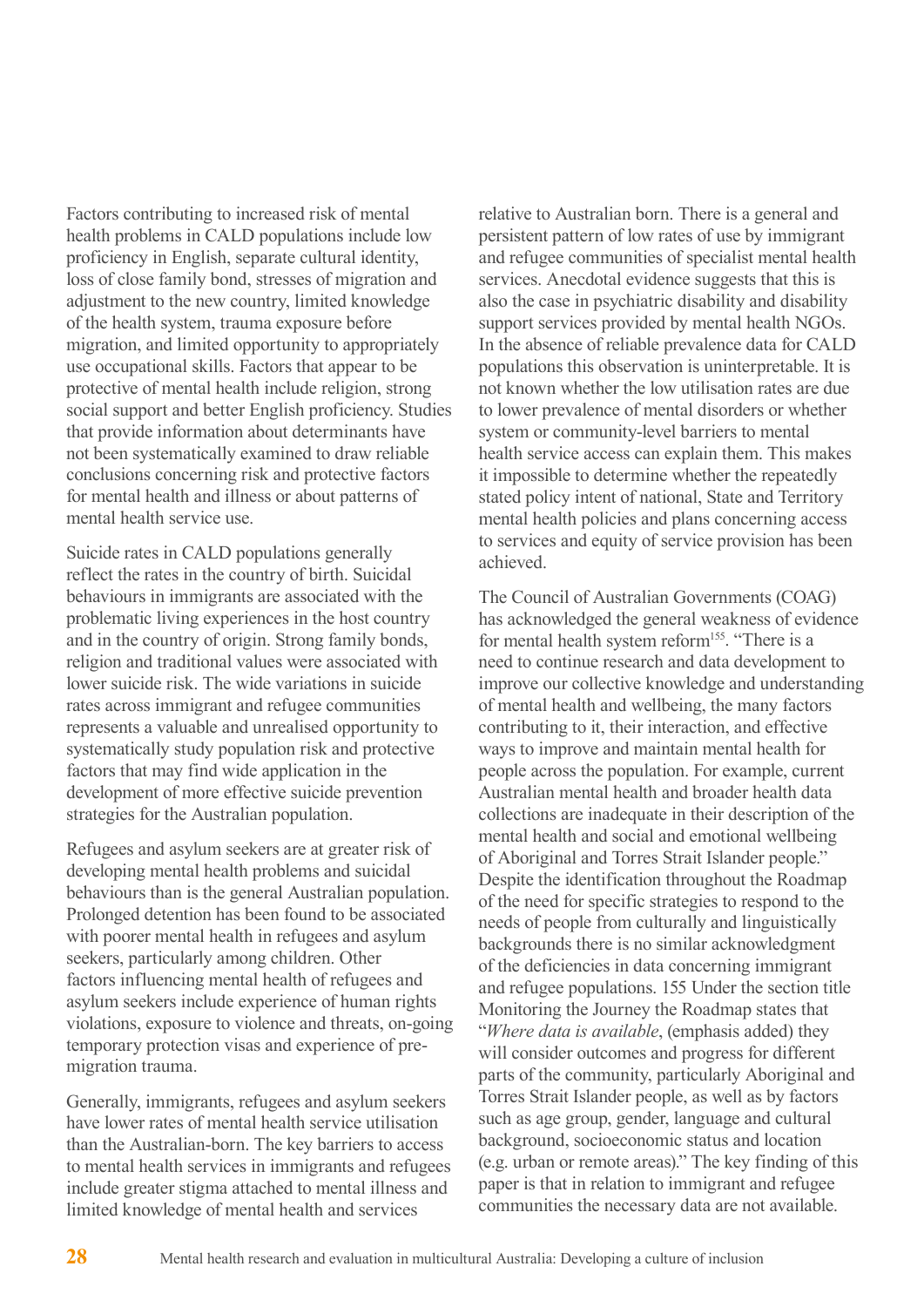## **Key findings and recommendations**

The key findings are highlighted here and a recommendation is made in relation to each key finding.

## **1. Population diversity**

Population projections are clear. Immigration, including a significantly increased humanitarian intake, will be a continuing major contributor to Australia's future, as well as being a significant challenge to the provision of all kinds of human services, including mental health services.

#### *Recommendation 1*

*Ensure that the increasing cultural and linguistic diversity of the Australian population is a core consideration in all mental health policy-making and funding for policy implementation of mental health service design, delivery and evaluation. This will require the full participation of representatives of immigrant and refugee communities and people with mental illness and their families and support persons in policy making and implementation processes.*

## **2. Implementation of policies**

Although attention to population diversity is a feature of most mental health policies policy statements are not translated into implementation objectives, funding is not made available to support implementation, and there is no adequate reporting of progress against policy intent in relation to immigrant and refugee communities.

#### *Recommendation 2*

*Translate mental health policy statements that are relevant to CALD communities into explicit implementation objectives and identify funds and other resources that are needed to support implementation activities and programs that will achieve CALD mental health policy objectives, and report on progress on policy objectives in relation to immigrants and refugees.*

## **3. Availability of prevalence data**

Available research findings on prevalence of mental disorders in immigrant and refugee populations are incomplete and contradictory. There is no comprehensive Australian study of prevalence of mental disorders in immigrant and refugee populations that is adequate in scale and that enables valid disaggregation (e.g. by country of birth language or duration of residence groups) in the analysis of results. Future research that includes representative samples of at least some immigrant and refugee populations is required to address this issue.

The commonly reported observation that prevalence of mental disorders in refugee and asylum seeker communities is higher than that of the general Australian population is based on small-scale studies that often have methodological problems. Although there are many reasons to expect that prevalence in these groups will be higher larger, more comprehensive and methodologically rigorous studies are required before there can be confidence in the accuracy of the findings of higher prevalence.

#### *Recommendation 3*

*Ensure that national surveys of mental health include representative samples of at least some non-English speaking background populations to improve population relevance of findings.*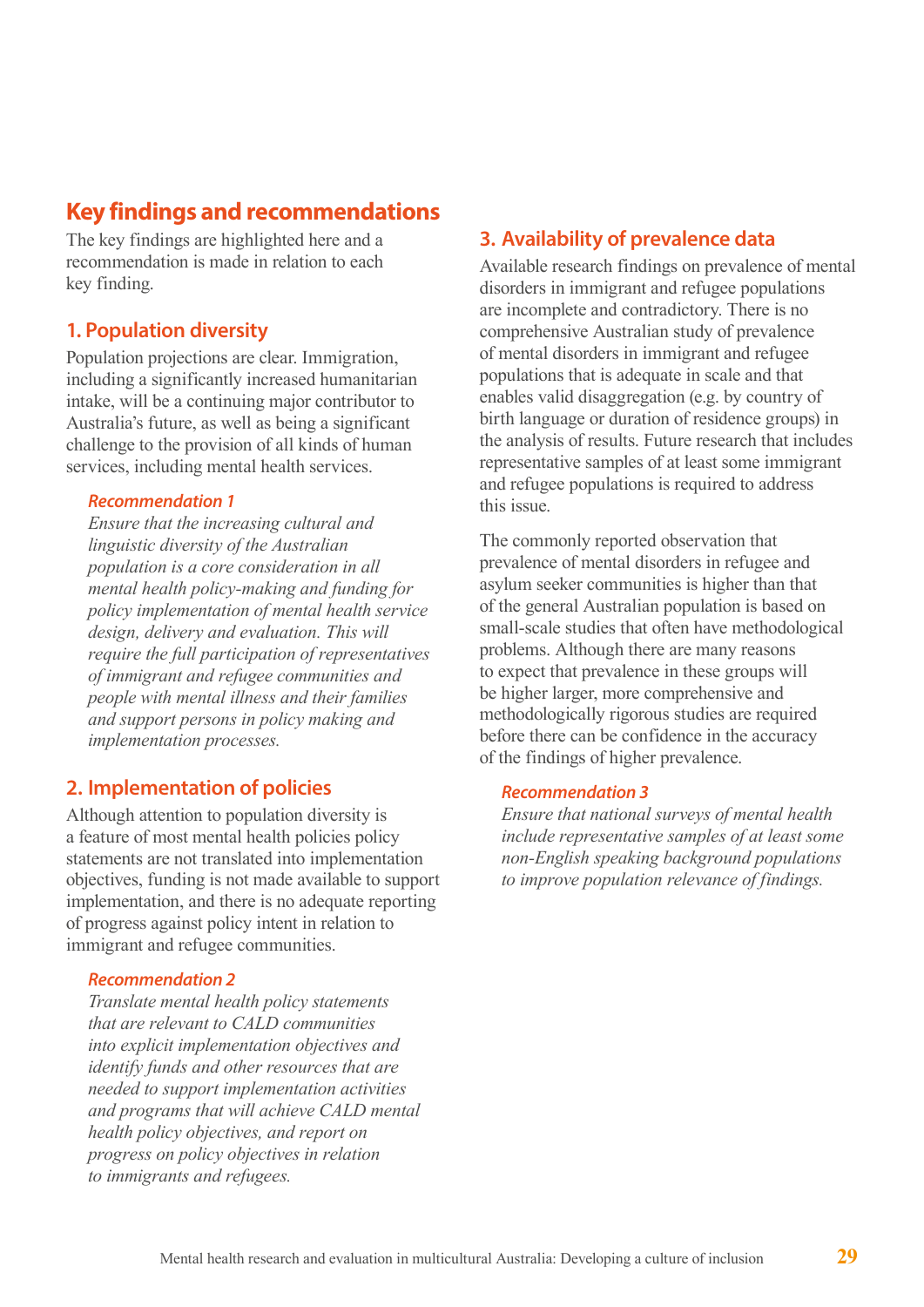### **4. Determinants of mental health and illness**

The evidence on determinants, explanatory models of illness, attitudes and beliefs concerning helpseeking and mental health services, is sparse, fragmented and based on small-scale studies of very few immigrant and refugee communities. A better understanding of determinants of mental health and illness in CALD populations, and of explanatory models of illness, beliefs and attitudes towards mental disorders and mental health services that includes the perspectives of family members, carers and support workers is a precondition for development of effective policy and effective mental health promotion and prevention, and mental health service programs.

#### *Recommendation 4*

*Allocate high priority to research on the determinants of mental health and illness; explanatory models of mental illness; beliefs, knowledge and attitudes towards health services; and help-seeking among immigrant and refugee communities. This requires a particular focus on perspective and beliefs, and full involvement, of people with mental illness and their families and support persons in the investigation of the experience of members of CALD communities who have come into contact with mental health services.*

### **5. Mental health service utilisation**

There is quite good information on patterns of use of public specialist hospital and community mental health services. This research consistently shows that certain (particularly Asian) immigrant and refugee communities use mental health services at significantly lower rates than do the Australiaborn. Although this is frequently reported as service 'under-utilisation' this interpretation of the observed patterns of mental health service use is not justifiable in the absence of reliable prevalence estimates and need-for-service data. Such data are required before judgments about whether utilisation rates are consistent with service needs.

Although there is a great deal of comment on probable reasons for underutilisation of mental health services by many immigrant and refugee communities there is very little research on the factors that influence patterns of services use. In particular there is little research on the influence of family and carer perspectives and beliefs, and prior experience of mental health services, on helpseeking and service access pathways.

There is virtually no data on immigrant and refugee community utilisation of mental health services provided through primary care, specialist private mental health services and psychiatric disability and rehabilitation support services.

#### *Recommendation 5*

*Ensure adequate reporting of patterns of use of mental health services, and the experience of mental health services, of immigrant and refugee communities as part of the national mental health policy reporting framework.*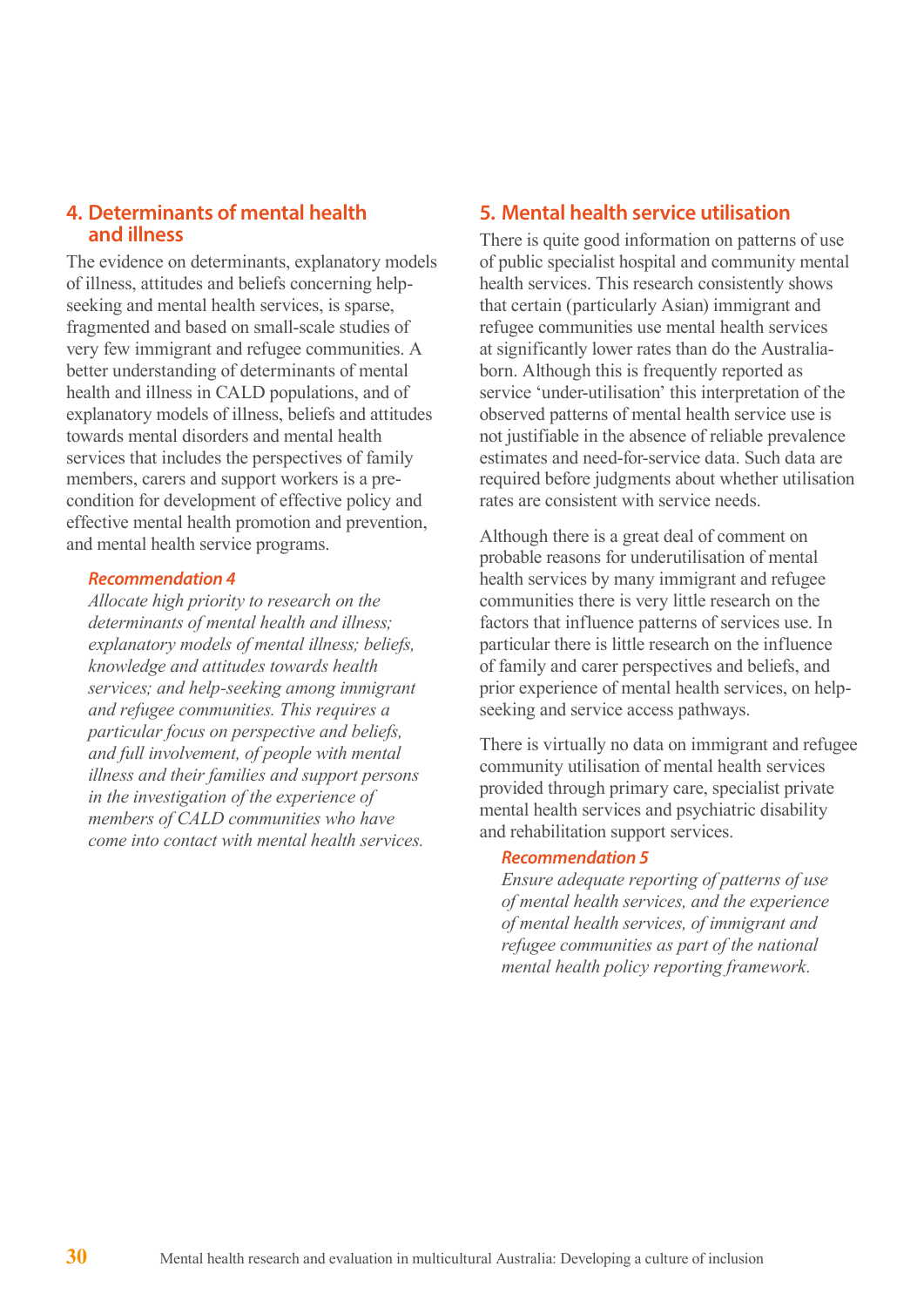## **6. Strategic research and evaluation**

While investigator-initiated research has provided valuable information on many aspects of the mental health of immigrant and refugee communities it has not provided answers to questions that are of most importance to policy-makers, service designers, managers, evaluators and practitioners. Although investigator-initiated research is an essential component of any research enterprise, and must continue to be encouraged and supported, it should be complemented by a program of strategic policy – and practice-relevant multicultural mental health research to deal with the fact that immigrant and refugee communities are effectively excluded from the national mental health research and evaluation enterprise. The impact of this exclusion is that there are large and persisting gaps in knowledge about mental health of immigrant and refugee communities. Closing these gaps will require a systematic and targeted approach.

#### *Recommendation 6*

*Develop a multicultural mental health research agenda that will serve as a guide to researchers, research students and research funders concerning high priority, policy – and practice-relevant research. Immigrant and refugee communities and people with mental illness and their families and support persons should be fully involved in the development of such a research agenda.*

## **7. Minimum CALD dataset**

The systematic absence of key CALD variables from virtually all Commonwealth, State and Territory funded data collections is a clear indication of the low national priority that is accorded to the mental health of Australia's immigrant and refugee communities. This absence, or exclusion, ensures that what we increasingly know about the mental health of the general community, and the effectiveness of mental health services for the general community, we systematically do not know about immigrant and refugee communities, particular those among them who do not speak fluent English. The failure to

collect CALD-relevant data as part of the national program of outcomes data collection is one of the most important and glaring gaps in CALD mental health data collections. This makes it impossible to evaluate the effectiveness of mental health services received by immigrant and refugee communities, care utilisation and continuity of care.

#### *Recommendation 7*

*Ensure that mental health data collections include CALD-relevant variables and that these are analysed to inform our understanding of mental health in immigrant and refugee communities and the impact of mental health services and suicide prevention programs in meeting the needs of CALD populations. It is particularly important to include a comprehensive list of CALD variables in all outcome data collections, and include reporting of outcomes for immigrant and refugee clients of mental health services as part of national reporting of service outcomes.*

## **8. Research funding**

Applications to major Australian research funding organisations for funding of clinical or population mental health research can currently be made without reference to the cultural and linguistic diversity of the Australian population in the research design. Potential immigrant and refugee participants, particularly those who do not speak fluent English, can be and often are excluded from the research on the basis that inclusion is technically difficult and increases the cost of research. This perpetuates a culture of exclusion of immigrant and refugee communities from the Australian mental health research enterprise.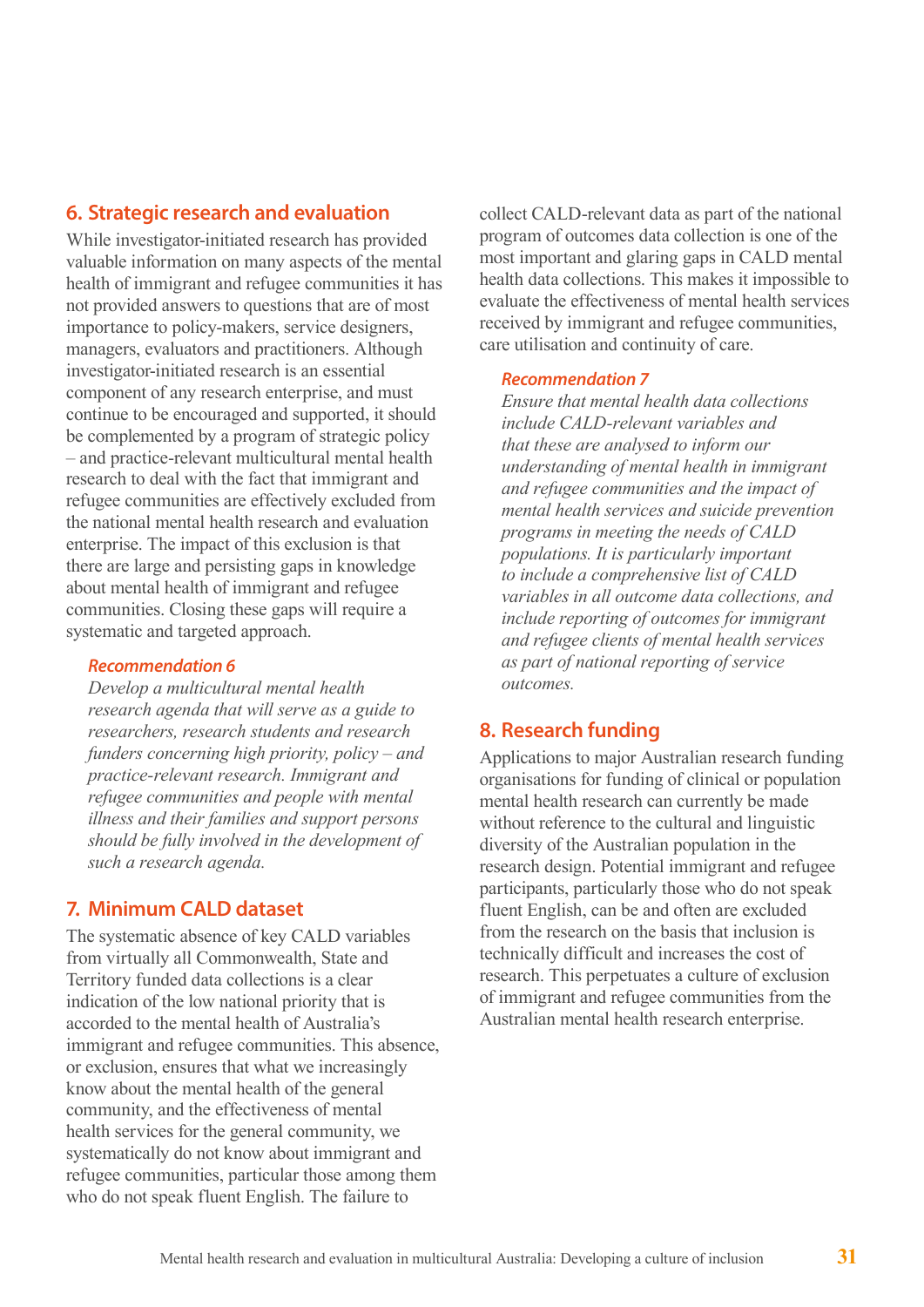#### *Recommendation 8*

*Engage major research funding organisations to develop consensus about the minimum CALD-relevant demographic variables that should be included in clinical and population mental health research studies and to develop strategies that will improve the level of inclusion of immigrant and refugee participants in Australian clinical and population mental health research.*

We would suggest that implementation of these recommendations, which will require the joint efforts of many agencies and individuals will greatly contribute to the development of a culture of inclusion of all Australians in mental health research and evaluation and will enable the development of mental health policies, services and practices that will benefit all Australians.

Cultural pluralism confronts societies with a series of important challenges. These challenges include issues of distribution of resources; the legitimate role of government; and the purposes, structure and operations of social institutions, including health services.

The concept of equity in health is based on an ethical notion of fairness. Inequities in health arise when disparities in health status between two groups are considered avoidable, unacceptable, and unfair. Individuals should be able to attain their full health potential regardless of age, gender, race, or socio-economic circumstances.

Social justice and fundamental human rights lie at the heart of health equity. Inequities in health deserve our attention for both ethical and pragmatic reasons 156. If it is the case that cultural minority groups are subject to systematic disadvantage as a result of social arrangements, including the conduct of mental health research and the organisation and delivery of mental health services, then a just society will change the social arrangements that result in such disadvantage.

The collection and analysis of health status data is central to moving toward equity in health. The disturbing absence of population-based mental health data concerning immigrant and refugee communities is in itself a great inequity in health. The dearth of mental health information about large segments of the population renders their health status and the possible deficiencies in performance of the mental health system invisible. Such problems must be brought to light to enable the development of strategies to reduce inequities in mental health status and in provision of effective mental health services.

Currently, in Australia, there exist major deficiencies in data and information on mental health status, mental health determinants, mental health service provision, and quality of service outcomes in immigrant and refugee communities. As a result it is difficult to set equity-oriented objectives and targets and to monitor and evaluate policy and service initiatives, or to estimate the personal, social and economic costs of doing nothing to rectify this situation or of interventions that will achieve policy objectives.

Although proposed actions are framed as recommendations they are not directed at specific agencies. The intent of the recommendations that have been made is to suggest strategies that will contribute to the development of a culture of inclusion of all Australians in the national mental health research enterprise. Commonwealth and State/Territory governments and many agencies and individual researchers will need to act if we are to collectively develop a culture of inclusion to ensure that Australian mental health research reflects the great cultural and linguistic diversity of the Australia population.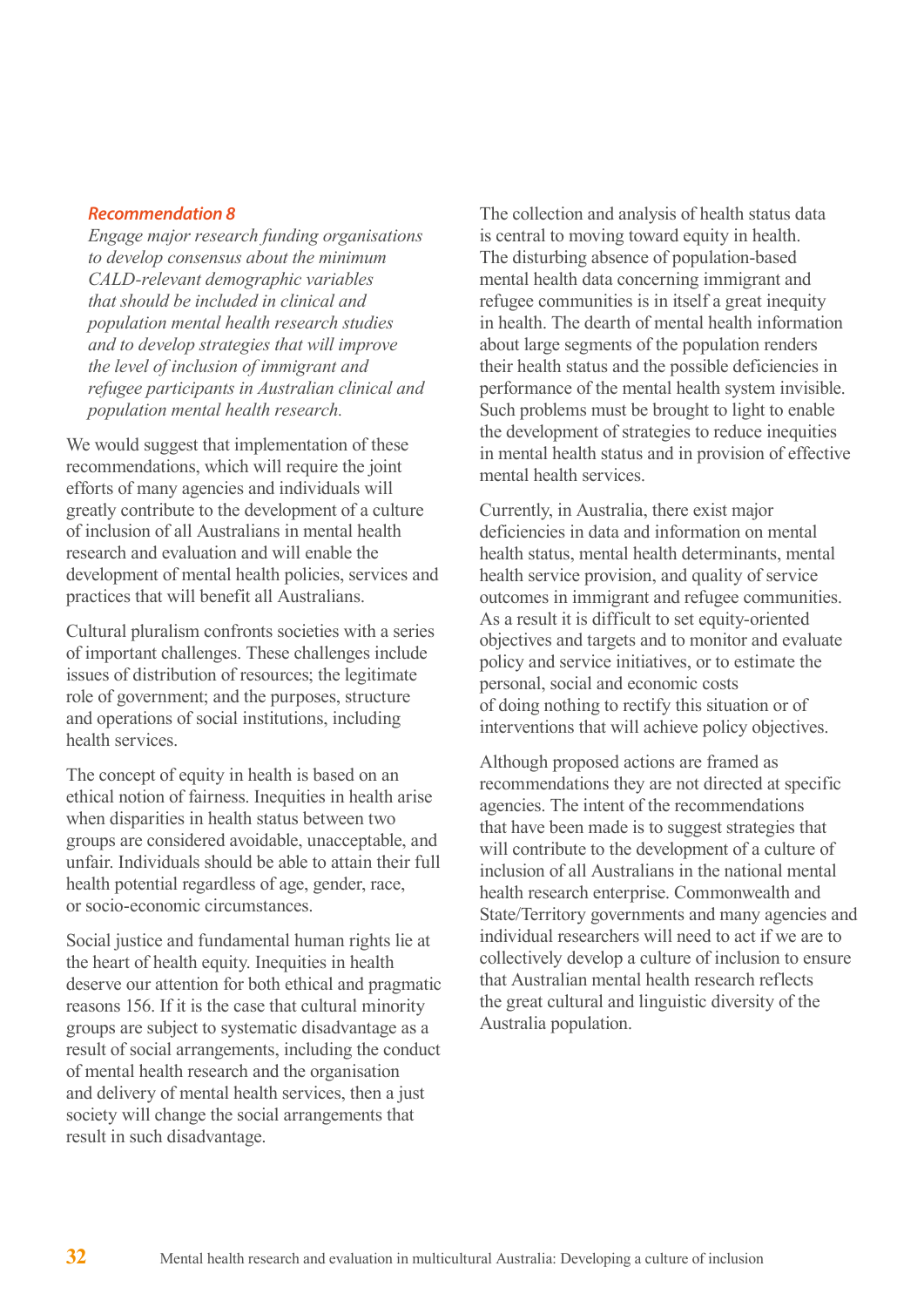## **References**

- 1. Australian Health Ministers. Mental health statement of rights and responsibilities. In: Health CDoCSa, ed. Canberra: Australian Government Publishing Service, 1991.
- 2. Australian Bureau of Statistics. Census of population and housing: 2011, 2012. http://www.abs.gov.au/census.
- 3. Cully M, Pejoski L. Australia unbound? Migration, openness and population futures. In: Pincus J, GHugo G, eds. A greater Australia: population, policies and governance. Melbourne: Committee for Economic Development of Australia, 2012.
- 4. Whiteford H, Buckingham B, Manderscheid R. Australia's national mental health strategy. *Br J Psychiatry* 2002; **180**: 210–5.
- 5. Australian Bureau of Statistics. National Survey of Mental Health and Wellbeing: Summary of Results, cat. no. 4326.0. Canberra: Australian Bureau of Statistics, 2008.
- 6. Jorm AF, Christensen H, Griffiths KM. Changes in depression awareness and attitudes in Australia: the impact of beyondblue: the national depression initiative. *Aust N Z J Psychiatry* 2006; **40**: 42–6.
- 7. Department of Health and Ageing. National mental health report 2010: summary of 15 years of reform in Australia's mental health services under the national mental health strategy 1993–2008. Canberra: Commonwealth of Australia; 2010.
- 8. Mental Health DaRD. Framework for recovery-oriented practice. In: Department of Health VG, ed. Melbourne, 2011.
- 9. Commonwealth of Australia. National standards for mental health services 2010. Canberra: Commonwealth of Australia, 2010.
- 10. Burgess P, Coombs T, Clarke A, Dickson R, Pirkis J. Achievements in mental health outcome measurement in Australia: Reflections on progress made by the Australian Mental Health Outcomes and Classification Network (AMHOCN). *Int J Ment Health Syst* 2012; **6**: 4.
- 11. Minas H, Klimidis S, Kokanovic R. Depression in multicultural Australia: policies, research and services. *Aust New Zealand Health Policy* 2007; **4**.
- 12. Hung PM, Minas HI, Liu Y, Dahlgren G, Hsiao WC. Efficient, equity oriented strategies for health–international perspectives–focus on Vietnam. Melbourne: Centre for International Mental Health, 2000.
- 13. Cully M. More than additions to population: the economic and fiscal impact of immigration. Canberra: Department of Immigration and Citizenship, no date.
- 14. Department of Immigration and Citizenship. Fact sheet 4–more than 60 years of post-war migration. Australia: Department of Immigration and Citizenship, 2011.
- 15. Australian Bureau of Statistics. Migration, Australia, 2010–11, cat. no. 3412.0. Canberra: Australian Bureau of Statistics, 2012.
- 16. Department of Health and Ageing. Fourth national mental health plan: an agenda for collaborative government action in mental health 2009–2014. Canberra: Australian Government; 2009.
- 17. Department of Health and Ageing. Fourth national mental health plan: an agenda for collaborative government action in mental health 2009–2014. Canberra: Australian Government, 2009.
- 18. Stuart GW, Klimidis S, Minas IH. The treated prevalence of mental disorder amongst immigrants and the Australian-born: Community and primary-care rates. *Int J Soc Psychiatr* 1998; **44**: 22–34.
- 19. Klimidis S, Lewis J, Miletic T, McKenzie S, Stolk Y, Minas IH. Mental health service use by ethnic communities in Victoria: part II, Statistical Tables. Melbourne: Victorian Transcultural Psychiatry Unit, 1999.
- 20. Klimidis S, Lewis J, Miletic T, McKenzie S, Stolk Y, Minas IH. Mental health service use by ethnic communities in Victoria: part I. descriptive report. Melbourne: Victorian Transcultural Psychiatry Unit, 1999.
- 21. Stolk Y, Minas IH, Klimidis S. Access to metal health services in Victoria: a focus on ethnic communities. Melbourne: Victorian Transcultural Psychiatry Unit, 2008.
- 22. Minas H, Lambert T, Boranga G, Kostov S. Mental health services for immigrants: transforming policy into practice. Canberra: Australian Government Publishing Service, 1996.
- 23. Australian Institute of Health and Welfare. Australia's health 2012. Australia's health series no.13. cat. no. AUS 156. Canberra: Australian Institute of Health and Welfare, 2012.
- 24. Burgess PM, Pirkis JE, Slade TN, Johnston AK, Meadows GN, Gunn JM. Service use for mental health problems: findings from the 2007 National Survey of Mental Health and Wellbeing. *Aust N Z J Psychiatry* 2009; **43**: 615–23.
- 25. Johnston AK, Pirkis JE, Burgess PM. Suicidal thoughts and behaviours among Australian adults: findings from the 2007 National Survey of Mental Health and Wellbeing. *Aust N Z J Psychiatry* 2009; **43**: 635–43.
- 26. Teesson M, Slade T, Mills K. Comorbidity in Australia: findings of the 2007 National Survey of Mental Health and Wellbeing. *Aust N Z J Psychiatry* 2009; **43**: 606–14.
- 27. Wells JE. Comparisons of the 2007 National Survey of Mental Health and Wellbeing and the 2003–2004 New Zealand Mental Health Survey. *Aust N Z J Psychiatry* 2009; **43**: 585–90.
- 28. Whiteford H, Groves A. Policy implications of the 2007 Australian National Survey of Mental Health and Wellbeing. *Aust N Z J Psychiatry* 2009; **43**: 644–51.
- Lawrence D, Mitrou F, Sawyer MG, Zubrick SR. Smoking status, mental disorders and emotional and behavioural problems in young people: child and adolescent component of the National Survey of Mental Health and Wellbeing. *Aust N Z J Psychiatry* 2010; **44**: 805–14.
- 30. Nielssen O, Large M. Australian suicide rates and the National Survey of Mental Health and Wellbeing. *Aust N Z J Psychiatry* 2010; **44**: 490–2.
- 31. Olesen SC, Butterworth P, Leach L. Prevalence of self-management versus formal service use for common mental disorders in Australia: findings from the 2007 National Survey of Mental Health and Wellbeing. *Aust N Z J Psychiatry* 2010; **44**: 823–30.
- 32. Pirkis JE, Burgess PM, Johnston AK, Whiteford HA. Use of selective serotonin reuptake inhibitors and suicidal ideation: findings from the 2007 National Survey of Mental Health and Wellbeing. *Med J Aust* 2010; **192**: 53.
- 33. Reavley NJ, Cvetkovski S, Jorm AF, Lubman DI. Help-seeking for substance use, anxiety and affective disorders among young people: results from the 2007 Australian National Survey of Mental Health and Wellbeing. *Aust N Z J Psychiatry* 2010; **44**: 729–35.
- 34. Teesson M, Hall W, Slade T, et al. Prevalence and correlates of DSM-IV alcohol abuse and dependence in Australia: findings of the 2007 National Survey of Mental Health and Wellbeing. *Addiction* 2010; **105**: 2085–94.
- 35. Butterworth P, Burgess PM, Whiteford H. Examining welfare receipt and mental disorders after a decade of reform and prosperity: analysis of the 2007 National Survey of Mental Health and Wellbeing. *Aust N Z J Psychiatry* 2011; **45**: 54–62.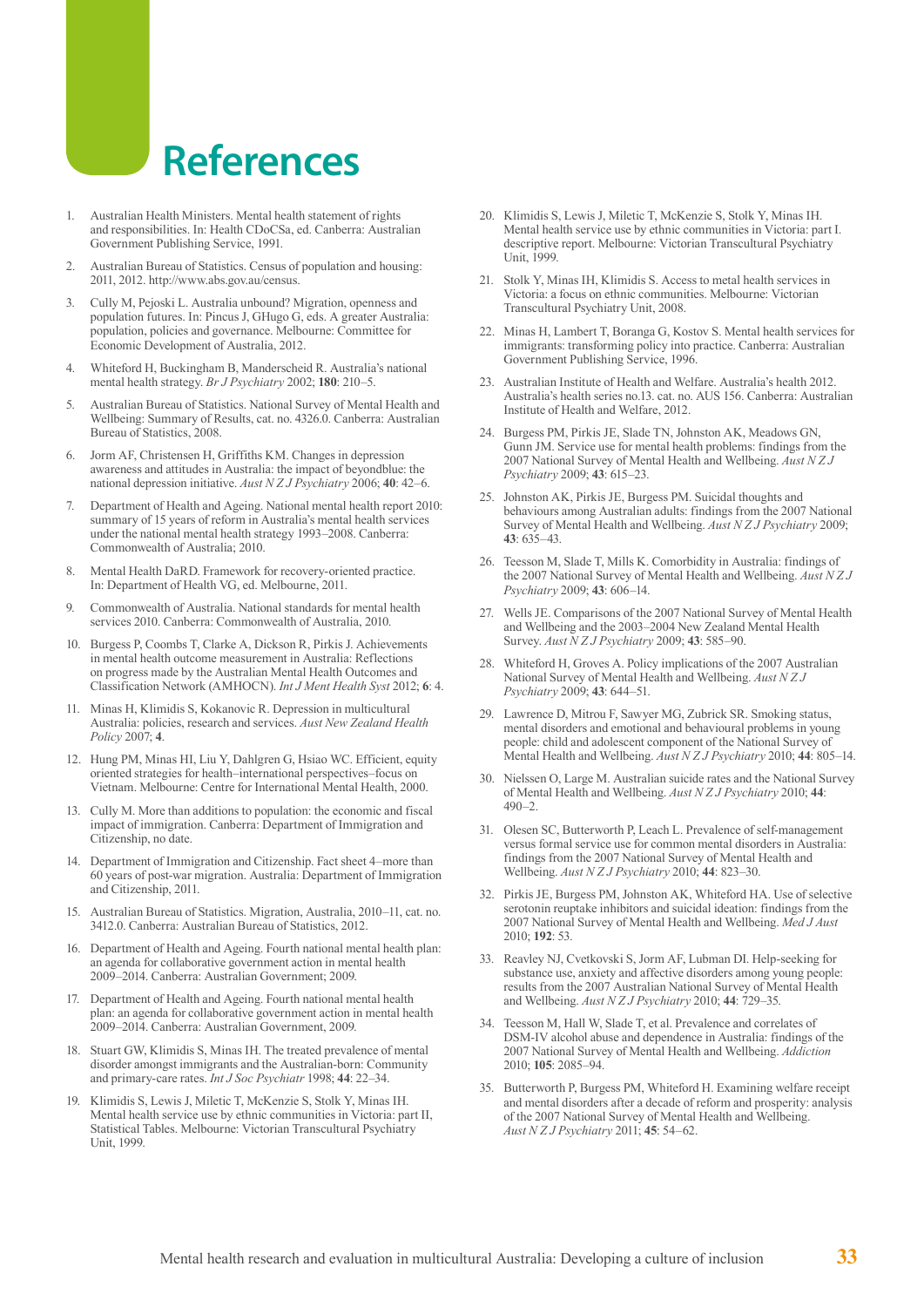- 36. Miletic T, Minas H, Stolk Y, Gabb D. Improving the quality of mental health interpreting in Victoria: Victorian Transcultural Psychiatry Unit, Melbourne; 2006.
- 37. McEvoy PM, Grove R, Slade T. Epidemiology of anxiety disorders in the Australian general population: Findings of the 2007 Australian National Survey of Mental Health and Wellbeing. *Aust N Z J Psychiatry* 2011; **45**: 957–67.
- 38. Reavley NJ, Cvetkovski S, Jorm AF. Sources of information about mental health and links to help seeking: findings from the 2007 Australian National Survey of Mental Health and Wellbeing. *Soc Psychiatry Psychiatr Epidemiol* 2011; **46**: 1267–74.
- 39. Garrett PW, Dickson HG, Whelan AK, Whyte L. Representations and coverage of non-English-speaking immigrants and multicultural issues in three major Australian health care publications. *Aust New Zealand Health Policy* 2010; **7**: 1.
- 40. Pirkis J, Burgess P, Meadows G, Dunt D. Access to Australian mental health care by people from non-English-speaking backgrounds. *Aust N Z J Psychiatry* 2001; **35**: 174–82.
- 41. Klimidis S, Stuart G, Minas IH, Ata AW. Immigrant status and gender effects on psychopathology and self-concept in adolescents: a test of the migration-morbidity hypothesis. *Compr Psychiatry* 1994; **35**: 393–404.
- 42. Minas H, Klimidis S, Ranieri N, Stuart G. Relative prevalence of psychological morbidity in older immigrants. *Int J Cult Ment Health* 2008; 1: 58–72.
- 43. Steel Z, Silove D, Giao NM, et al. International and indigenous diagnoses of mental disorder among Vietnamese living in Vietnam and Australia. *Br J Psychiatry* 2009; **194**: 326–33.
- 44. Silove D, Steel Z, Bauman A, Chey T, McFarlane A. Trauma, PTSD and the longer-term mental health burden amongst Vietnamese refugees: a comparison with the Australian-born population. *Soc Psychiatry Psychiatr Epidemiol* 2007; **42**: 467–76.
- 45. Steel Z, Silove D, Chey T, Bauman A, Phan T. Mental disorders, disability and health service use amongst Vietnamese refugees and the host Australian population. *Acta Psychiatr Scand* 2005; **111**: 300–9.
- 46. Kemp BJ, Staples F, Lopezaqueres W. Epidemiology of depression and dysphoria in an elderly hispanic population–prevalence and correlates. *J Am Geriatr Soc* 1987; **35**: 920–6.
- 47. Eisenbruch M. The mental-health of refugee children and their cultural-development. *Int Migr Rev* 1988; **22**: 282–300.
- 48. Krupinski J, Burrows G, editors. The price of freedom. Sydney: Pergamon Press; 1987.
- 49. Mutchler JE, Burr JA. Racial-differences in health and health-care service utilization in later life –the effect of socioeconomic-status. *J Health Soc Behav* 1991; **32**: 342–56.
- 50. King M, Coker E, Leavey G, Hoare A, Johnsonsabine E. Incidence of psychotic illness in London–comparison of ethnic-groups. *BMJ* 1994; **309**: 1115–9.
- 51. Klimidis S, Stuart G, Minas IH, Ata AW. Immigrant status and gender effects on psychopathology and self-concept in adolescents–a test of the migration-morbidity hypothesis. *Compr Psychiatry* 1994; **35**: 393–404.
- 52. Cheung P. Acculturation and psychiatric morbidity among Cambodian refugees in New-Zealand. *Int J Soc Psychiatr* 1995; **41**: 108–19.
- 53. Cheung P, Spears G. Illness etiology constructs, health-status and use of health-services among Cambodians in New-Zealand. *Aust N Z J Psychiatry* 1995; **29**: 257–65.
- 54. Dassori AM, Miller AL, Saldana D. Schizophrenia among Hispanics– epidemiology, phenomenology, course, and outcome. *Schizophr Bull* 1995; **21**: 303–12.
- 55. Trauer T. Ethnic differences in the utilisation of public psychiatric services in an area of suburban Melbourne. *Aust N Z J Psychiatry* 1995; **29**: 615–23.
- 56. Mui AC. Depression among elderly Chinese immigrants: an exploratory study. *Soc Work* 1996; **41**: 633–45.
- 57. McDonald B, Steel Z. Immigrants and mental health: an epidemiological analysis. Sydney: Transcultural Mental Health Centre, 1997.
- 58. Nesdale D, Rooney R, Smith L. Migrant ethnic identity and psychological distress. *J Cross Cult Psychol* 1997; **28**: 569–88.
- 59. Davies LC, McKelvey RS. Emotional and behavioural problems and competencies among immigrant and non-immigrant adolescents. *Aust N Z J Psychiatry* 1998; **32**: 658–65.
- 60. Alati R, Najman JM, Shuttlewood GJ, Williams GM, Bor W. Changes in mental health status amongst children of migrants to Australia: a longitudinal study. *Sociol Health Illn* 2003; **25**: 866–88.
- 61. McKelvey RS, Sang DL, Baldassar L, Davies L, Roberts L, Cutler N. The prevalence of psychiatric disorders among Vietnamese children and adolescents. *Med J Aust* 2002; **177**: 413–7.
- 62. McGarth J, El-Saadi O, Cardy S, Chapple B, Chant D, Mowry B. Urban birth and migrant status as risk factors for psychosis: an Australian case-control study. *Soc Psychiatry Psychiatr Epidemiol* 2001; **36**: 533–6.
- 63. Silove D, Steel Z. The mental health and well-being of on-shore asylum seekers in Australia. Sydney: Psychiatry Research and Teaching Unit, University of New South Wales, 1998.
- 64. Silove D, Steel Z, McGorry P, Mohan P. Psychiatric symptoms and living difficulties in Tamil asylum seekers: comparisons with refugees and immigrants. *Acta Psychiatr Scand* 1998; **97**: 175–81.
- 65. Ziaian T, de Anstiss H, Antoniou G, Sawyer M, Baghurst P. Depressive symptomatology and service utilisation among refugee children and adolescents living in South Australia. *Child Adolesc Ment Health* 2012; **17**: 146–52.
- 66. Schweitzer RD, Brough M, Vromans L, Asic-Kobe M. Mental health of newly arrived Burmese refugees in Australia: contributions of pre-migration and post-migration experience. *Aust N Z J Psychiatry* 2011; **45**: 299–307.
- 67. Dudley M. Contradictory Australian national policies on self-harm and suicide: the case of asylum seekers in mandatory detention. Australas Psychiatry 2003; 11: S102–8.
- 68. Ide N, Kolves K, Cassaniti M, De Leo D. Suicide of first-generation immigrants in Australia, 1974–2006. *Soc Psychiatry Psychiatr Epidemiol* 2012; **47**: 1917–27.
- 69. Morrell S, Taylor R, Slaytor E, Ford P. Urban and rural suicide differentials in migrants and the Australian-born, New South Wales, Australia 1985–1994. *Soc Sci Med* 1999; **49**: 81–91.
- 70. Taylor R, Morrell S, Slaytor E, Ford P. Suicide in urban New South Wales, Australia 1985–1994: Socio-economic and migrant interactions. *Soc Sci Med* 1998; **47**: 1677–86.
- 71. Kliewer E. Immigrant suicide in Australia, Canada, England and Wales, and the United States. *J Aust Popul Assoc* 1991; **8**: 111–28.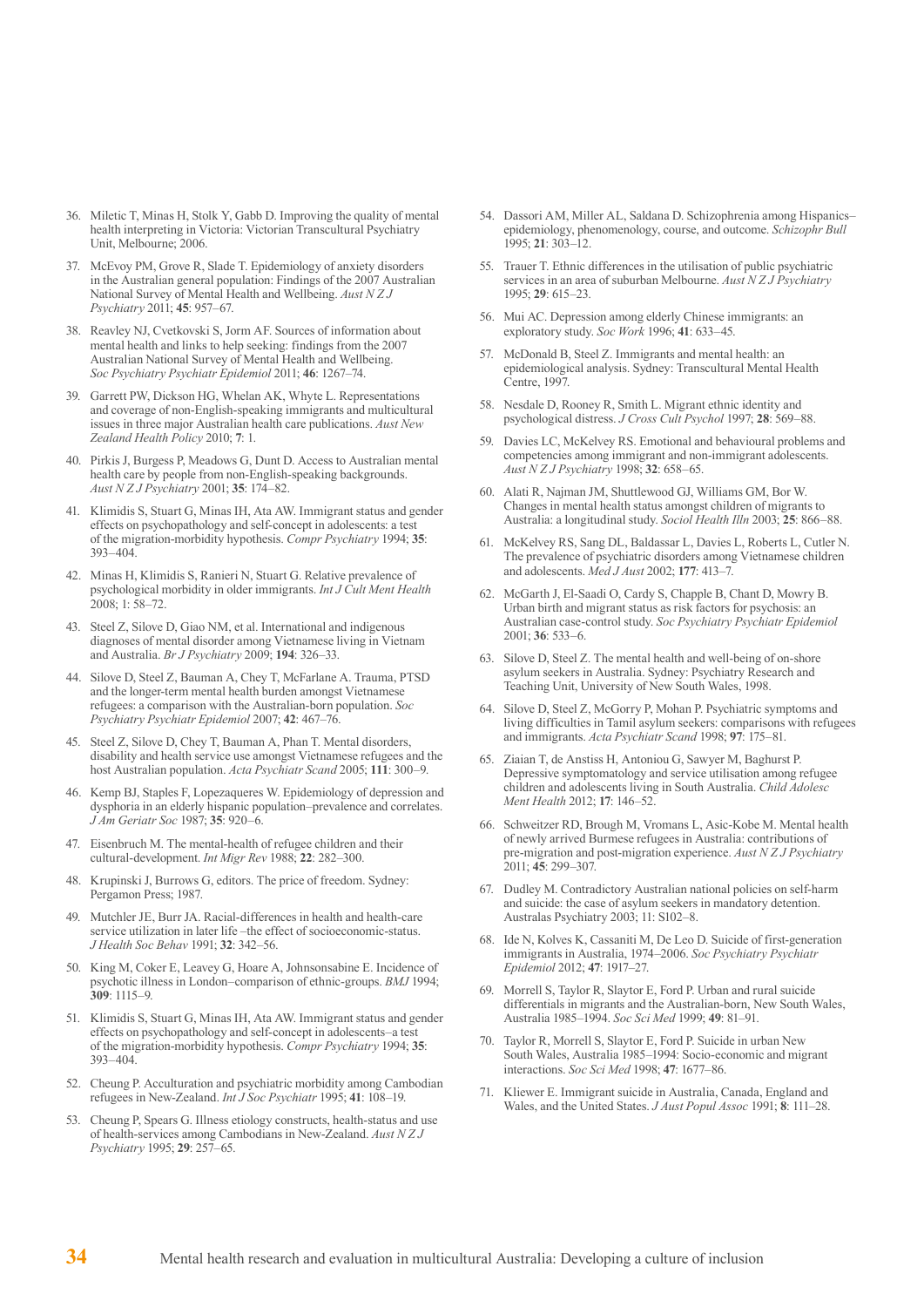- 72. Cohen A, Minas H. Mental health etiology: social determinants. In: Patel V, Woodward A, Feigin V, WQuah S, Heggenhougen K, eds. Mental and neurological public health: a global perspective. Waltham, MA: Academic Press, 2010.
- 73. Alizadeh-Khoei M, Mathews RM, Hossain SZ. The role of acculturation in health status and utilization of health services among the Iranian elderly in metropolitan Sydney. *J Cross Cult Gerontol* 2011; **26**: 397–405.
- 74. Sawrikar P, Hunt CJ. The relationship between mental health, cultural identity and cultural values in non-English speaking background (NESB) Australian adolescents. *Behav Change* 2005; **22**: 97–113.
- Thompson S, Manderson L, Woelz-Stirling N, Cahill A, Kelaher M. The social and cultural context of the mental health of Filipinas in Queensland. *Aust N Z J Psychiatry* 2002; **36**: 681–7.
- 76. Reid A. Under-use of migrants' employment skills linked to poorer mental health. *Aust N Z J Public Health* 2012; **36**: 120–5.
- 77. Krupinski J. Changing patterns of migration to Australia and their influence on the health of migrants. *Soc Sci Med* 1984; **18**: 927–37.
- 78. Leung C. Factors related to the mental health of elderly Chinese immigrants in Australia. *Aust J Prim Health* 2002; **8**: 48–53.
- 79. Connor P. Balm for The soul: immigrant religion and emotional well-being. *Int Migr* 2012; **50**: 130–57.
- 80. VicHealth. Mental health impacts of racial discrimination in Victorian culturally and linguistically diverse communities–experiences of racism survey–a summary: Victorian Health Promotion Foundation, 2007.
- 81. Burvill PW, Armstrong BK, Carlson DJ. Attempted suicide and immigration in Perth, Western Australia, 1969–978. *Acta Psychiatr Scand* 1983; **68**: 89–99.
- 82. Steel Z, Silove D, Brooks R, Momartin S, Alzuhairi B, Susljik I. Impact of immigration detention and temporary protection on the mental health of refugees. *Br J Psychiatry* 2006; **188**: 58–64.
- 83. Steel Z, Silove D, Phan T, Bauman A. Long-term effect of psychological trauma on the mental health of Vietnamese refugees resettled in Australia: a population-based study. *Lancet* 2002; **360**: 1056–62.
- 84. Coffey GJ, Kaplan I, Sampson RC, Tucci MM. The meaning and mental health consequences of long-term immigration detention for people seeking asylum. *Soc Sci Med* 2010; **70**: 2070–9.
- 85. Silove D, Austin P, Steel Z. No refuge from terror: the impact of detention on the mental health of trauma-affected refugees seeking asylum in Australia. *Transcult Psychiatry* 2007; **44**: 359–93.
- 86. Steel Z, Momartin S, Bateman C, et al. Psychiatric status of asylum seeker families held for a protracted period in a remote detention centre in Australia. *Aust N Z J Public Health* 2004; **28**: 527–36.
- 87. Momartin S, Steel Z, Coello M, Aroche J, Silove DM, Brooks R. A comparison of the mental health of refugees with temporary versus permanent protection visas. *Med J Aust* 2006; **185**: 357–61.
- 88. Mansouri F, Cauchi S. The psychological impact of extendes temporary protection. *Refuge* 2006; 23: 81–94.
- 89. Nickerson A, Steel Z, Bryant R, Brooks R, Silove D. Change in visa status amongst Mandaean refugees: relationship to psychological symptoms and living difficulties. *Psychiatry Res* 2011; **187**: 267–74.
- 90. Momartin S, Silove D, Manicavasagar V, Steel Z. Dimensions of trauma associated with posttraumatic stress disorder (PTSD) caseness, severity and functional impairment: a study of Bosnian refugees resettled in Australia. *Soc Sci Med* 2003; **57**: 775–81.
- 91. Nickerson A, Bryant RA, Steel Z, Silove D, Brooks R. The impact of fear for family on mental health in a resettled Iraqi refugee community. *J Psychiatr Res* 2010; **44**: 229–35.
- 92. Correa-Velez I, Gifford SM, Barnett AG. Longing to belong: social inclusion and wellbeing among youth with refugee backgrounds in the first three years in Melbourne, Australia. *Soc Sci Med* 2010; **71**: 1399–408.
- 93. Schweitzer R, Melville F, Steel Z, Lacherez P. Trauma, post-migration living difficulties, and social support as predictors of psychological adjustment in resettled Sudanese refugees. *Aust N Z J Psychiatry* 2006; **40**: 179–87.
- 94. Fazel M, Reed RV, Panter-Brick C, Stein A. Mental health of displaced and refugee children resettled in high-income countries: risk and protective factors. *Lancet* 2012; **379**: 266–82.
- 95. Mares S, Newman L, Dudley M, Gale F. Seeking refuge, losing hope: parents and children in immigration detention. *Australas Psychiatry* 2002; **10**: 91–6.
- 96. Robjant K, Hassan R, Katona C. Mental health implications of detaining asylum seekers: systematic review. *Br J Psychiatry* 2009; **194**: 306–12.
- 97. Green JP, Eagar K. The health of people in Australian immigration detention centres. *Med J Aust* 2010; **192**: 65–70.
- 98. Hsiao FH, Klimidis S, Minas H, Tan ES. Cultural attribution of mental health suffering in Chinese societies: the views of Chinese patients with mental illness and their caregivers. *J Clin Nurs* 2006; **15**: 998–1006.
- 99. Hsiao FH, Klimidis S, Minas HI, Tan ES. Folk concepts of mental disorders among Chinese-Australian patients and their caregivers. *J Adv Nurs* 2006; **55**: 58–67.
- 100. Kiropoulos LA, Klimidis S, Minas H. Depression and anxiety: a comparison of older-aged Greek-born immigrants and Anglo-Australians. *Aust N Z J Psychiatry* 2004; **38**: 714–24.
- 101. Klimidis S, Hsiao FH, Minas IH. Chinese-Australians' knowledge of depression and schizophrenia in the context of their under-utilization of mental health care: an analysis of labelling. *Int J Soc Psychiatr* 2007; **53**: 464–78.
- 102. Lenzi M, Colucci E, Minas H. Suicide, culture, and society from a cross-national perspective. *Cross-Cult Res* 2012; **46**: 50–71.
- 103. Minas H, Klimidis S, Tuncer C. Illness causal beliefs in Turkish immigrants. *BMC Psychiatry* 2007; **7**.
- 104. Cheng SKK. Cultural explanation of a psychosis in a Chinese woman living in Australia. *Aust N Z J Psychiatry* 1985; **19**: 190–4.
- 105. di Ciano T, Rooney R, Wright B, Hay D, Robinson L. Postnatal social support group needs and explanatory models of Iraqi Arabic speaking women in the year following the birth of their baby in Perth, Western Australia. *Adv Ment Health* 2010; **9**: 162–76.
- 106. Kiropoulos L, Bauer I. Explanatory models of depression in Greekborn and Italian-born immigrants living in Australia: implications for service delivery and clinical practice. *Asia Pac Psychiatry* 2011; **3**: 23–9.
- 107. Burvill PW, Reymond J, Stampfer H, Carlson J. Relationship between country of birth and psychiatric admissions in Western Australia. *Acta Psychiatr Scand* 1982; **66**: 322–35.
- 108. Wagner R, Manicavasagar V, Silove D, Marnane C, Tran VT. Characteristics of Vietnamese patients attending an anxiety clinic in Australia and perceptions of the wider Vietnamese community about anxiety. *Transcult Psychiatry* 2006; **43**: 259–74.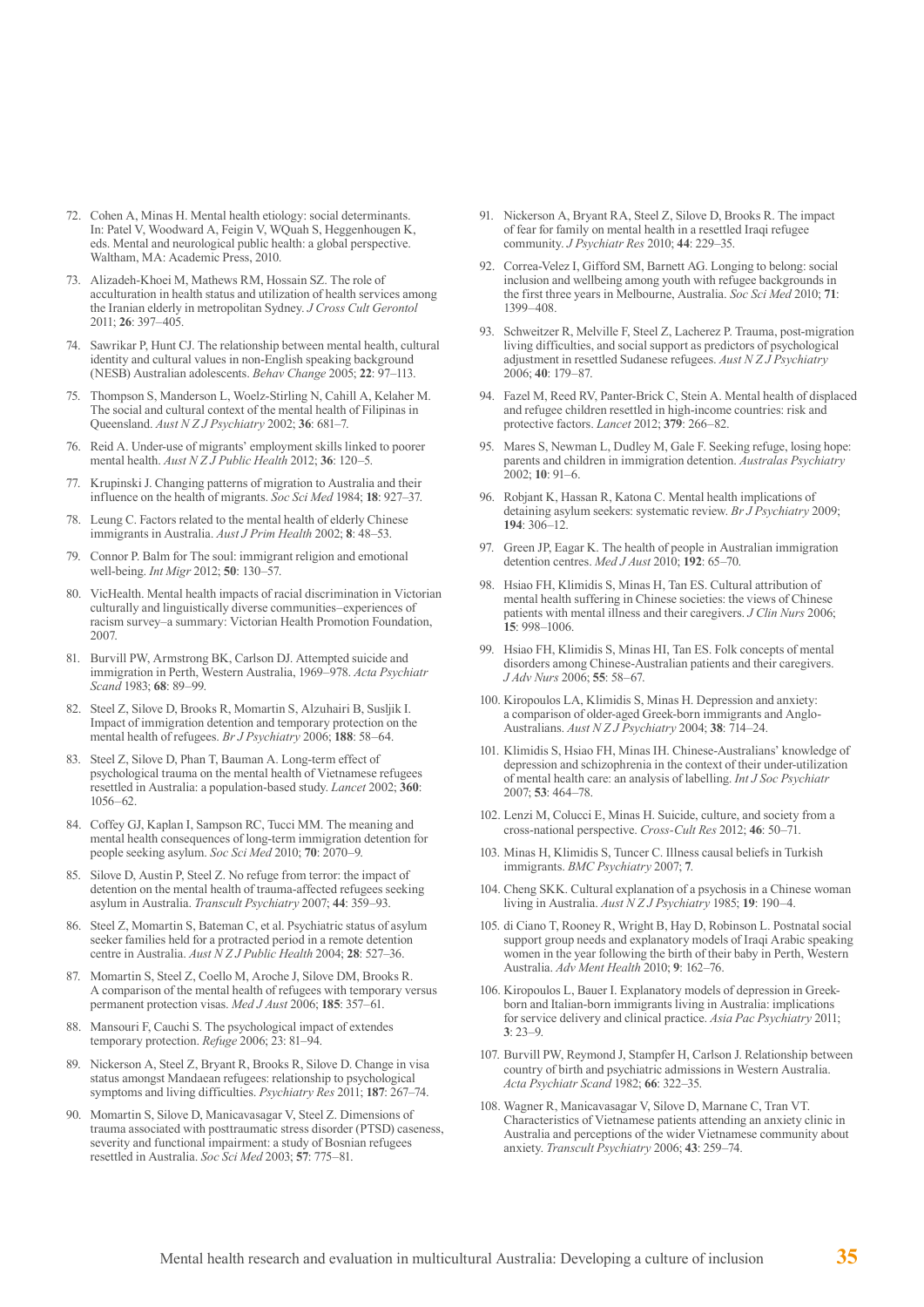- 109. Boufous S, Silove D, Bauman A, Steel Z. Disability and health service utilization associated with psychological distress: The influence of ethnicity. *Ment Health Serv* Res 2005; **7**: 171–9.
- 110. Hassett A, George K. Access to a community aged psychiatry service by elderly from non-English-speaking backgrounds. *Int J Geriatr Psychiatry* 2002; **17**: 623–8.
- 111. Drummond PD, Mizan A, Brocx K, Wright B. Barriers to accessing health care services for West African refugee women living in Western Australia. *Health Care Women Int* 2011; **32**: 206–24.
- 112. Youssef J, Deane FP. Factors influencing mental-health help-seeking in Arabic-speaking communities in Sydney, Australia. *Ment Health Relig Cult* 2006; 9: 43–66.
- 113. Wynaden D, Chapman R, Orb A, McGowan S, Zeeman Z, Yeak S. Factors that influence Asian communities' access to mental health care. *Int J Ment Health Nurs* 2005; **14**: 88–95.
- 114. Blignault I, Ponzio V, Ye R, Eisenbruch M. A qualitative study of barriers to mental health services utilisation among migrants from mainland China in South-East Sydney. *Int J Soc Psychiatr* 2008; **54**: 180–90.
- 115. Correa-Velez I, Sundararajan V, Brown K, Gifford SM. Hospital utilisation among people born in refugee-source countries: an analysis of hospital admissions, Victoria, 1998-2004. *Med J Aust* 2007; **186**: 577–80.
- 116. Spike EA, Smith MM, Harris MF. Access to primary health care services by community-based asylum seekers. *Med J Aust* 2011; **195**: 188–91.
- 117. Correa-Velez I, Johnston V, Kirk J, Ferdinand A. Community-based asylum seekers' use of primary health care services in Melbourne. *Med J Aust* 2008; **188**: 344–8.
- 118. de Anstiss H, Ziaian T. Mental health help-seeking and refugee adolescents: qualitative findings from a mixed-methods investigation. *Aust Psychol* 2010; **45**: 29–37.
- 119. Bruxner G, Burvill P, Fazio S, Febbo S. Aspects of psychiatric admission of migrants to hospitals in Perth, Western Australia. *Aust N Z J Psychiatry* 1997; **31**: 532–42.
- 120. Porter M, Haslam N. Predisplacement and postdisplacement factors associated with mental health of refugees and internally displaced persons: a meta-analysis. *JAMA* 2005; **294**: 602–12.
- 121. Endrawes GOB, L.;Wilkes, L. Egyptian families caring for a relative with mental illness: a hermeneutic study. *Int J Ment Health Nurs* 2007; **16**: 431–40.
- 122. Morse CA, Messimeri-Kianidis V. Keeping it in the family: caregiving in Australian-Greek families. *Soc Work Health Care* 2001; **34**: 299–314.
- 123. Colucci E, Minas H, Szwarc J, Paxton G, Guerra C. A mental health research agenda for people of refugee background in Australia: a consensus study. Melbourne: Centre for International Mental Health, 2012.
- 124. Australian Bureau of Statistics. Standards for statistics on cultural and language diversity, cat. no. 1289.0. Canberra: Australian Bureau of Statistics, 1999.
- 125. Blignault I, Haghshenas A. Identification of Australians from culturally and linguistically diverse backgrounds in national health data collections. *Aust Health Rev* 2005; **29**: 455–68.
- 126. Australian Bureau of Statistics. General social survey: user guide, Australia, cat. no. 4159.0.55.002. Canberra: Australian Bureau of Statistics, 2011.
- 127. Australian Bureau of Statistics. Technical manual: national survey of mental health and wellbeing, confidentialised unit record files, cat. no. 4326.0.30.002. Canberra: Australian Bureau of Statistics, 2009.
- 128. Australian Bureau of Statistics. Disability, ageing and carers, Australia: summary of findings, 2009, cat. no. 4430.0. Canberra: Australian Bureau of Statistics, 2010.
- 129. Australian Bureau of Statistics. National Health Survey 2007–08: summary of results, cat. no. 4364.0. Canberra: Australian Bureau of Statistics, 2009.
- 130. Bhopal R. Ethnicity, race and health in multicultural societies. Oxford: Oxford University Press, 2007.
- 131. Ministry of Health. Ethnicity data protocols for the health and disability sector. Welllington: Ministry of Health, 2004.
- 132. Kagawa-Singer M, Valdez Dadia A, Yu MC, Surbone A. Cancer, culture and health disparities time to chart a new course. *CA Cancer J Clin* 2010; **60**: 12–39.
- 133. Bhopal R. Medicine and public health in a multiethnic world. *J Public Health* 2009; **31**: 315–21.
- 134. Bhui K. The new science of cultural epidemiology to tackle ethnic health inequalities. *J Public Health* 2009; **31**: 322–3.
- 135. Centre for Epidemiology and Evidence. Report of the chief health officer–country of birth. New South Wales: Centre for Epidemiology and Evidence, 2009.
- 136. Women's Health Victoria. Women and diabetes–gender impact assessment number 132010. http://whv.org.au/static/files/ assets/8b4b094e/Diabetes\_GIA\_May\_10.pdf.
- 137. National Health and Medical Research Council. Cultural competency in health: a guide for policy, partnerships and participation. Canberra: National Health and Medical Research Council, 2006.
- 138. Wadiwel D, Cooper B. People from NESB with disability in Australia: what does the data say? Sydney: National Ethnic Disability Alliance, 2010.
- 139. Australian Institute of Health and Welfare. Australia's health 2010. Canberra: Australian Institute of Health and Welfare, 2010.
- 140. Wilczynski N, Haynes RB, Hedges T. Optimal search strategies for identifying mental health content in MEDLINE: an analytic survey. *Ann Gen Psychiatry* 2006; **5**: 4.
- 141. Canadian Institutes of Health Research. CIHR peer review manual for grant applications. Ontario: Canadian Institutes of Health Research, 2012.
- 142. Canadian Institutes of Health Research. OLMC–strategic Plan 2006–2010. Ontario: Canadian Institutes of Health Research, 2009.
- 143. Statistics Canada. National Population Health Survey–Household Component–Longitudinal (NPHS). Ontario: Statistics Canada, 2012.
- 144. Statistics Canada. National Population Health Survey–Household Component–Cycle 9 (2010–2011): Questionnaire 2011. http://www23. statcan.gc.ca/imdb-bmdi/instrument/3225\_Q1\_V9-eng.pdf
- 145. Equality and Human Rights Commission. New equality act guidance. England: Equality and Human Rights Commission, 2010.
- 146. Department of Health. Black and Minority Ethnic (BME): positive practice guide. London: Department of Health, 2009.
- 147. Department of Health. Inside Outside: Improving mental health services for black and minority ethnic communities in England. London: Department of Health, 2003.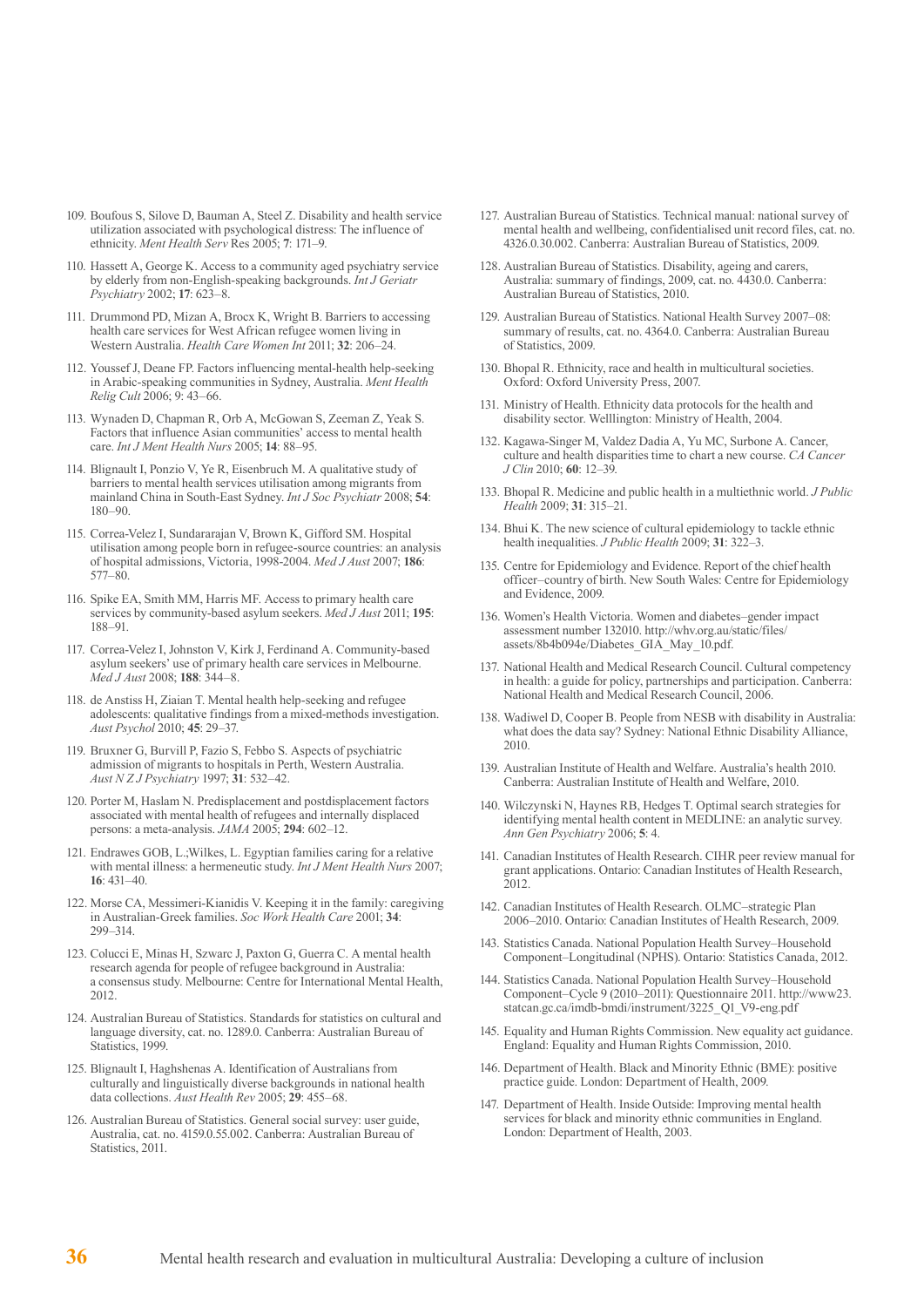- 148. National Mental Health Development Unit. Delivering race equality in mental health care: a review. London: National Mental Health Development Unit, 2009.
- 149. Department of Health. Research Governance Framework for Health and Social Care. London: Department of Health, 2005.
- 150. Mental Health and Community Team The NHS Information Centre. Mental health bulletin: fifth report from the Mental Health Minimum Dataset (MHMDS) annual returns, 2011.
- 151. CareQuality Commisson. Count me in 2009 results of the 2009 national census of inpatients and patients on supervised community treatment in mental health and learning disability services in England and Wales, 2010. http://archive.cqc.org.uk/\_db/\_documents/Count\_ me\_in\_2009\_(FINAL\_tagged).pdf
- 152. Office of Extramural Research Department of Health. Inclusion of women and minorities as participants in research involving human subjects–policy implementation page. Maryland: U.S. Department of Health & Human Services, 2011.
- 153. Office of Extramural Research Department of Health. NIH Policy and Guidelines on the Inclusion of Women and Minorities as Subjects in Clinical Research–Amended, October, 2001. Maryland: U.S. Department of Health & Human Services, 2001.
- 154. Department of Health and Human Services National Institutes of Health. Comprehensive reports: inclusion of women and minorities in clinical research, fiscal years 2009 & 2010, 2011. http://orwh. od.nih.gov/research/inclusion/pdf/Inclusion-ComprehensiveReport-FY-2009-2010.pdf
- 155. Council of Australian Governments. The roadmap for national mental health reform: 2012–2022. Canberra: Council of Australian Governments, 2012.
- 156. Evans T, Norris A. Policy-oriented strategies for health equity. In: Hung PM, Minas HI, Liu Y, Dahlgren G, Hsiao WC, eds. Efficient, equity oriented strategies for health–international perspectives–focus on Vietnam. Melbourne: Centre for International Mental Health, 2000.